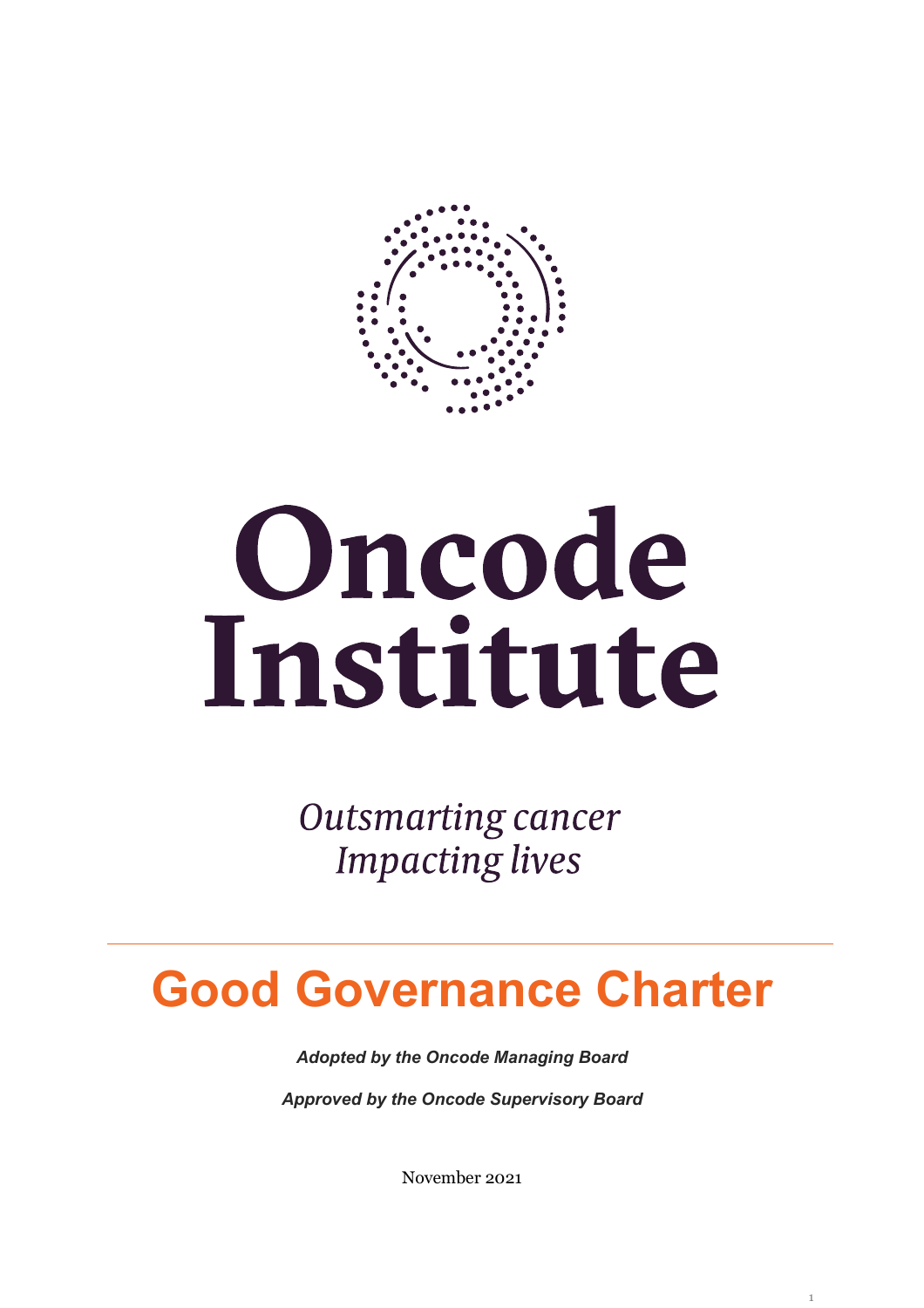# **Table of Contents**

|                | Terms of Reference of the International Advisory Boardof Stichting Oncode Institute  32 |  |
|----------------|-----------------------------------------------------------------------------------------|--|
| 1.             |                                                                                         |  |
| 2.             |                                                                                         |  |
| 3.             |                                                                                         |  |
| 4.             |                                                                                         |  |
| 5.             |                                                                                         |  |
|                | Terms of Reference of the Clinical Advisory Board of Stichting Oncode Institute 34      |  |
| 1.             |                                                                                         |  |
| 2.             |                                                                                         |  |
| 3.             |                                                                                         |  |
| $\overline{4}$ |                                                                                         |  |
| 5.             |                                                                                         |  |
|                | Terms of Reference of the Valorization Advisory Board of Stichting Oncode Institute 36  |  |
| 1.             |                                                                                         |  |
| 2.             |                                                                                         |  |
| 3.             |                                                                                         |  |
| 4.             |                                                                                         |  |
| 5.             |                                                                                         |  |
|                |                                                                                         |  |
| 1.             | PURPOSE.                                                                                |  |
| 2.             |                                                                                         |  |
| 3.             |                                                                                         |  |
| 4.             |                                                                                         |  |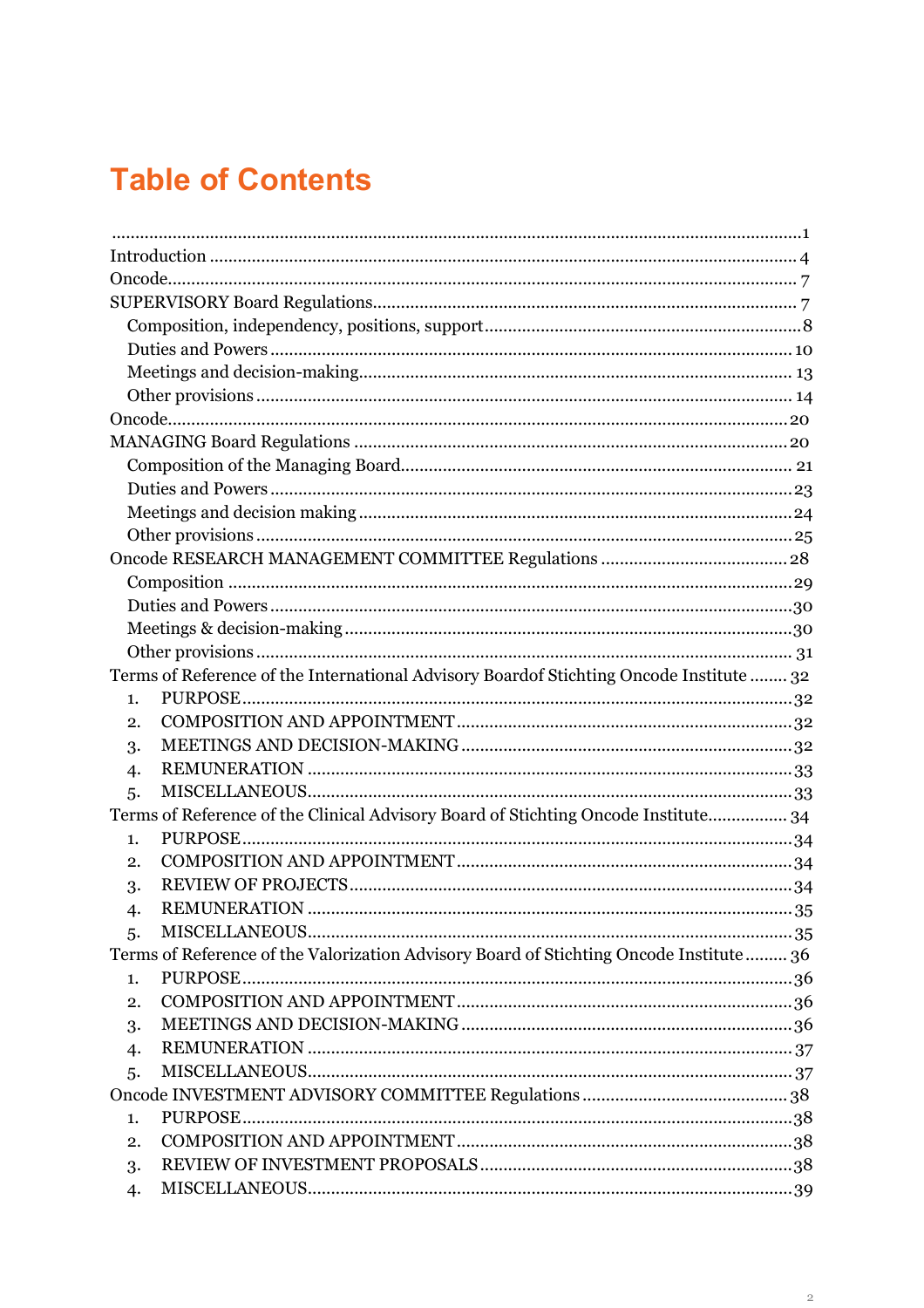| A |  |  |
|---|--|--|
| B |  |  |
| C |  |  |
| D |  |  |
|   |  |  |
|   |  |  |
|   |  |  |
|   |  |  |
|   |  |  |
|   |  |  |
|   |  |  |
|   |  |  |
|   |  |  |
|   |  |  |
|   |  |  |
|   |  |  |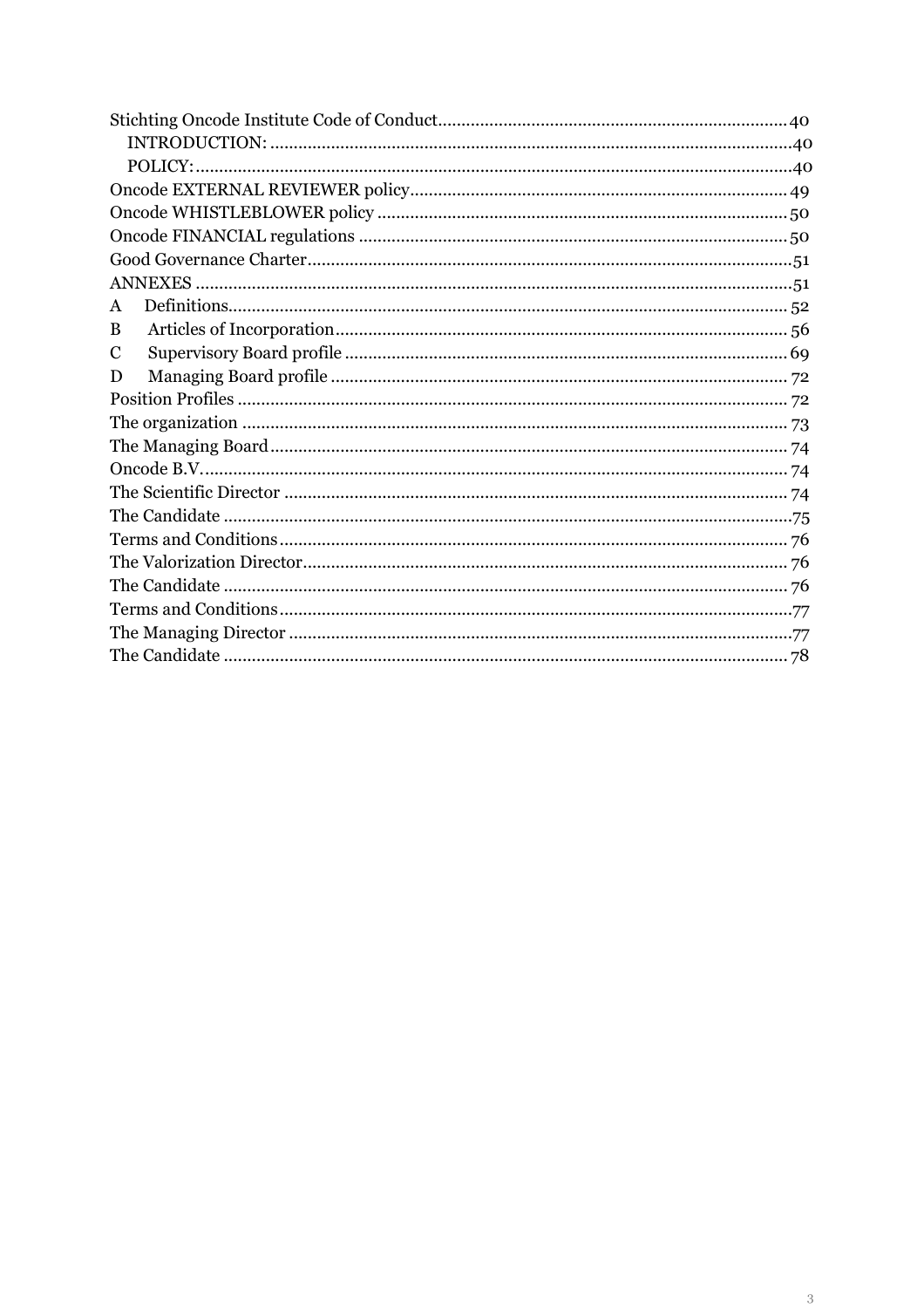# **Introduction**

*Approved by the Oncode Supervisory Board – 29 August 2017* 

#### *Preamble*

The collection of diseases we call cancer afflicts an alarming number of people, making it a leading cause of death worldwide. There's a tremendous need to develop new knowledge and methods to outsmart these diseases.

Oncode is an independent institute dedicated to understanding cancer and translating research into practice more efficiently. Oncode, starting from a deeper understanding of the basics of cancer, works to come up with better treatments and improved diagnostics. Our goal is helping more patients survive, improving the quality of life for those afflicted, and ultimately curing cancer.

We adhere to the Oncode's starting points and strategy as stated in the Strategic Plan. Oncode has established the following values to guide us in all we do from inspiration to action.

*excellence* the quality of being outstanding or extraordinary *collaboration* the dedication to working with others toward a shared goal *creativity* the use of imagination and original ideas to create something new *flexibility* the willingness to change course or reach a compromise *engaged* the drive to build relationships with those who benefit from our work

These values are the fundament for our governance and as such for the regulations of the Good Governance Charter.

In its governance structure Oncode strives to be:

- transparent with a clear division of duties and responsibilities of its Boards and Committees.
- capable of adapting to developments and environmental factors.

The members of the Boards and Committees are aware of their extraordinary responsibility, social position and exemplary role, and shall not perform duties or neglect responsibilities that damage the interests and reputation of Oncode.

The members of the Boards and Committees are willing to commit enough time to fulfil their role adequately.

Any person who is appointed to serve as a member of a Board or Committee shall - upon taking up the position - declare to Oncode in writing that he accepts and consents to the Good Governance Charter and agrees with its provisions.

#### **1.** *Good Governance Charter*

- 1. To ensure good governance, Oncode has developed the Good Governance Charter based on the rules in the Dutch Corporate Governance Code and the Good Governance Code for charities (SBF-Code Goed Bestuur). These rules have been applied as far as fitting for Oncode, based on its strategy and governance structure.
- 2. The Good Governance Charter is established pursuant to the Articles (Articles, Annex B).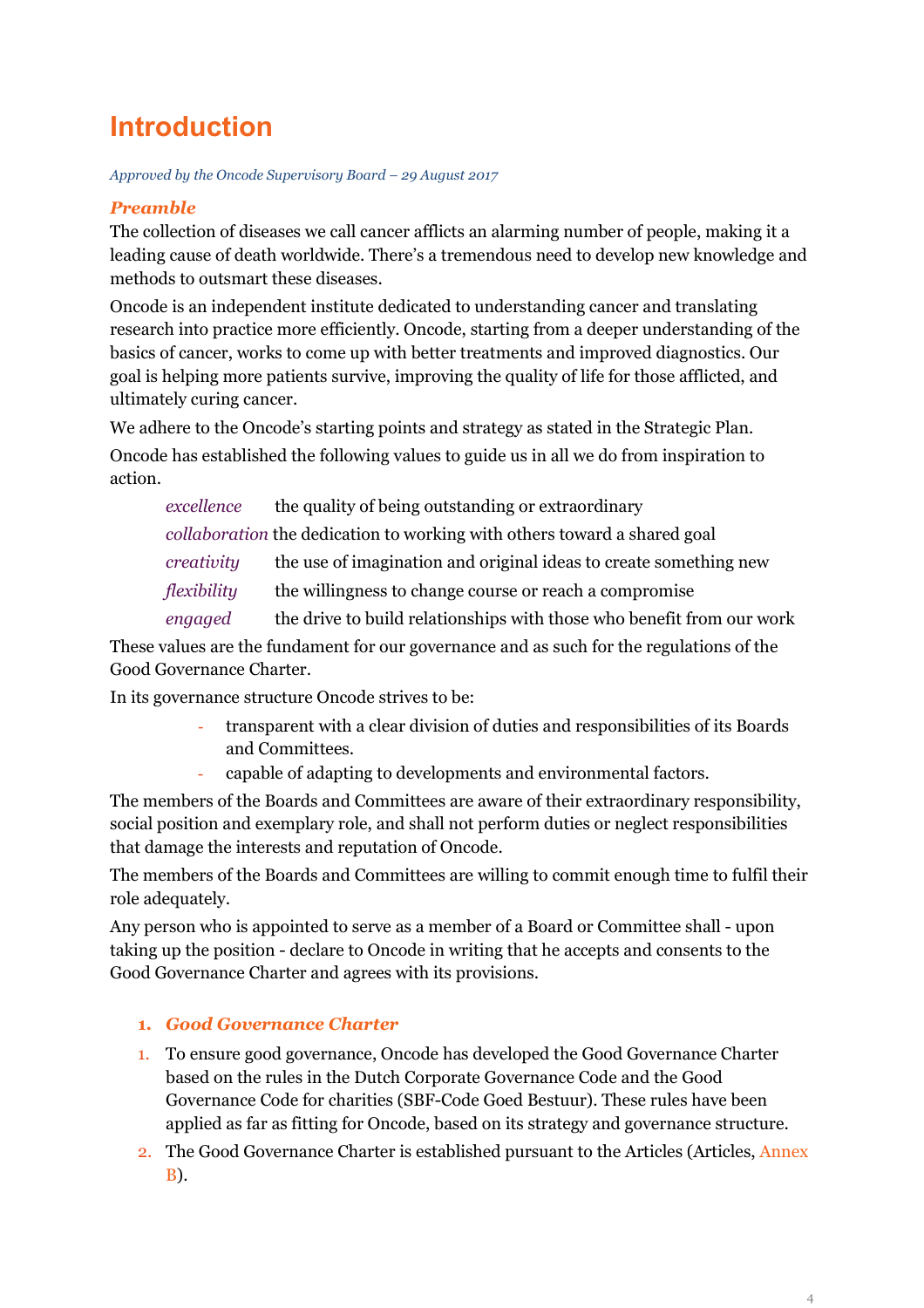- 3. The Good Governance Charter is complementary to relevant provisions contained in applicable law and regulations and in the Articles.
- 4. The meaning of certain capitalized or uncapitalized terms used in the Good Governance Charter are set forth in the List of Definitions attached as Annex A.

#### **2.** *Content*

- 1. This Good Governance Charter constitutes the regulations of Oncode's most prominent and influential Boards and Committees:
	- Supervisory Board
	- Managing Board
	- Research Management Committee
	- International Advisory Board
	- Clinical Advisory Board
	- Investment Advisory Committee
	- *Valorization Advisory Board*
- 2. The Good Governance Charter also comprehends key policies:
	- Conflict of interest policy
	- *Code of Conduct*
	- *Financial regulations*
	- *Whistleblower policy*

#### **3.** *Social responsibility*

- 1. Oncode's aim is to be diverse, welcoming talent from all backgrounds. In the composition of the Boards and Committees we adhere to this principle, and we will especially be striving to create gender balance in the Boards and Committees.
- 2. Oncode would not exist without the financial support of KWF, the Ministries and the Partner Institutions. Oncode realizes that this brings a social responsibility that exceeds the responsibility of a regular foundation. A responsibility that has to be translated into a solid governance structure in order to achieve the mission of Oncode.

#### **4.** *Communication*

- 1. Oncode's working language is English.
- 2. The Good Governance Charter is posted on Oncode's website.

#### **5.** *Confidentiality*

Every member of a Board or Committee shall not disclose, both during his/her term as a member as well as thereafter, in any way whatsoever any information of a confidential nature, including documents, which comes to such member's knowledge in the course of performing his/her duties for Oncode, and which he/she knows or should know is confidential, unless he/she is required to do so by law. Nonetheless, a member shall be entitled to disclose any of the aforementioned information to other members of the Board or Committee he/she is on. Under no circumstances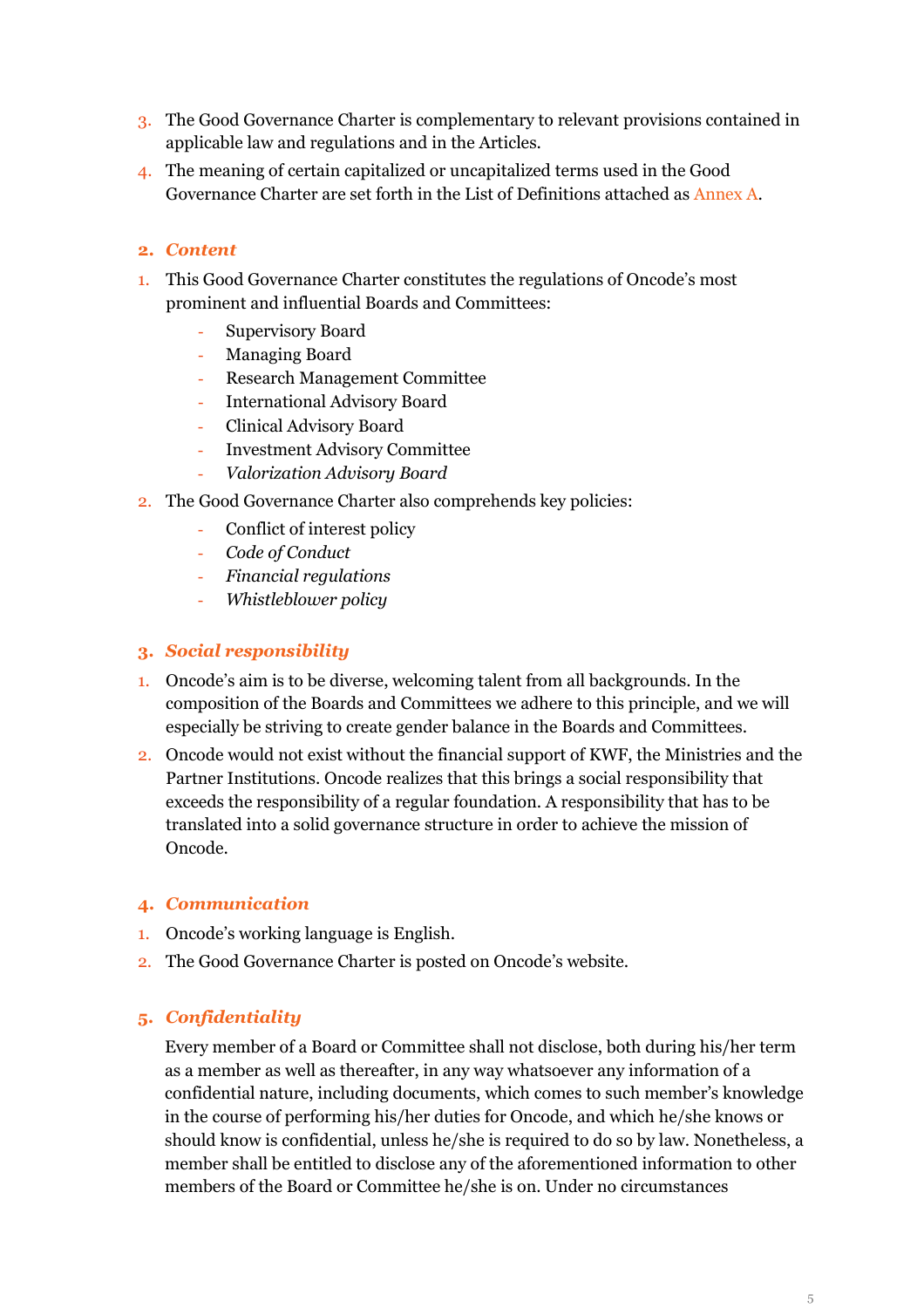whatsoever may a member of a Board or Committee use any of the aforementioned information for personal gain.

#### **6.** *Governing law, jurisdiction and partial nullity*

- 1. The Good Governance Charter shall be governed by and construed in accordance with the law of the Netherlands. Only a Dutch court of law shall have jurisdiction to adjudicate any dispute arising pursuant to or in connection with the Good Governance Charter (including any dispute concerning the existence, validity and termination of this charter).
- 2. The Good Governance Charter is deemed to complement the provisions of the law of the Netherlands, the applicable regulations and the Articles. Where the Good Governance Charter accords with the Articles but conflicts with the law of the Netherlands and/or any applicable regulations, the law and/or regulations shall prevail.
- 3. In the event that one or more clauses of the Good Governance Charter are or become null and void, this shall not affect the validity of the remaining provisions. These invalid clauses may be replaced with valid ones, the implications of which shall as far as possible coincide with those of the invalid clauses.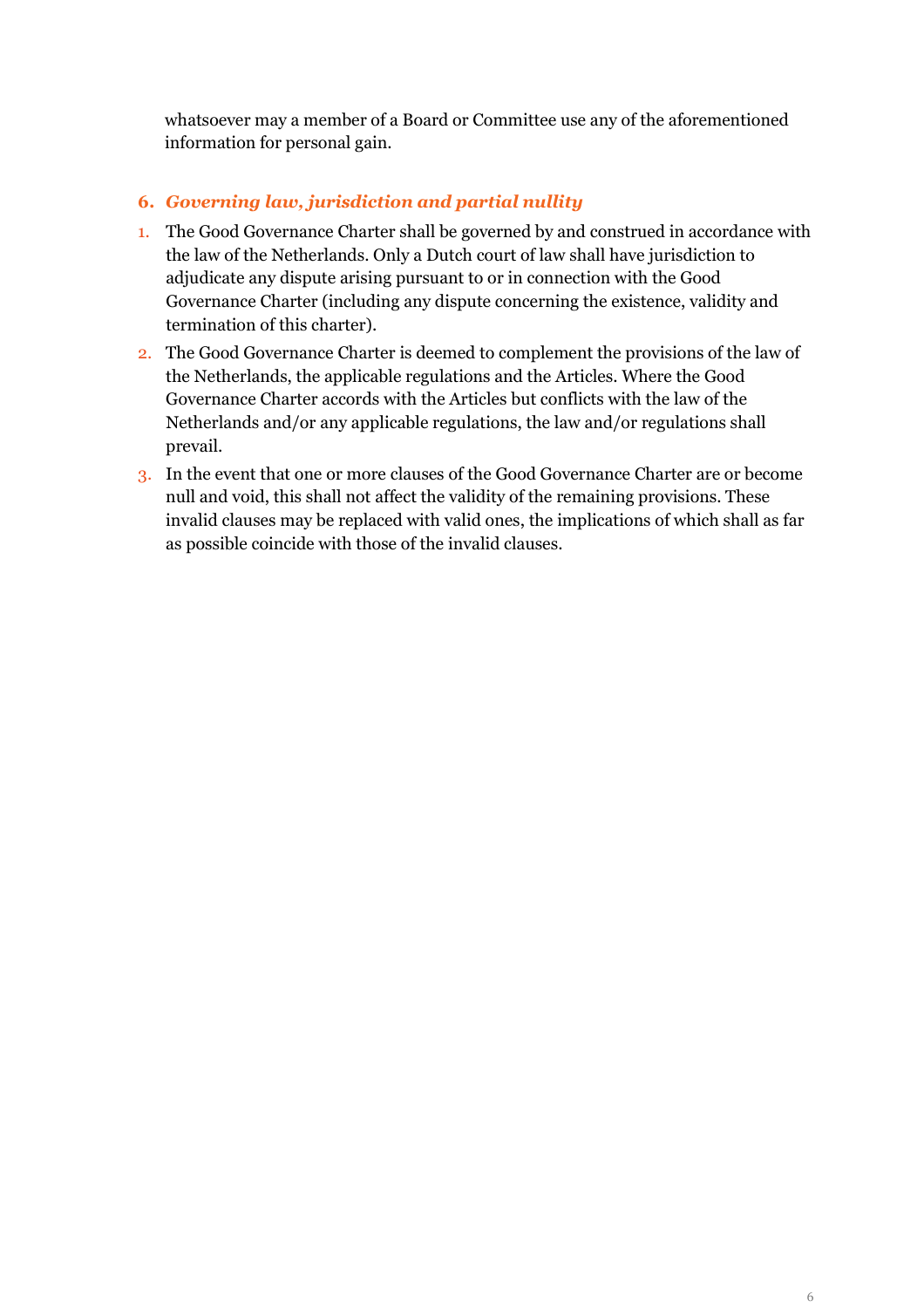# **Oncode**

# **SUPERVISORY Board Regulations**

*Adopted by the Oncode Supervisory Board – 29 August 2017, updated on 16 January 2018*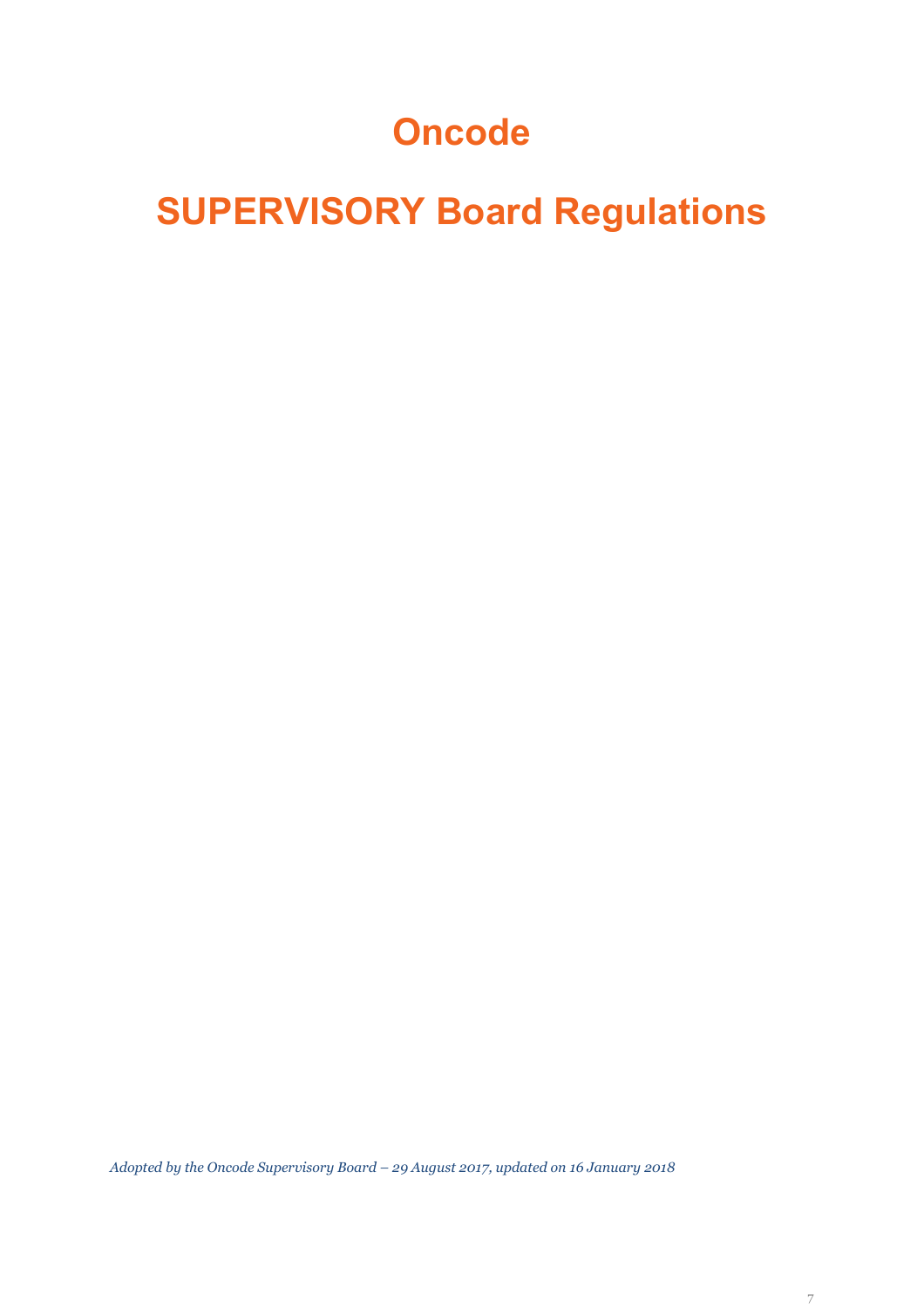# **Composition, independency, positions, support**

**1.** *Composition of the Supervisory Board*

*Read in conjunction with: Articles of Incorporation – Section 9*

- 1. The Supervisory Board consists of three (3) nine (9) natural persons to be appointed by the Supervisory Board:
	- *An independent Chair, unattached to any of the Stakeholders*
	- *Nominees (4)*

*Each of the Stakeholders together (if applicable) per category has the right to nominate a person to be appointed on one position:*

- KWF
- Dutch government (the Ministries)
- Affiliated research institutes, not being an UMC, with whom Oncode has entered into an affiliation agreement
- Affiliated UMC's with whom Oncode has entered into an affiliation agreement
- *Originating Members (2)*

*One member shall have knowledge of and experience in business, and one shall have knowledge of and experience in Oncode's objectives through personal experience or as a representative of cancer patients.*

• *Expert Members (1-2)* 

*Members with specific expertise needed for the proper functioning of the Supervisory Board, such as professional financial expertise.* 

- 2. The initial members of the Supervisory Board have been appointed for a term of two to four years. In order to create staggered board renewal, starting in year three, 25% of the original members will be replaced each year by new members.
- 3. The members of the Supervisory Board are appointed for a period of four (4) years. The members of the Supervisory Board may be reappointed only once for a period of four  $(4)$  years, after – if applicable – consultation with and a positive evaluation of the Stakeholder which had nominated him/her to a position on the Supervisory Board.
- 4. The members of the Supervisory Board will be appointed and dismissed by the Supervisory Board. A resolution to suspend or dismiss a member of the Supervisory Board is adopted by an absolute majority of the votes cast in a meeting where at least two-thirds of the members of the Supervisory Board are in attendance or represented, the vote of the member concerned not included.
- 5. The composition of the Supervisory Board with regard to the expertise and background demanded of the Supervisory Board is determined by the Supervisory Board in the profile, which is attached to the Good Governance Charter as Annex C. The profile will be reviewed annually by the Supervisory Board in the evaluation process and such review will address what Oncode needs in terms of its phase of development.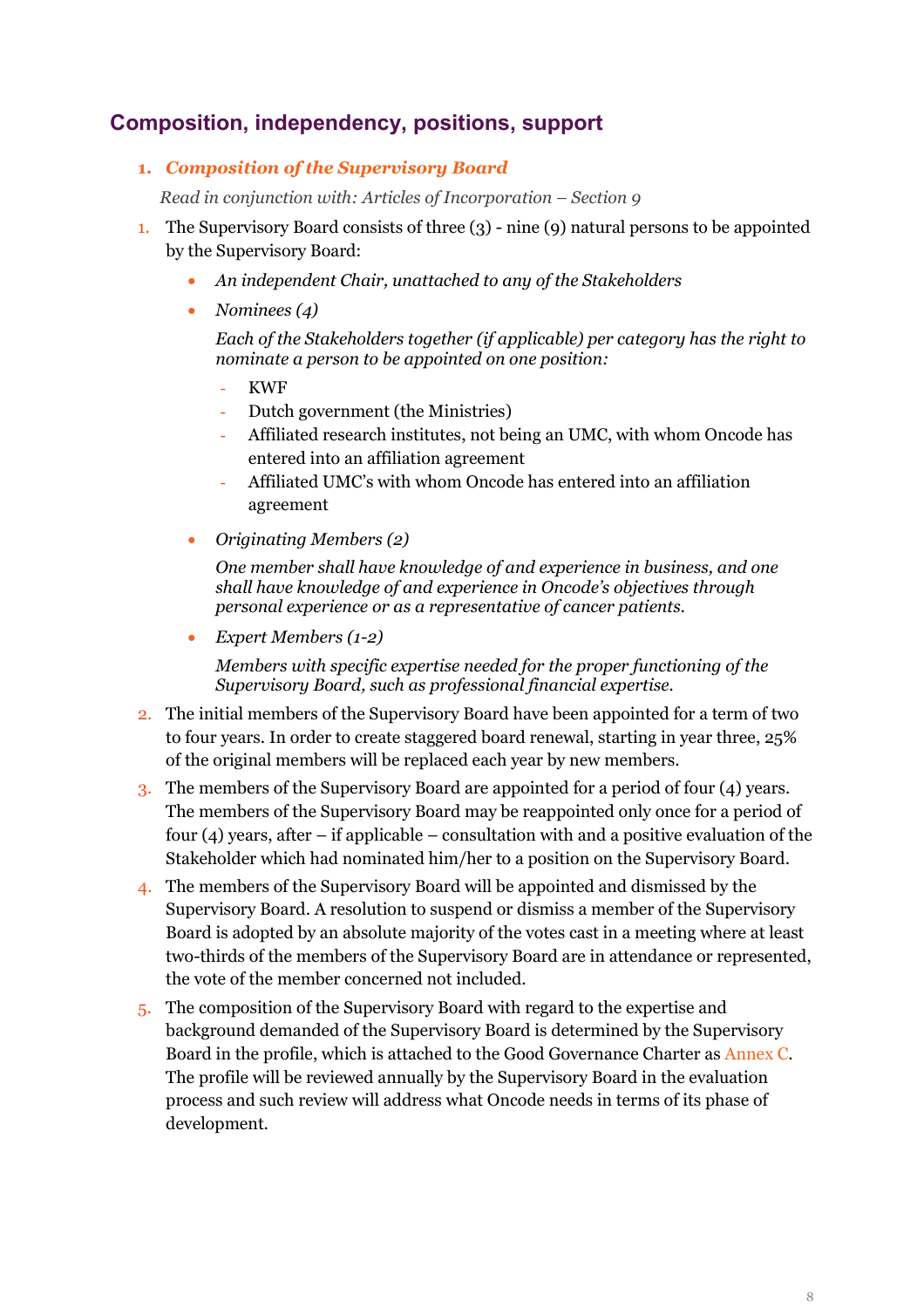6. A Supervisory Board member shall retire early in the event of inadequate performance, structural incompatibility of interests, and in any other instances where deemed necessary by the Supervisory Board.

#### **2.** *Selection process members Supervisory Board*

#### *Read in conjunction with: Articles of Incorporation – Section 9*

- 1. In the event of a vacancy within the Supervisory Board, the Managing Board and  $-$  if relevant - the nominating Stakeholder will be informed within 10 working days.
- 2. The nominating Stakeholder shall receive the profile for the Supervisory Board as a whole and the profile of the vacancy in particular within 10 working days of its drafting by the Supervisory Board.
- 3. The nominating Stakeholder shall take the profile of its composition and of the vacant position adopted by the Supervisory Board into consideration when making a nomination. The Supervisory Board shall be free to appoint a member if the relevant Stakeholder fails to make a nomination within two (2) months of the position becoming vacant. A nomination submitted on time shall in principle be binding. However, the Supervisory Board may disregard the nomination in the event such nomination does not comply with the profile of its composition or of the vacant position, if it adopts a resolution to that effect by a positive vote of no less than twothirds of the members of the Supervisory Board. In such event the relevant Stakeholder can nominate another person. If the second nomination is again rejected, the Supervisory Board shall then be authorized to appoint the new member on the vacant position itself.
- 4. The recruitment of the Chair, the Originating Members and Expert Members of the Supervisory Board shall be conducted through a transparent, public procedure. Recruitment through an executive search agency is considered to be transparent and public. Vacancies for the Chair, the Originating Members and the Expert Members will be posted on Oncode's website.
- 5. The Supervisory Board informs the Stakeholders of an appointment of a member of the Supervisory Board.

#### **3.** *Independency*

#### *Read in conjunction with: Articles of Incorporation – Section 10*

- 1. The Supervisory Board acts in accordance with the interests of Oncode, taking into account the interests of Oncode's stakeholders in general (not limited to the Stakeholders that have the right to nominate members for the Supervisory Board).
- 2. Each member of the Supervisory Board is independent and the Supervisory Board performs its duties independently.
- 3. Though several members of the Supervisory Board are appointed on nomination or recommendation of Stakeholders, they also shall perform their duties independently, in the best interests of Oncode as a whole. The appearance of partiality shall be avoided at all times. The responsibility for the proper performance of their duties is vested collectively in the Supervisory Board.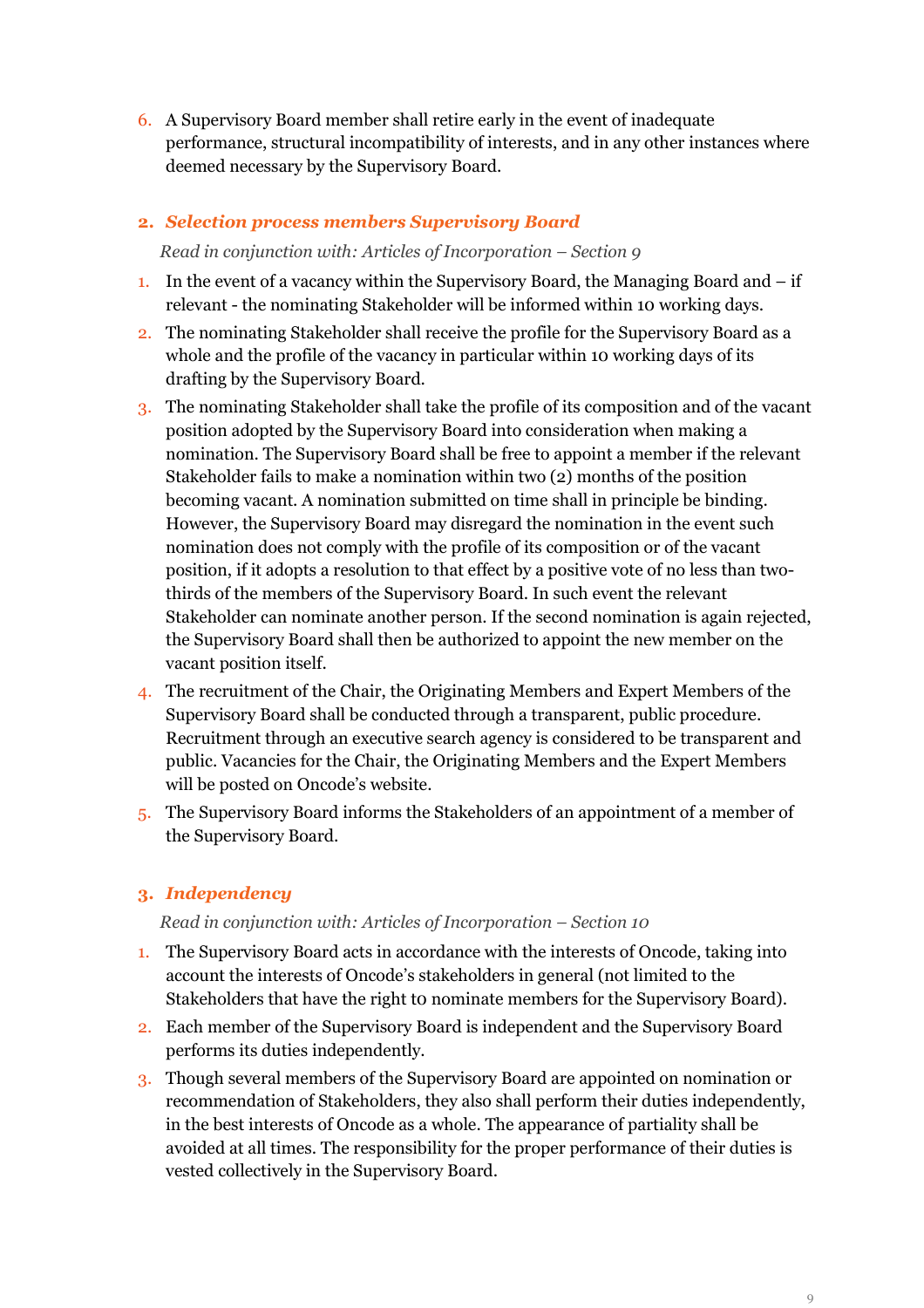- 4. In Articles Section 10.2 is stated which persons are excluded from being a member of the Supervisory Board with respect to independence and incompatible functions.
- 5. Taking into account the provision about independency above, a member of the Supervisory Board can be attached to a Stakeholder as an employee or as a member of a Stakeholder's managing board, supervisory board or a similar body. Oncode Investigators can under no circumstances be members of the Supervisory Board.

#### **4.** *Chair & Vice-Chair*

*Read in conjunction with: Articles of Incorporation – Section 11* 

- 1. The Supervisory Board appoints a non-aligned Chair from its midst.
	- The Chair is primarily responsible for the functioning of the Supervisory Board and its Committees. This means, amongst others, that (i) he/she shall act as the spokesman of the Supervisory Board, (ii) he/she is the main contact for the General Director and the Managing Board as a whole, (iii) he/she takes care of timely and adequate provision of information to the other members and the Supervisory Board's committees, (iv) he/she is responsible for the organization of the meetings of the Supervisory Board and setting its agenda, (v) he/she organizes the annual evaluation and assessment of the performance of the Managing Board and the Supervisory Board and (vi) (potential) personal conflicts of interests should be notified by the members of the Supervisory Board to the Chair.
- 2. The Supervisory Board can appoint a Vice-Chair from its midst. The Vice-Chair replaces and assumes the powers and duties of the Chair in the latter's absence. The Vice-Chair acts as a contact for the individual members of the Supervisory Board and the Managing Board on the performance of the Chair.

#### **5.** *Support*

#### *Read in conjunction with: Articles of Incorporation – Section 12*

- 1. The Supervisory Board is supported by a company secretary, to be provided by Oncode.
- 2. The company secretary shall support the Chairman of the Supervisory Board in the organization of the affairs of the Supervisory Board (information, agenda, reporting of meetings, evaluation, training & education etc.). The company secretary is as such also the secretary of the Supervisory Board.

# **Duties and Powers**

#### **6.** *General duties and powers*

*Read in conjunction with: Articles of Incorporation – Section 4, 6, 9, 16, 17, 18* 

- 1. The Supervisory Board and the Managing Board work together closely to the benefit of Oncode, taking into account that Oncode has an important social responsibility.
- 2. The Supervisory Board has the duty to supervise the policy of the Managing Board and the general conduct of business of Oncode. It will advise the Managing Board. In fulfilling its duties, the Supervisory Board will represent the interest of Oncode and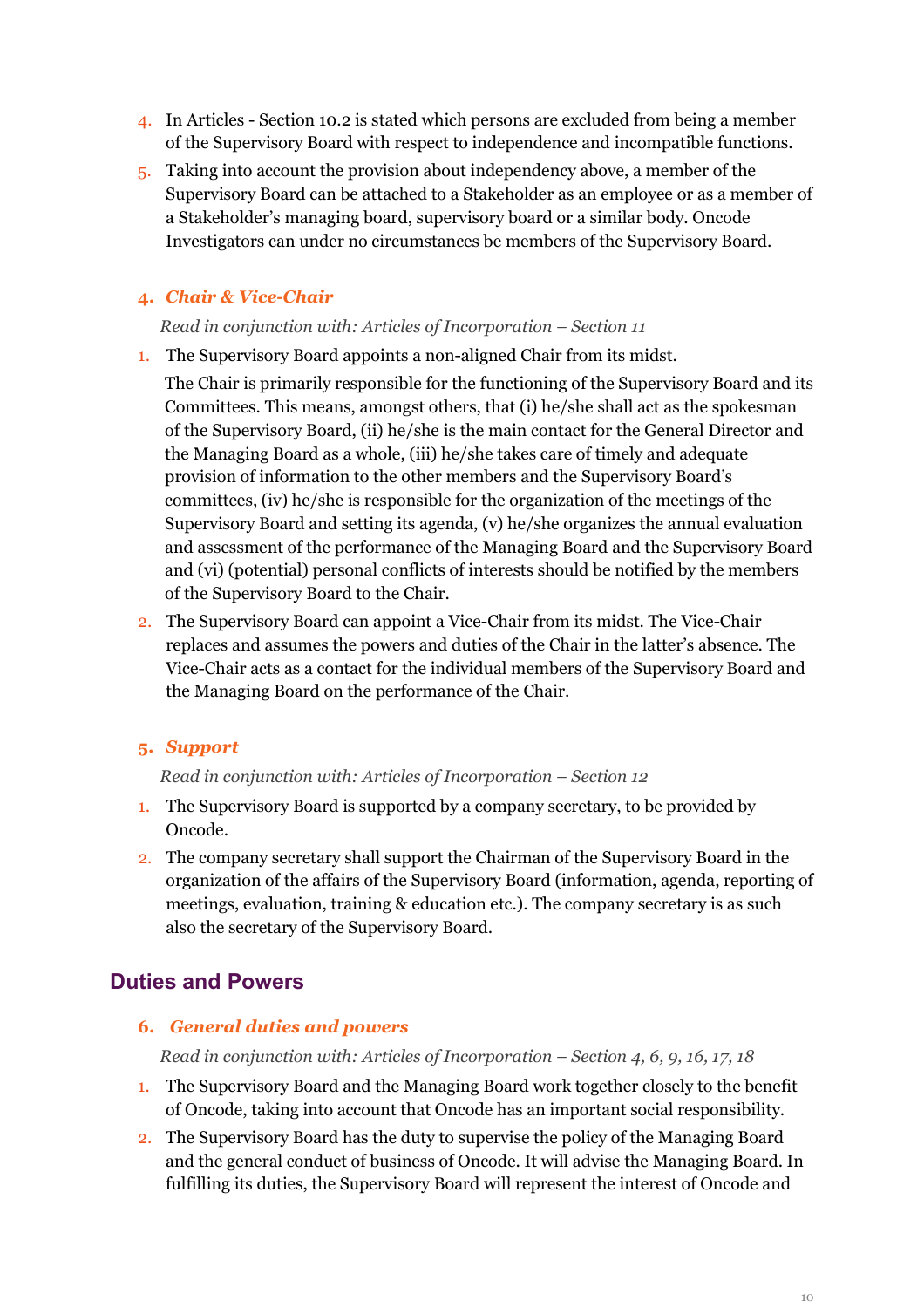institutions affiliated thereto. The Supervisory B]oard is responsible for the employment practice regarding the Managing Board and will establish the legal status and the employment conditions of the members of the Managing Board.

- 3. The supervision by the Supervisory Board includes the following subjects: (1) performance of the Managing Board as a whole as well as its individual members, (2) achievement of Oncode's objectives; (3) Oncode's strategy; (4) the outlay and performance of the internal risk management; (5) financial reporting process; (6) compliance with legislation and regulations, and Oncode's contractual obligations including funding agreements; (7) relation with the Stakeholders; (8) social responsibility issues that are relevant to Oncode.
- 4. The resolutions of the Managing Board that are subject to the approval of the Supervisory Board based on the Articles are stated in provisions 6.10, 16, 17, 18 Articles.
- 5. Additional resolutions that are subject to approval of the Supervisory Board are:
	- **1.** the approval of expenditures not included in the annual budget with a value exceeding  $\epsilon$  25,000.00;
	- **2.** the stakeholders' policy of the foundation.
	- **3.** the adoption of an internal risk management system and the amendment thereof;
	- **4.** the adoption of a social responsibility policy and major changes thereto;
	- **5.** adoption or amendment of the procedure and the criteria used to select the Oncode Investigators;
	- **6.** the adoption or amendment of a five year review procedure for Oncode, including its key performance areas.
- 6. The Managing Board is appointed and dismissed by the Supervisory Board.
- 7. The Supervisory Board is responsible for the quality of its own performance, which shall be reviewed annually as described in article 12 of these Supervisory Board Regulations.
- 8. Duties regarding the performance of the Supervisory Board and Managing Board are stated in provisions 9.11 and 9.12 Articles.
- 9. The Supervisory Board is authorized to also make subject to its prior written consent other resolutions of the Managing Board. Such resolutions shall be clearly described to the Managing Board in writing.

#### **7.** *Committees*

#### *Read in conjunction with: Articles of Incorporation – Section 9.16*

- 1. Upon consultation with the Managing Board, the Supervisory Board is authorized to establish one or more subcommittees, including a remuneration committee and an audit committee, whose composition, tasks and powers will be determined by regulations. The Supervisory Board shall establish regulations for each committee.
- 2. The regulations and the composition of these committees are posted on Oncode's website.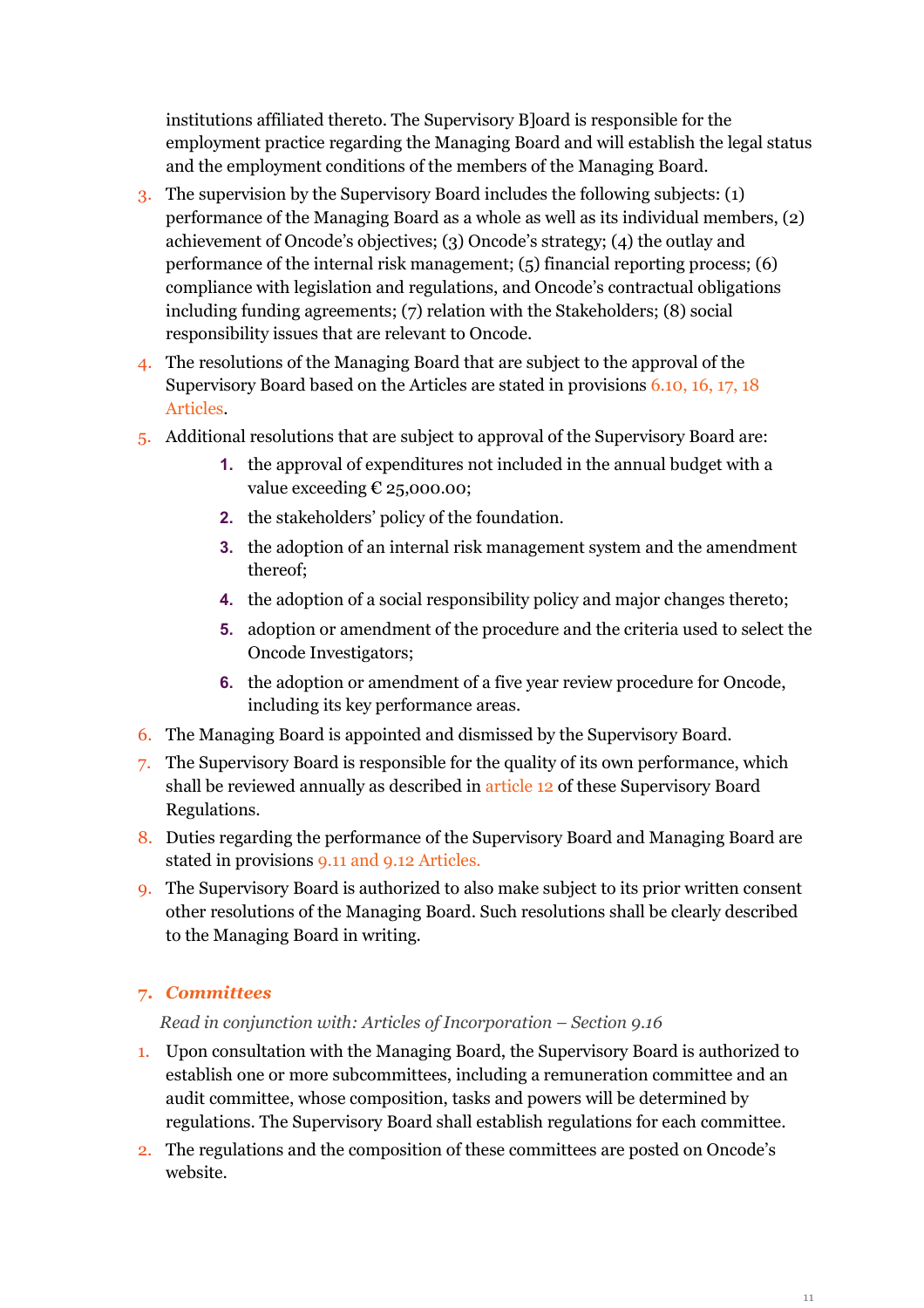#### **8.** *Information*

#### *Read in conjunction with: Articles of Incorporation – Section 9.13*

- 1. The Managing Board shall of its own accord and in a timely manner provide the Supervisory Board and its members and committees with the information needed to function and to discharge their duties properly. The Supervisory Board and its members each have responsibility for obtaining all information from the Managing Board needed to enable them to carry out their duties properly as a supervisory body.
- 2. The information will as much as possible be provided in writing.
- 3. The Managing Board shall provide the Supervisory Board with the following information in a timely manner:
	- **1.** for each meeting, a report with information on, among other things, material developments in the execution of Oncode's strategy, major organizational issues, stakeholder relations and other relevant issues; and
	- **2.** quarterly, a report with detailed information on the financial situation and development of Oncode;
	- **3.** the simultaneous termination or termination within a short period of time of a significant number of employees, or the termination of an agreement with a significant number of persons that are working for the foundation as self-employed or in a partnership;
	- **4.** the anticipated termination or suspension of the employment contract of existing key employees;
	- **5.** the incorporation of a new legal entity and the adoption of the articles of incorporation thereof, and the termination of a legal entity;
	- **6.** the opening of branch office of the foundation, or the change of address of the foundation;
	- **7.** the exercise of voting rights in the general meeting of shareholders of any subsidiary or any other legal entity in which it directly or indirectly owns at least twenty percent (20%) of the issued capital;
	- **8.** the effecting of business transactions with any legal entities referred to above in sub 5.
- 4. If deemed necessary by the Supervisory Board, it may obtain information from employees, Oncode Investigators and external advisers of Oncode, albeit never without the Managing Board being informed hereof. Oncode shall provide the necessary means for this purpose. The Supervisory Board, represented by its Chair, shall exercise this right in consultation with the General Director. The Supervisory Board may require that certain employees and external advisers attend its meetings.
- 5. Each member of the Supervisory Board has access to the books, records and office of Oncode in so far as required or as is useful for the proper performance of his/her duties. The Supervisory Board member shall exercise this right in consultation with the Chair, who in turn will inform the General Director.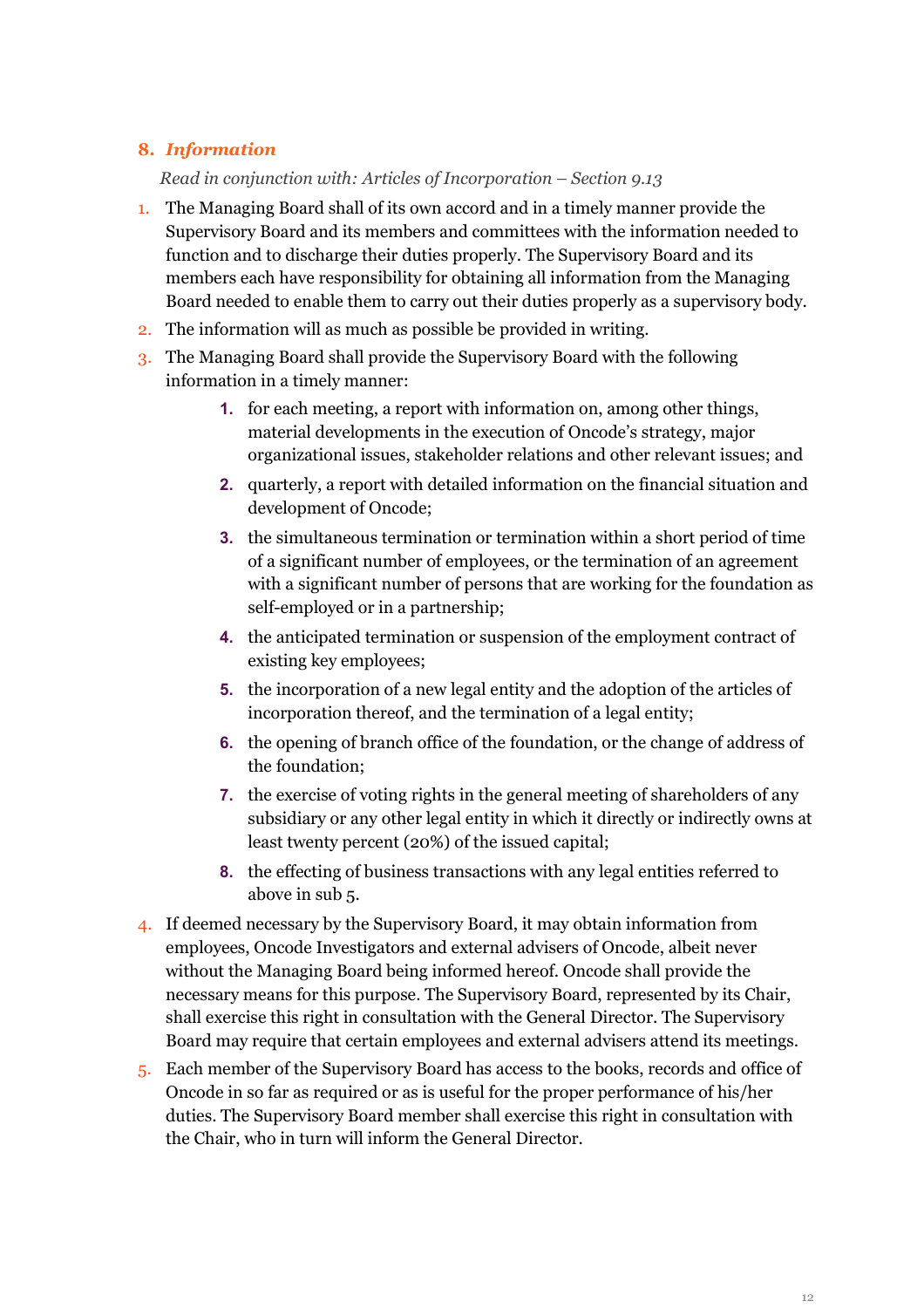#### **9.** *Communication & relationship with external stakeholders*

- 1. Any communication or interaction by the Supervisory Board with external stakeholders about Oncode shall take place via the Managing Board or shall only be conducted with consent of the Managing Board.
- 2. The members of the Supervisory Board are encouraged to be present at the Oncode Annual Scientific Meeting.
- 3. The Supervisory Board shall draw up a report to be included in Oncode's annual report describing its main activities in the financial year concerned.

## **Meetings and decision-making**

#### **10.***Meetings & decision-making*

*Read in conjunction with: Articles of Incorporation – Section 11 & 12* 

- 1. The Supervisory Board shall meet as often as deemed necessary for the proper functioning of the Supervisory Board. The Supervisory Board will meet at least four (4) times a year and as often as the Chair deems desirable or as often as two (2) members of the Supervisory Board or the Managing Board so request to the Chair by stating reasons.
- 2. The convocation of meetings must contain time, place and agenda of the meeting. The notice (email or letter) convening the meeting shall be sent at least ten (10) days in advance, not counting the days of the notice and the meeting. In urgent cases, at the discretion of the Chair, a shorter term may suffice.
- 3. Supervisory Board meetings are generally held at the offices of Oncode but may also take place elsewhere. Based upon the decision of the Chair, taking into account the efficiency of the decision making of the Supervisory Board, the meeting may be held by phone or by videoconference, or any other electronic means of communication.
- 4. The meetings of the Supervisory Board are attended by the members of the Managing Board, unless the Chair decides otherwise.
- 5. The agenda will be determined by the Chair or in case he/she is unavailable by the Vice-Chair. The agenda contains all matters which will be discussed and decided upon. Any item which is not on the agenda, can be dealt with and decided upon only if at least half of the members of the Supervisory Board is present and no member objects.
- 6. The Supervisory Board may only adopt resolutions in a meeting where at least half of the number of members of the Supervisory Board, including at any rate the Chair or the Vice-Chair, is in attendance or represented. Each member of the Supervisory Board may be represented at all times, but only by a co-member of the Supervisory Board with a written proxy. A member of the Supervisory Board may act as an agent only on behalf of one other member of the Supervisory Board.
- 7. If at least half of the number of members of the Supervisory Board is not in attendance or represented in the meeting, a second meeting will be held within four (4) weeks after the end of the first meeting with due observance of the statutory convocation period of ten (10) days. In this second meeting valid resolutions may be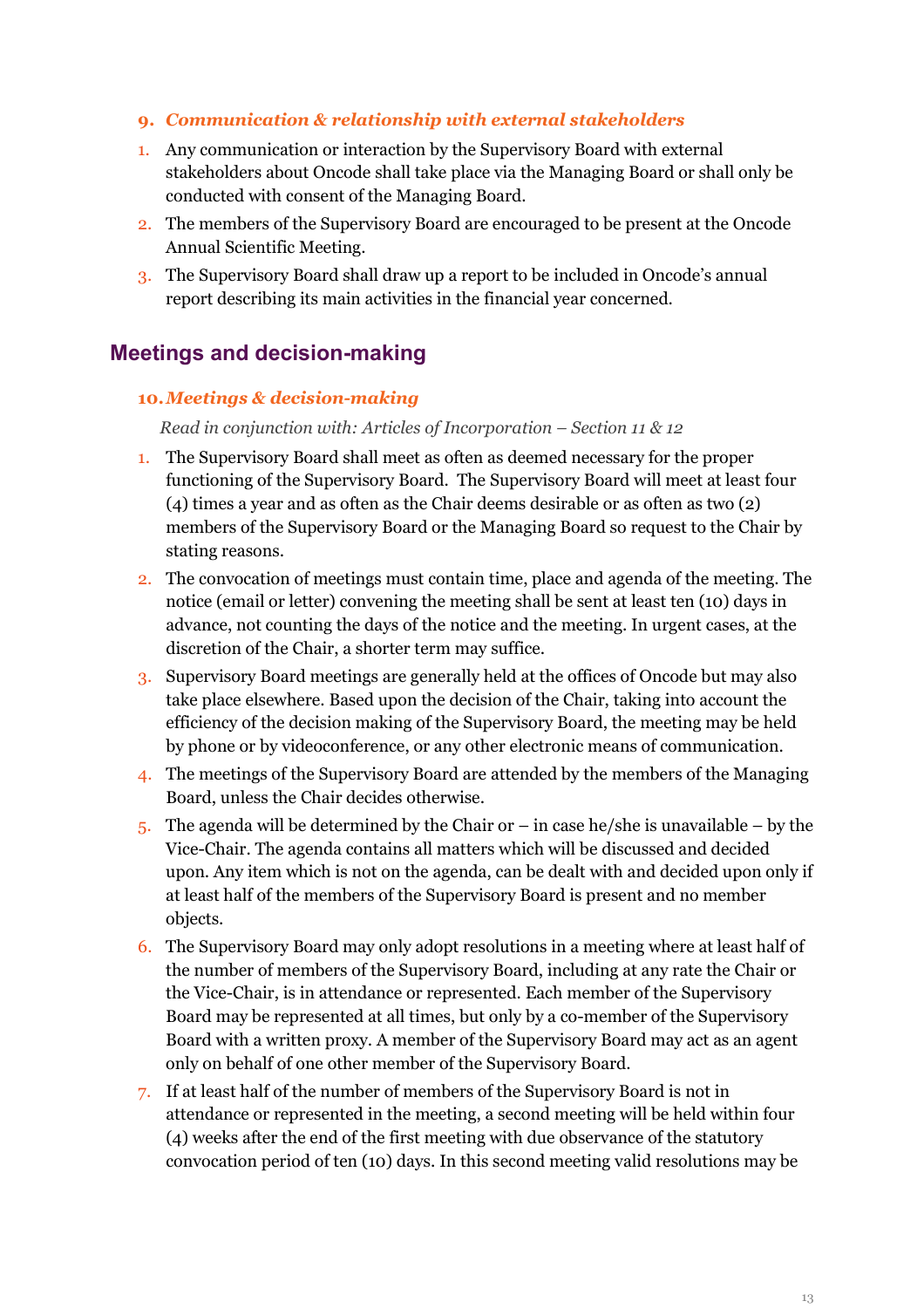adopted, regardless of the number of members of the Supervisory Board in attendance or represented.

- 8. The Supervisory Board members shall endeavour to achieve that resolutions are, as much as possible, adopted unanimously. Each member of the Supervisory Board shall have one (1) vote. All resolutions of the Supervisory Board at a meeting of the Supervisory Board shall be passed by an absolute majority of the votes cast, unless the Articles require a greater majority, such as the resolution to the resolution to amend the Articles or dissolution of Oncode (section 17 and 18 Articles respectively) and the resolution the amend these Supervisory Board Regulations (see provision 16 of these Regulations below).
- 9. If a Supervisory Board member is frequently absent from Supervisory Board meetings, he shall be called to account for this by the Chair and the absence will be taken into consideration during the annual evaluation of the performance of the Supervisory Board member. Should this not lead to improvement, continuing frequent absences could lead to the conclusion of inadequate performance as mentioned in article 1.6 of these Supervisory Board Regulations.
- 10. The admittance to the meeting of persons other than Supervisory Board members and - if invited - members of the Managing Board shall be decided by the Chair.

## **Other provisions**

#### **11.** *Conflict of interest*

*Read in conjunction with: Articles of Incorporation – Section 12.3* 

- 1. The Oncode conflict of interest policy provides guidance in situations of a (possible) conflict of interest, including the situation that member(s) of the Supervisory Board have a direct or indirect personal conflict of interest with Oncode.
- 2. The member of the Supervisory Board that has, or believes he/she may have, a direct or indirect personal conflict of interest with Oncode shall timely inform the Chair hereof in writing and shall provide all relevant information thereto to the Chair. The Chair shall subsequently inform the other members of the Supervisory Board and the Supervisory Board shall decide – based on the Oncode conflict of interest policy whether or not a direct or indirect personal conflict of interest exists and how to proceed.

#### **12.** *Evaluation*

#### *Read in conjunction with: Articles of Incorporation – Section 9.11 & 9.12*

1. The Supervisory Board evaluates its performance at least annually without the presence of the Managing Board and informs the Managing Board as well as the Stakeholder(s) on whose nomination the member of the Supervisory Board was appointed afterwards about the outcome of the evaluation. In this annual evaluation the Supervisory Board will include the feedback obtained from internal and external stakeholders about the performance of the Supervisory Board.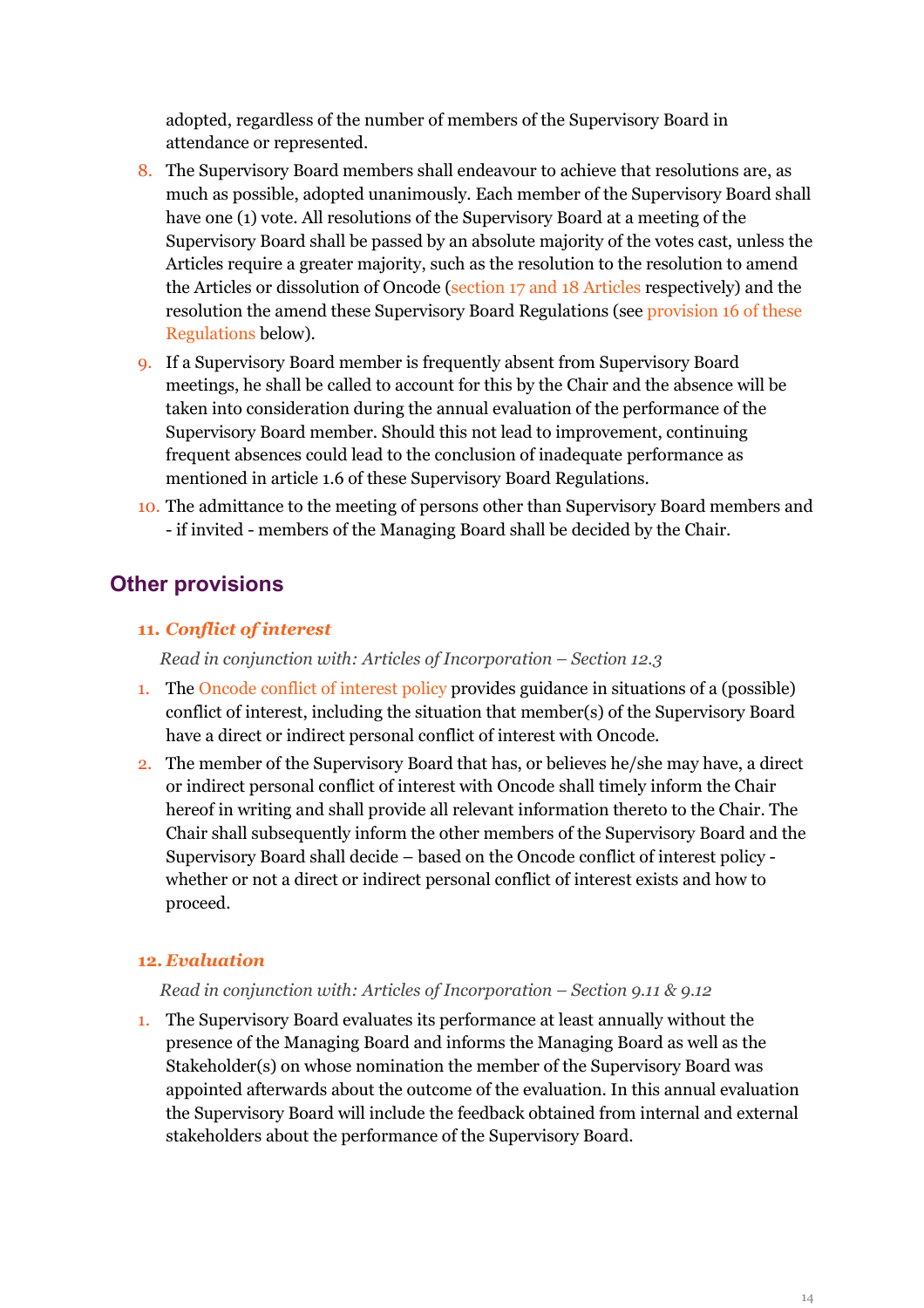- 2. The Chair will draw up a written report about the evaluation and will submit a draft to the Supervisory Board member for their review before adopting the report in the next meeting of the Supervisory Board.
- 3. Every two years the Supervisory Board will involve an external and independent advisor in the conduct of the evaluation. This evaluation focuses on the performance of the Supervisory Board as a whole as well as the individual performance of its members. In addition, the evaluation will include the cooperation between the Managing Board and the Supervisory Board.
- 4. The Supervisory Board conducts at least annually with each of the members of the Managing Board a conversation concerning his/her performance; which evaluation will include the feedback obtained from relevant internal and external stakeholders about the performance of the Managing Board. The Supervisory Board will draw up a written report about the evaluation and will submit a draft to the Managing Board member for his/her review before adopting this report in its next meeting. Also see Provision 10 – Managing Board Regulations.
- 5. The Supervisory Board and the Managing Board perform annually an evaluation on the mutual operations of both bodies individually and in relation to each other.

#### **13.** *Remuneration Supervisory Board*

#### *Read in conjunction with: Articles of Incorporation – Section 9.15*

Members of the Supervisory Board shall not receive any remuneration for their activities, be it directly or indirectly. A reasonable cost reimbursement for costs the members of the Supervisory Board made in connection with the services to Oncode is allowed.

#### **14.** *Orientation, training & education*

- 1. Upon appointment, a Supervisory Board member shall be provided with an orientation programme that covers oncological research and valorization, any other specific aspects unique to Oncode and its business activities, and the responsibilities of a Supervisory Board member.
- 2. The Supervisory Board shall conduct an annual review to identify any aspects with regard to which the Supervisory Board members require further training or education during their term of office.
- 3. The introduction course, training and education shall be facilitated and paid for by Oncode.

#### **15.** *Other positions*

- 1. Members of the Supervisory Board shall limit the number and nature of their other positions so as to ensure due performance of their duties as members of the Supervisory Board.
- 2. Supervisory Board members shall inform the Chair in writing of their other positions before accepting such positions. If the member and/or the Chair determines a risk of a conflict of interest, the matter shall be discussed by the Supervisory Board and only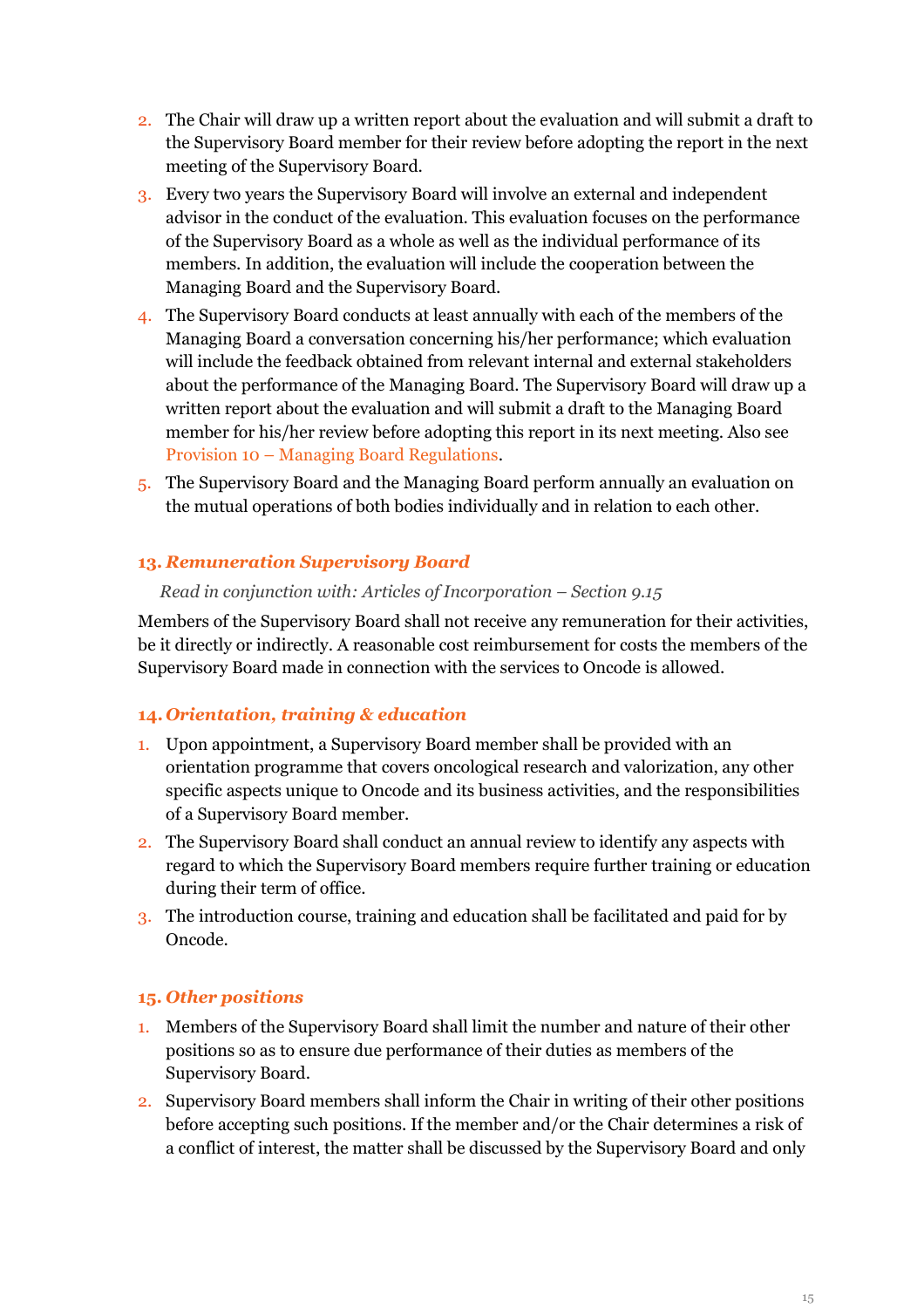upon an approval of the Supervisory Board, may the member of the Supervisory Board accept such position.

3. Candidate members of the Supervisory Board shall be requested to list the positions such candidate has or is in the process of obtaining before the decision is made to appoint such candidate.

#### **16.***Miscellaneous*

- 1. Subject to applicable law and regulation, the Supervisory Board may in any relevant situation decide at its sole discretion not to comply with these Supervisory Board Regulations. Any material non-compliance with these regulations shall be mentioned in the annual report of the Supervisory Board (see provision 9.3 of these Regulations).
- 2. The Supervisory Board may amend these regulations from time to time, by decision of the Supervisory Board taken by a majority of 2/3 of the votes cast in a meeting in which 2/3 of the members are present or represented. The Supervisory Board will inform the Managing Board of a revision and will provide it with a copy of the revised Supervisory Board Regulations.
- 3. In the event of any confusion or difference of opinion concerning the meaning of any provisions of these regulations, a ruling by the Supervisory Board in this respect shall be decisive.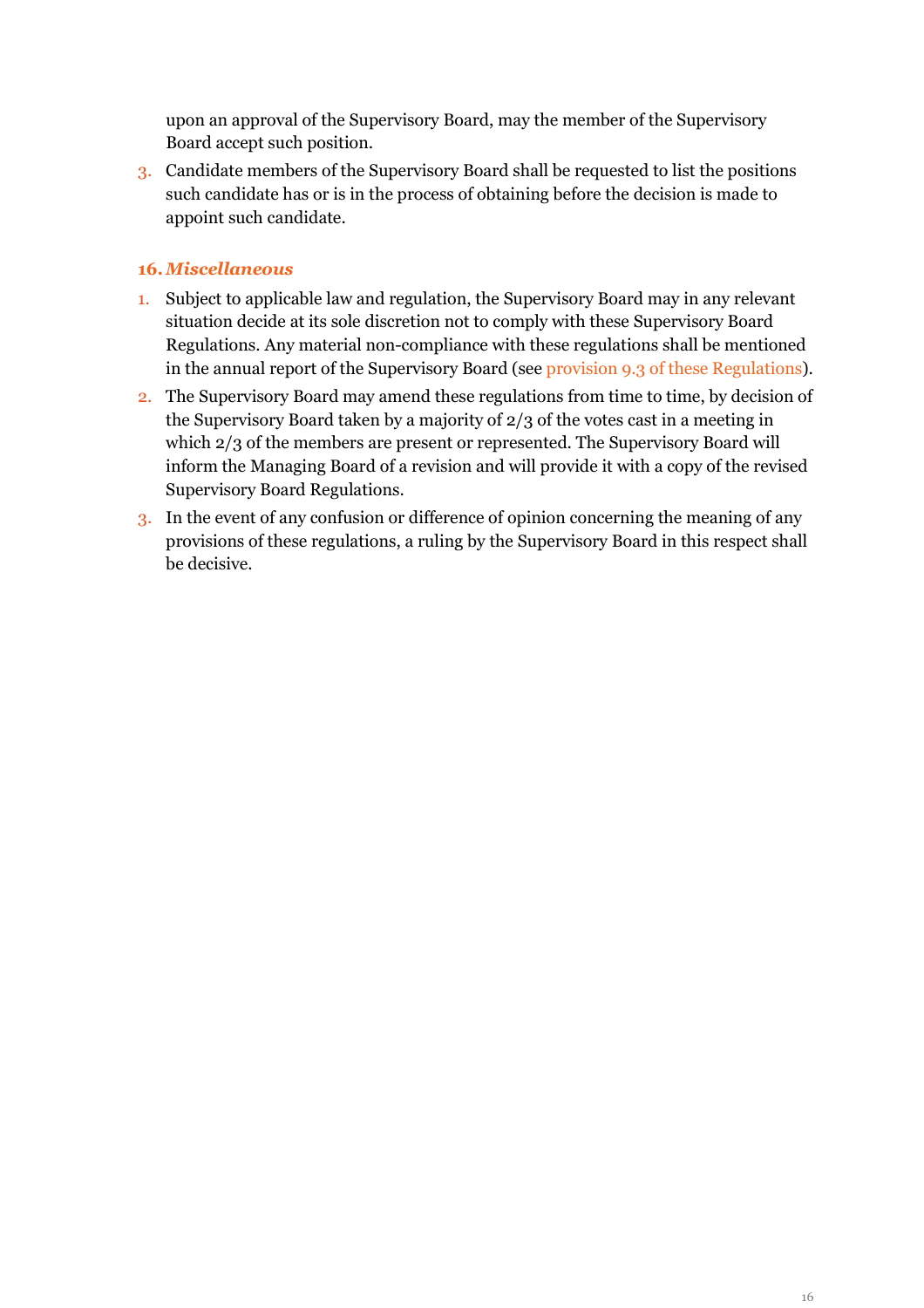# **REGULATIONS OF THE SUPERVISORY BOARD'S AUDIT COMMITTEE**

These supervisory board audit committee regulations (**regulations**) were approved by the supervisory board (the **supervisory board**) of the foundation: Stichting Oncode Institute, with its registered office in Utrecht (the **foundation**), on April 20, 2022.

## **1 Introduction**

- 1.1. The supervisory board's audit committee (the **audit committee**) is a standing committee of the supervisory board.
- 1.2. The audit committee was established with the purpose of advising and supporting the supervisory board in respect of the matters referred to in Articl[e 3.1 .](#page-16-0)
- 1.3. These regulations have been drawn up pursuant to Article 9.15 of the foundation's articles of association (the **articles of association**) and serve to supplement the rules and regulations applicable to the audit committee under Dutch law or the articles of association.
- 1.4. Where possible and insofar as relevant to the foundation, the Dutch Corporate Governance Code of 8 December 2016 has been followed in these regulations.
- 1.5. These regulations are published on the foundation's website.

## **2 Composition**

- 2.1. The audit committee consists of a minimum of two and a maximum of three members. Only members of the supervisory board may be members of the audit committee.
- 2.2. At least one member must be an expert in the area of financial reporting or the auditing of annual accounts.
- 2.3. The supervisory board appoints one of the members of the audit committee as its chairperson. The chairpersonship is not to be held by the chairperson of the supervisory board, nor by any former member of the foundation's board of directors (the **board**).
- 2.4. The board and the controller support the audit committee in its work (whether with or without the support of other of the foundation's employees).

## **3 Duties and competences**

- <span id="page-16-0"></span>3.1. The audit committee advises and supports the supervisory board and contributes to the preparation of the supervisory board's decision-making. The audit committee also focusses on the following areas:
	- a. the structure and functioning of the internal risk management and control systems;
	- b. the directors' report, the annual accounts, the quarterly and halfyearly figures and the foundation's ad hoc financial information and the financial reporting process;
	- c. the statutory audit of the annual accounts;
	- d. the annual budget and going concern;
	- e. relations with, and the following up of recommendations of, the external auditor;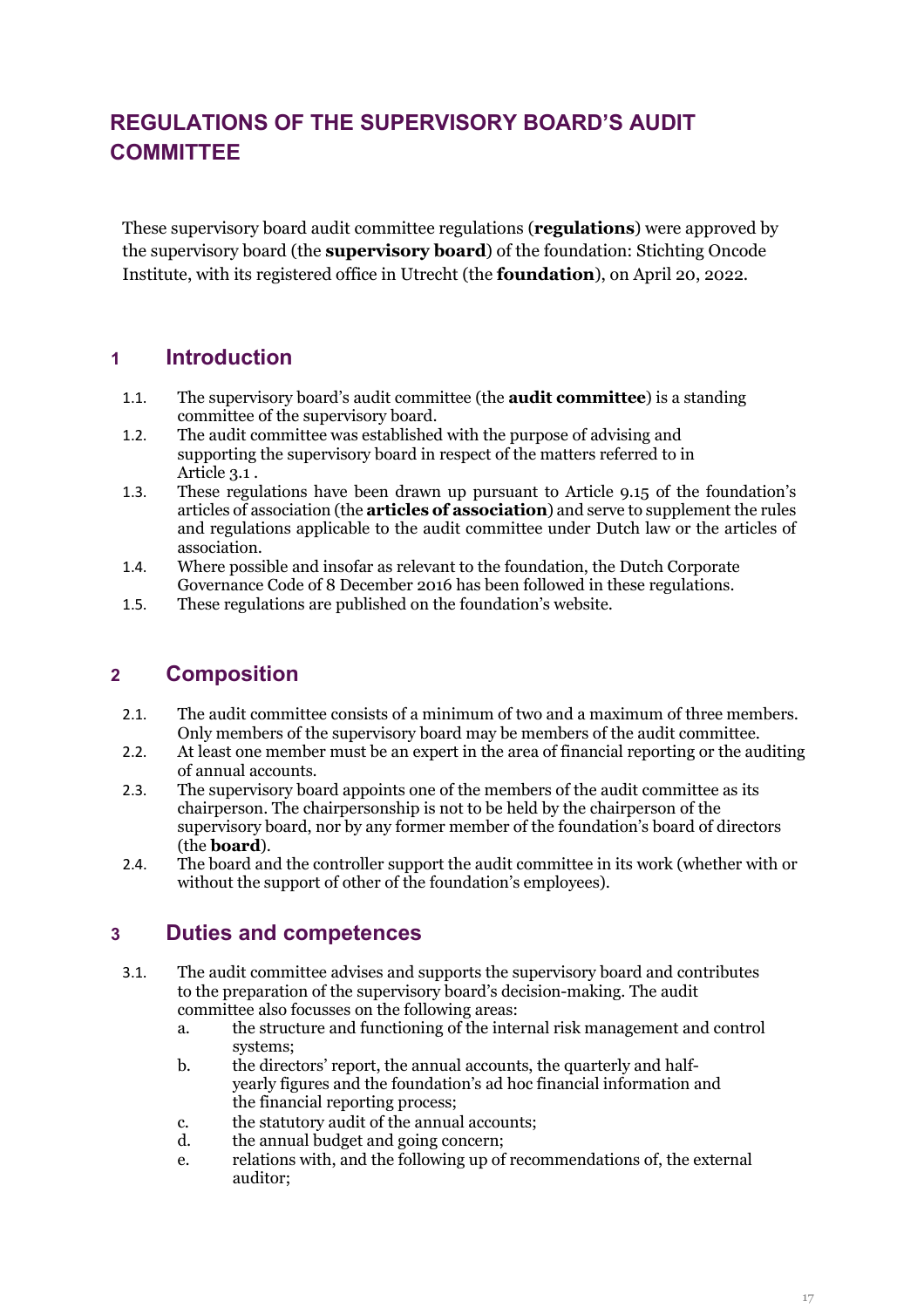- f. the audit report published by the external auditor based on the audit of the foundation's annual accounts, as well as the management letter;
- g. the supervision of the foundation's compliance with relevant legislation and the supervision of the functioning of codes of conduct;
- h. the foundation's IT policy and the associated risks;
- i. all other areas which the audit committee considers important.
- 3.2. The supervisory board may also ask the audit committee to advise on areas other than the aforementioned or to prepare a decision of the supervisory board.
- 3.3. The audit committee may only exercise the competences explicitly designated or delegated to it by the supervisory board. It may never exercise competences which extend further than those which the supervisory board as a whole may exercise.
- 3.4. Every member of the audit committee has access to the foundation's books, data and locations and is authorised to hold conversations with the foundation's employees, to the extent necessary or useful for the proper performance of its duties. A member of the audit committee exercises this right in consultation with the chairperson of the audit committee and where possible also in consultation with the board.
- 3.5. In the exercise of its duty, the audit committee may also be assisted or informed by employees of the foundation as well as by one or more experts to be appointed by it, at the foundation's expense.

# **4 Duties relating to the external auditor**

- 4.1. The audit committee discusses the audit plan with the external auditor, as well as the findings of the external auditor following the work it has carried out. The audit committee discusses the following annually with the external auditor:<br>a. the extent and materiality of the audit plan and the most impo
	- the extent and materiality of the audit plan and the most important risks of the annual reporting referred to by the external auditor in the audit plan, and
	- b. the findings and outcomes of the audit activities in the annual accounts and the management letter, partly on the basis of the underlying documents.
- 4.2. In the formulation of the assignment, due account is taken of the extent of the audit, the materiality to be applied and the fee for the audit. The supervisory board sets the assignment.
- 4.3. The audit committee assesses whether, and if so, how, the external auditor is to be involved in the content and publication of financial statements other than the annual accounts.
- 4.4. The external auditor informs the chairperson of the audit committee immediately when, in the implementation of his assignment, he observes or suspects any malpractice or irregularity. If any malpractice or irregularity (or the suspicion thereof) concerns the functioning of a director, the external auditor notifies the chairperson of the supervisory board.

# **5 Meetings of the audit committee**

- 5.1. The audit committee meets two weeks before each Supervisory Board meeting, at least four times a year. The meetings are scheduled in advance annually, to the greatest extent possible.
- 5.2. The director responsible for financial affairs and the controller are present at the meeting of the audit committee, unless the audit committee decides otherwise. The audit committee decides if and when the chairperson of the board is to be present at its meetings.
- 5.3. Every member of the supervisory board may attend the meetings of the audit committee.
- 5.4. The audit committee may demand of other directors or employees of the foundation,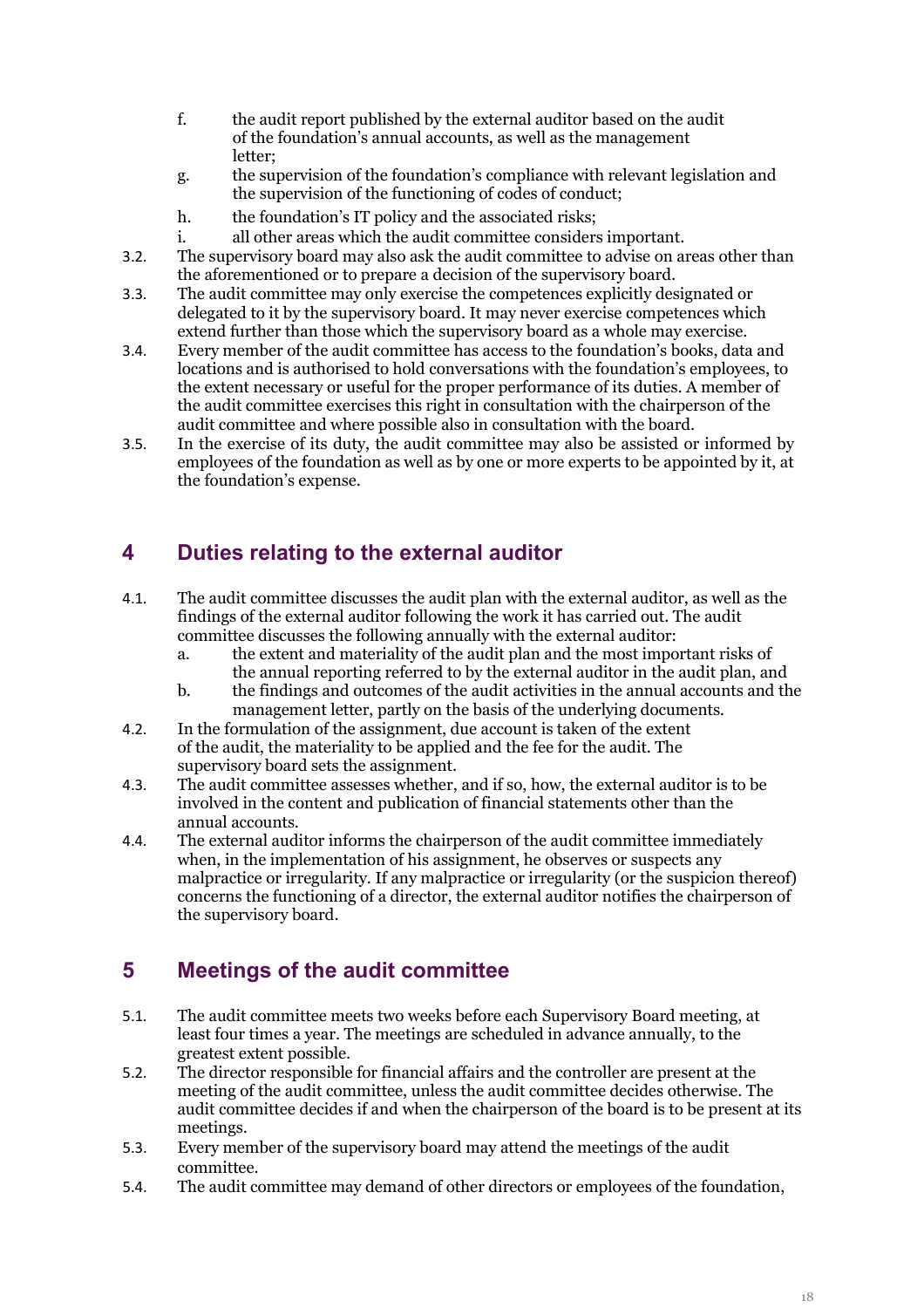its external legal advisors or the external auditor that they attend any meeting of the audit committee or consult with members or advisors of the audit committee.

- 5.5. Recommendations and resolutions may only be adopted at meetings if more than half of the members are present or represented. Resolutions (including those regarding the provision of advice) are adopted by an absolute majority of the votes cast, where each member has one vote.
- 5.6. In the event of a tied vote, the resolution is rejected and the decision may be submitted to the supervisory board.
- 5.7. Where possible, meetings of the audit committee (including their convening and location, decision-making and attendance, and associated reporting) take place – where such is not deviated from in these regulations – with analogous application of the relevant provisions in the articles of association and the supervisory board's regulations.

# **6 Reporting to the supervisory board**

- 6.1. The audit committee must inform the supervisory board clearly and in a timely manner of the way in which it has made use of delegated competences and of important developments in its area of responsibility.
- 6.2. The audit committee submits a report to the supervisory board of its deliberations, findings and recommendations.
- 6.3. The minutes of the meetings of the audit committee are provided to all members of the supervisory board.
- 6.4. During meetings of the supervisory board, the chairperson of the audit committee provides an oral explanation of the committee's deliberations.
- 6.5. Every member of the supervisory board has a right to access to all of the audit committee's data. A member of the supervisory board may exercise this right in consultation with the chairperson of the audit committee.

# **7 Miscellaneous**

- 7.1. These regulations may be changed by the supervisory board, either as a consequence of a proposal of the audit committee or otherwise. The supervisory board may revoke any competences assigned to the audit committee at any time.
- 7.2. In case of lack of clarity or difference of opinion concerning the meaning of any provision in these regulations, the opinion of the chairperson of the supervisory board will be decisive.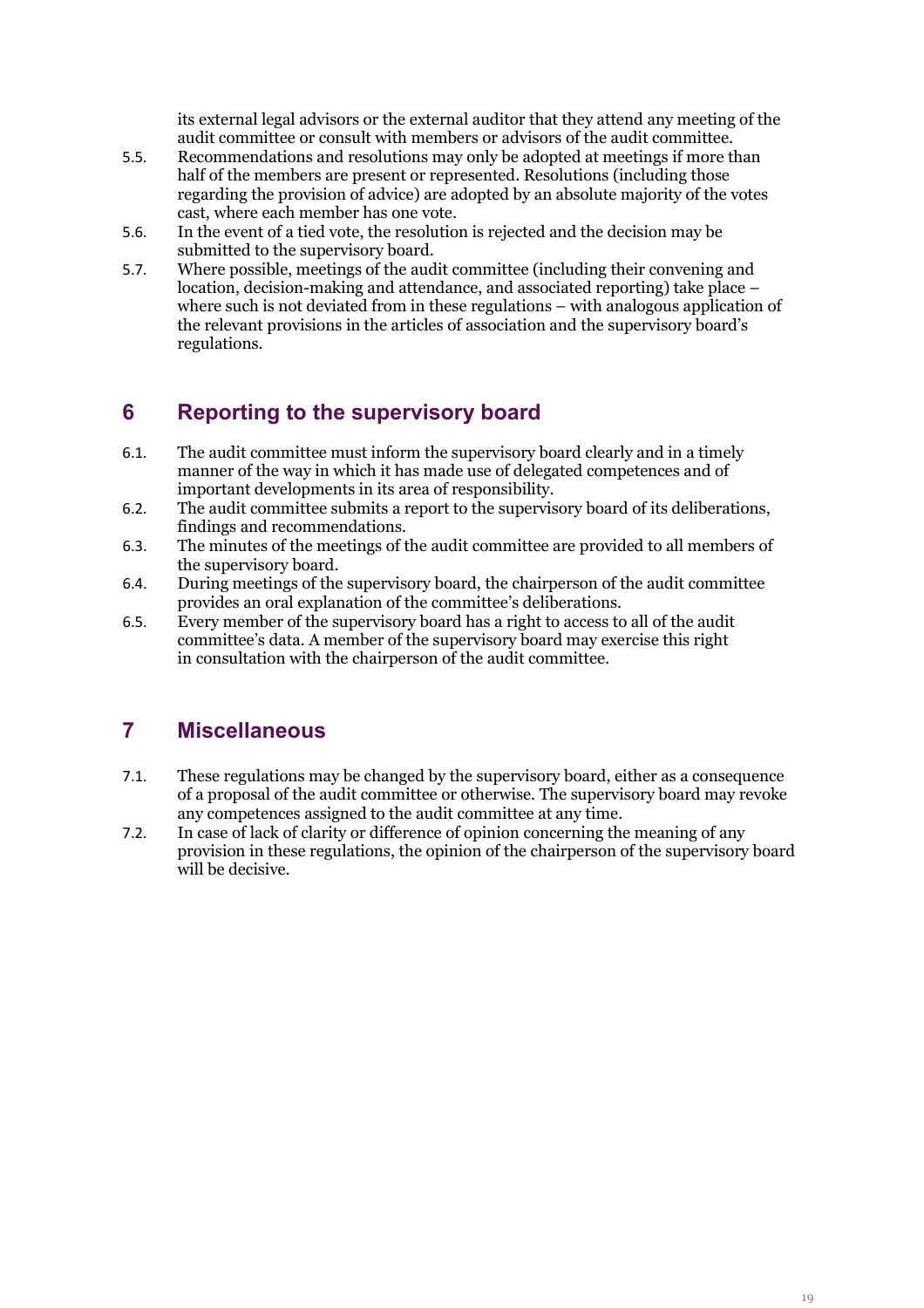# **Oncode**

# **MANAGING Board Regulations**

*Approved by the Oncode Supervisory Board – 29 August 2017 - updated 16 September 2020*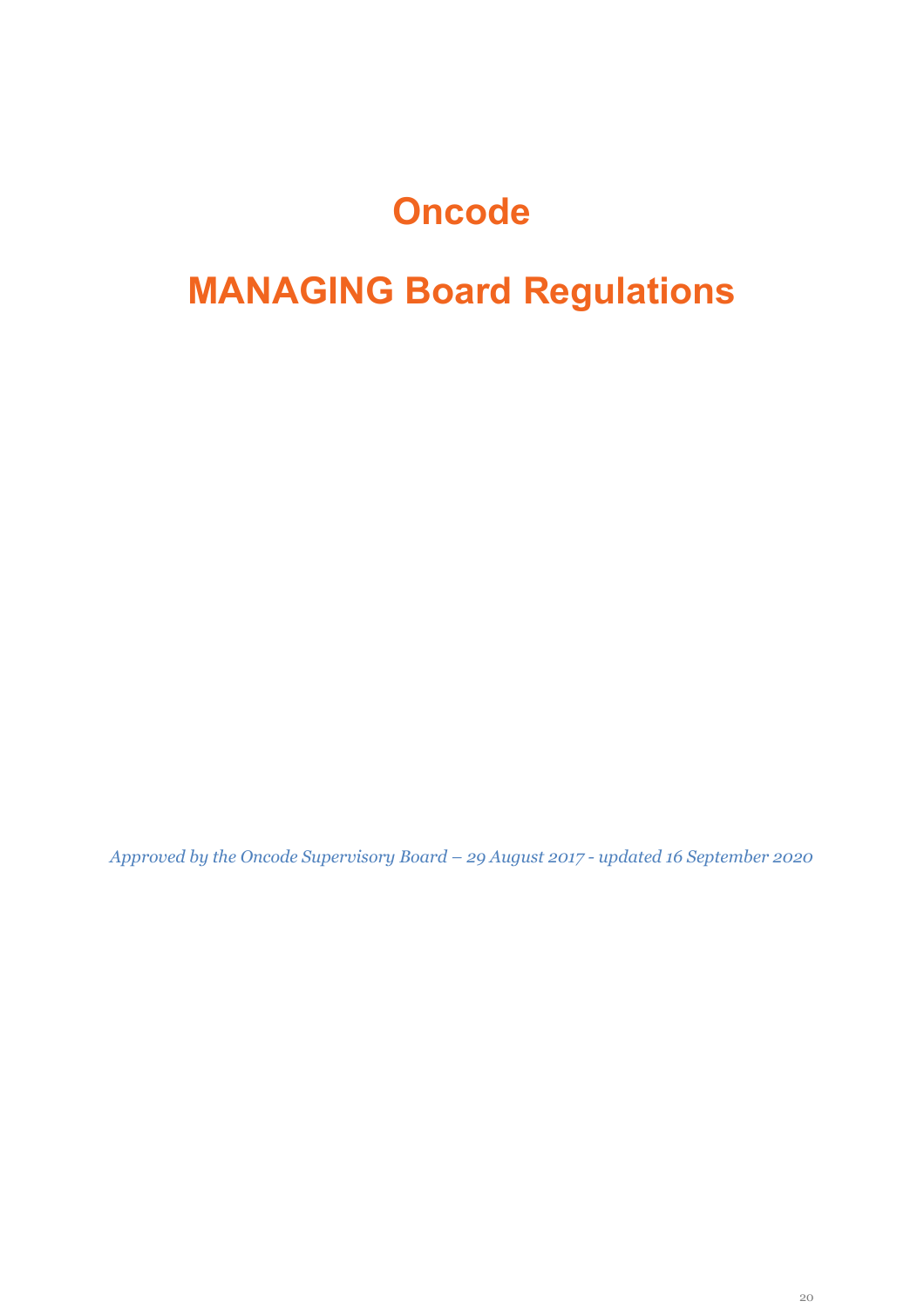# **Composition of the Managing Board**

#### **1.** *Composition & division of tasks*

*Read in conjunction with: Articles of Incorporation – Section 4 and 15*

- 1. The Managing Board consists of two (2) three (3) persons. The three Directors shall be attributed the titles of Managing Director, Valorization Director and Scientific Director.
- 2. The profile and required expertise of the Directors will be described in a profile, attached to the Good Governance Charter as Annex D.
- 3. The Directors are appointed by the Supervisory Board. They are appointed for a term of the lesser of (i) three years or (ii) the remainder of the term of secured financing for Oncode Institute. A Director that has resigned is eligible for reappointment immediately.
- 4. Where possible, Directors shall be appointed for overlapping terms to avoid situations where multiple Directors resign concurrently.
- 5. The Supervisory Board shall elect the Head of the Institute as a chairperson amongst the members of the Managing Board. No vice-chair shall be appointed in the Managing Board.
- 6. Individual members of the Managing Board may be charged with specific parts of the managerial tasks, without prejudice to the collective responsibility of the Managing Board as a whole. The Managing Board remains collectively responsible for decisions, even if individual members of the Managing Board prepare them. An individual member of the Managing Board may only exercise such powers as are explicitly attributed or delegated to him/her and he/she may never exercise powers beyond those exercisable by the Managing Board as a whole.
- 7. The division of tasks within the Managing Board is determined (and amended, if necessary) by the Managing Board, after consultation with the Supervisory Board. Managing Board members especially charged with particular managerial tasks are primarily responsible for the risk control and monitoring of the managerial tasks concerned.
- 8. Each member of the Managing Board must inform the other members of the Managing Board in a clear and timely manner about the way in which he/she has used delegated powers and about major developments in the area of his/her responsibilities.
- 9. The Managing Board can establish the following advisory boards and committees:
	- Executive Committee
	- International Advisory Board
	- Research Management Committee
	- Clinical Advisory Board
	- Valorization Advisory Board
	- Investment Advisory Committee
- 10. The Managing Board is responsible for providing sufficient information to the Board and Committees to perform their roles adequately.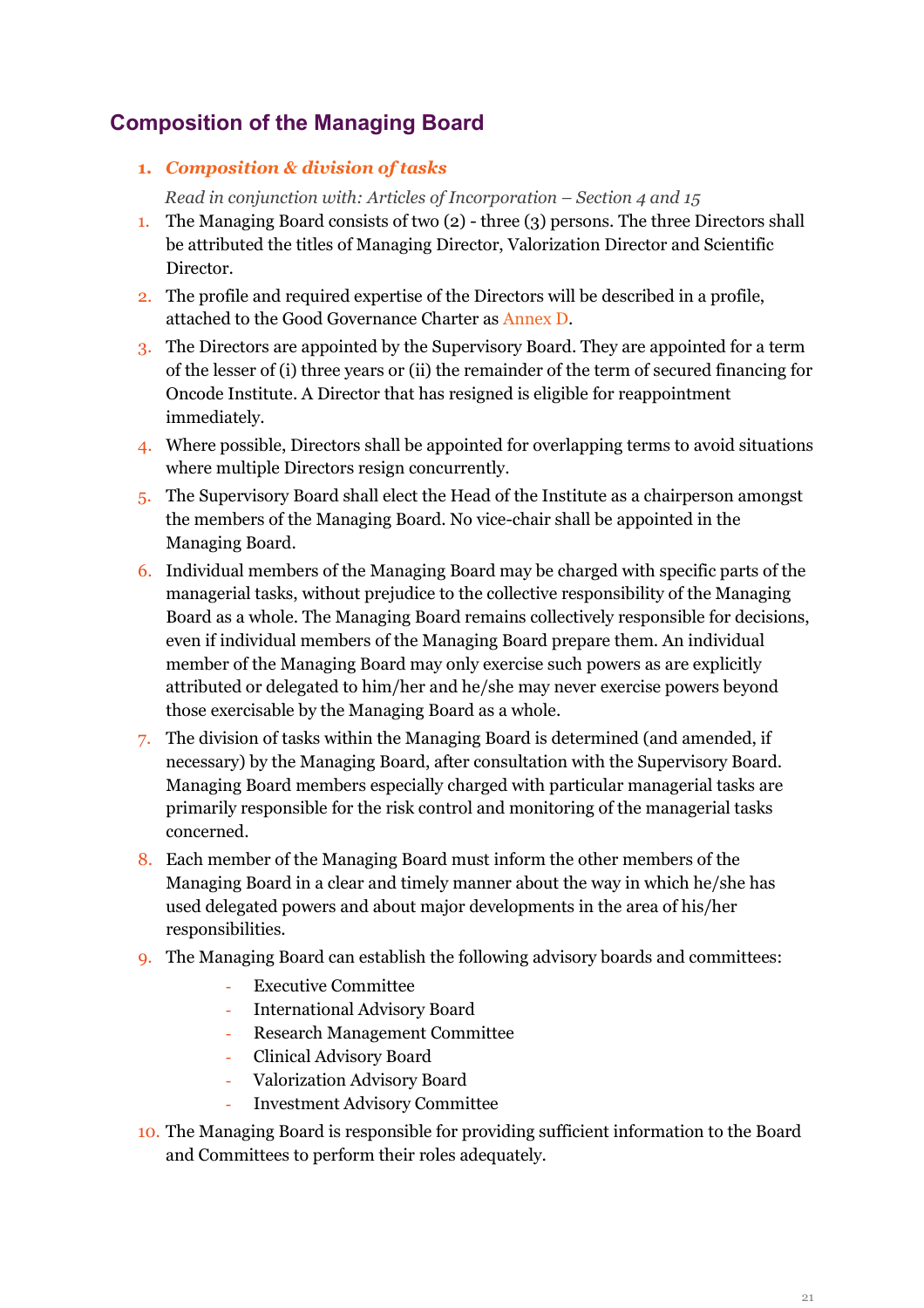11. Subject to the prior approval by the Supervisory Board, the Managing Board is authorized to establish additional committees.

#### **2.** *Selection process*

#### *Read in conjunction with: Articles of Incorporation – Section 4*

- 1. The Directors shall be appointed by the Supervisory Board. In the event of one or more vacancies in the Managing Board, the vacancy/these vacancies will be filled in as soon as possible.
- 2. In the event of a vacancy within the Managing Board, the Supervisory Board will be informed as soon as possible.
- 3. The Supervisory Board shall determine the profile for the Managing Board as a whole and the profile of the vacancy.
- 4. The recruitment of the Managing Director and the Valorization Director shall be conducted through a transparent, public procedure. For example, recruitment through an executive search agency is considered to be transparent and public.
- 5. The Scientific Director is the chair of the Research Management Committee and shall be selected from the Oncode Investigators.
- 6. Vacancies for the positions of Directors will be posted on Oncode's website.
- 7. The Supervisory Board informs the Stakeholders of a proposed appointment of a member of the Managing Board.

#### **3.** *Head of the Institute*

*Read in conjunction with: Articles of Incorporation – Section 4 Articles* 

- 1. The Head of the Institute will be appointed as Chair. The Chair has no hierarchic authority over the other Directors.
- 2. The Head of the Institute is primarily responsible for:
	- preparing an agenda and chairing meetings of the Managing Board;
	- ensuring that the Managing Board functions and makes decisions in a collective manner;
	- determining whether a proposed resolution should be brought to the Managing Board;
	- ensuring that passed resolutions are in accordance with Oncode's strategy;
	- supervising the implementation of passed resolutions;
	- consulting on an ad hoc basis with members of the Managing Board regarding their respective tasks; and
	- primary spokesman on matters not specifically related to the responsibilities of one of the Managing Board members.
- 3. Within the Managing Board, the Head of the Institute is also responsible for the following matters regarding the relationship between the Managing Board and the Supervisory Board:
	- submitting a proposed agenda and preparing meetings of the Supervisory Board in consultation with the chair and vice-chair of the Supervisory Board, and coordinating the execution of the decisions taken at those meetings;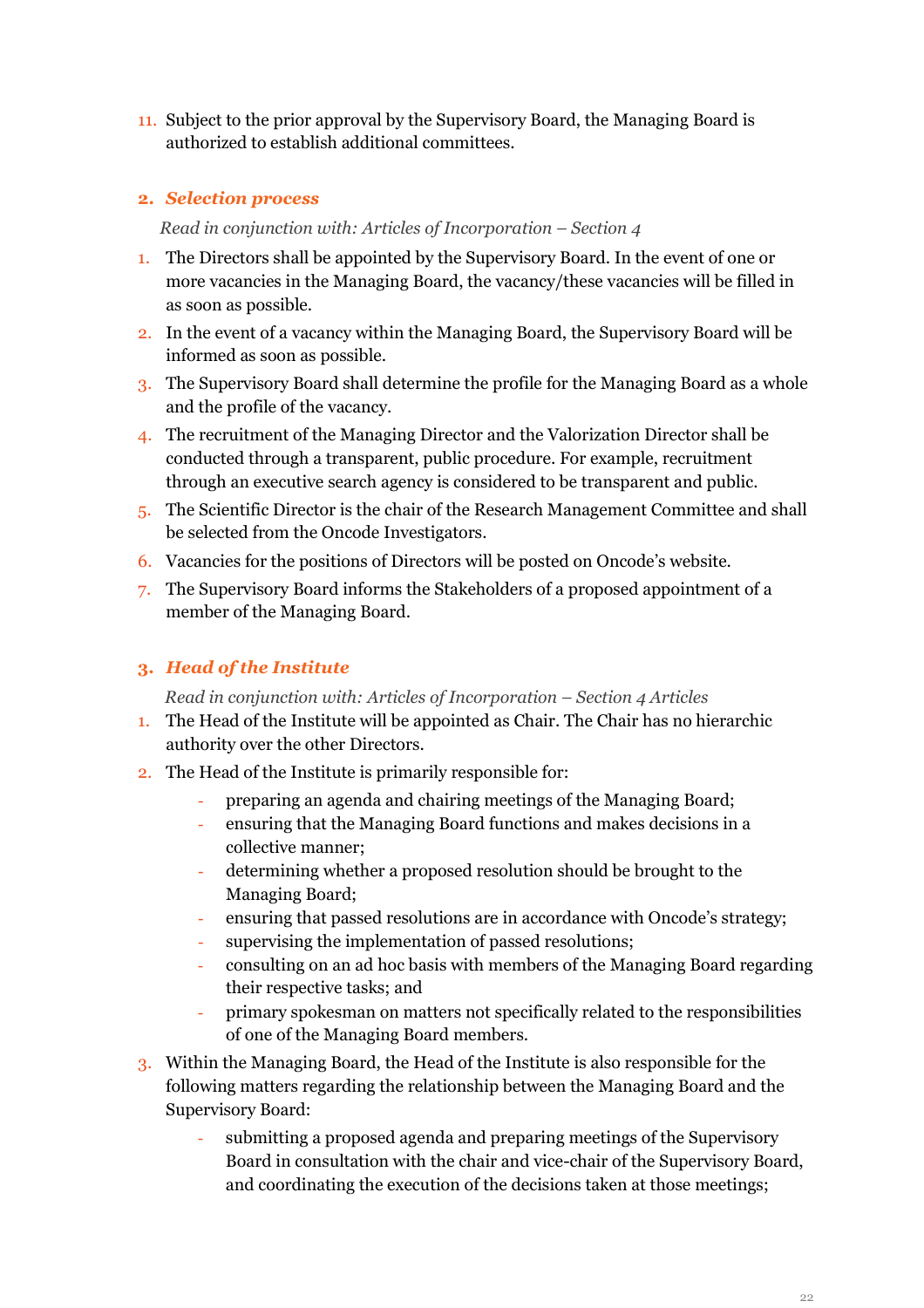- ensuring that the Supervisory Board is provided with all information necessary for the proper performance of its duties;
- overseeing and ensuring communications of the Managing Board with the Supervisory Board;
- consulting regularly with the chair and consulting other members of the Supervisory Board if deemed necessary or advisable; and
- informing the Supervisory Board in case of a conflict between the Directors.

# **Duties and Powers**

#### **4.** *Duties and powers*

*Read in conjunction with: Articles of Incorporation – Section 4, 6.10, 8, and 9.11*

- 1. The Managing Board is charged with the executive management of Oncode.
- 2. The Directors operate and manage Oncode under their own responsibility, and with their best effort to the benefit of Oncode, taking into account that Oncode has an important social responsibility.
- 3. The Directors accept, respect and fulfil all rules and regulations, which are based on Dutch legislation, the Articles and the Good Governance Charter. The Managing Board is, together with the Supervisory Board, responsible for the corporate governance structure of Oncode.
- 4. The Managing Board is responsible for: (1) achievement of Oncode's objectives; (2) creation and execution of Oncode's strategy (including the scientific strategy and the valorization strategy); (3) coordination of assessment procedures and monitoring results on KPI's; (4) decisions on affiliations with Oncode Investigators and their research groups or concluding such affiliations (both after consultation of the Research Management Committee); (5) internal risk management; (6) financing; (7) compliance with legislation and regulations, including funding agreements; (8) relations with stakeholders; (9) social responsibility issues that are relevant to Oncode.
- 5. The responsibility for managing of Oncode is vested in the Managing Board collectively.
- 6. Two members of the Managing Board are authorized to represent Oncode acting jointly.
- 7. The Managing Board shall perform its work under the supervision of the Supervisory Board. The Managing Board and the Supervisory Board work together closely to the benefit of Oncode. The Managing Board shall strive to have a good working relationship with the Supervisory Board and shall ensure the Supervisory Board receives all information required to perform its supervisory role adequately.
- 8. The Managing Board reports on its responsibilities and discusses the internal risk managing and control systems with the Supervisory Board. The Managing Board shall be responsible for ensuring that Oncode has internal risk managing and control systems and shall in any event employ as instruments of the internal risk managing and control systems: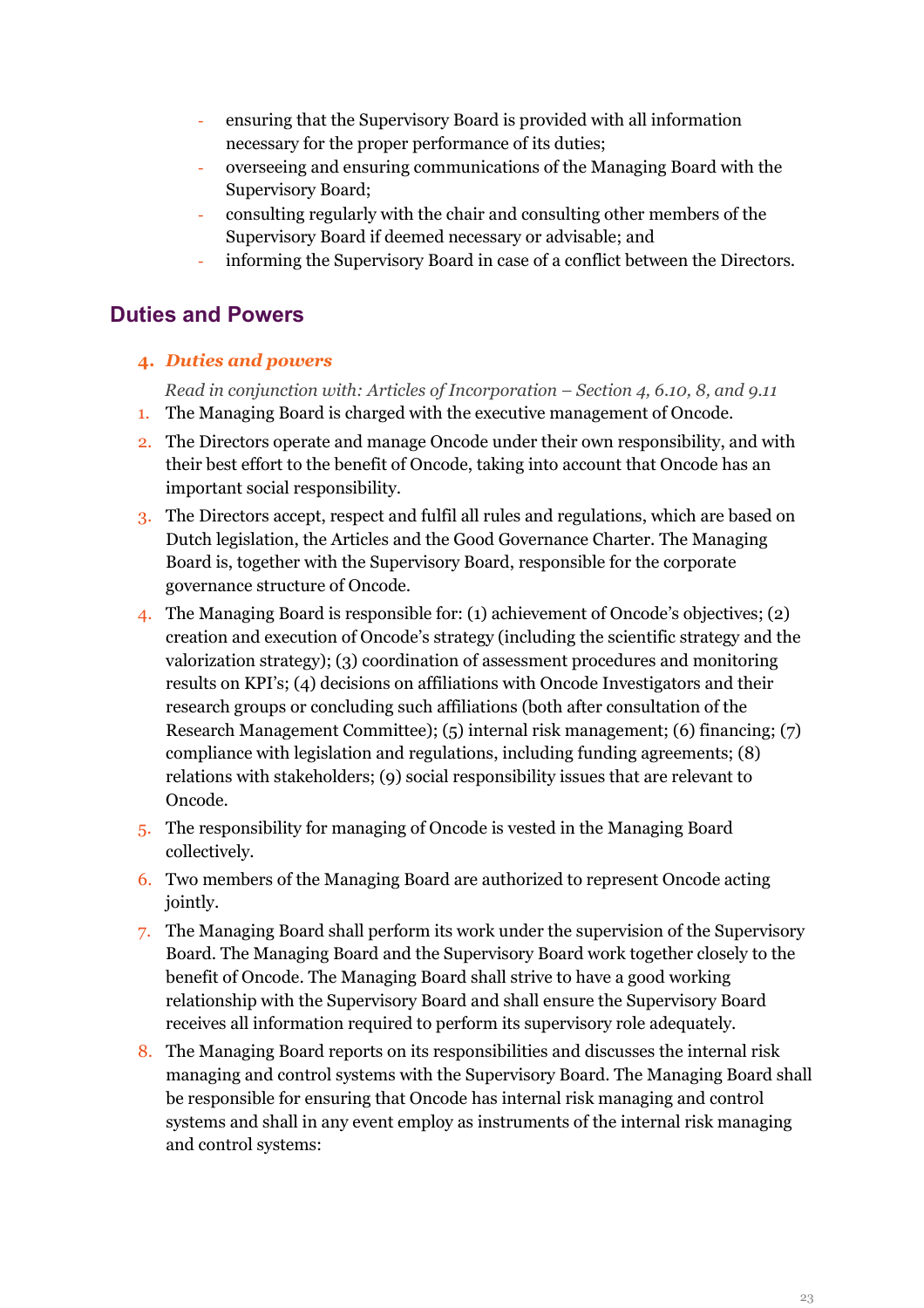- (i) risk analyses with respect to realisation of the operational and financial objectives of Oncode
- (ii) code of conduct, which is posted on Oncode's website
- (iii) requirements for the layout of financial and management reports and the procedures to be followed in drawing up the reports
- (iv) a procedure for mandates authorities and accountability, and
- (v) a system of monitoring and reporting
- 9. The resolutions of the Managing Board that are subject to the approval of the Supervisory Board are stated in provisions 6.10, 16, 17, 18 Articles.
- 10. At least annually the performance of the Directors will be assessed by the Supervisory Board. The Supervisory Board and the Managing Board perform annually an evaluation on the mutual operations of both bodies as itself and in relation to each other, as further described in article 10 of these Rules.

#### **5.** *Relationship with Stakeholders*

- 1. The Managing Board is responsible for maintaining excellent relationships with the Stakeholders of Oncode. The Managing Board will adopt a policy/plan for maintaining these relationships which will include an information protocol.
- 2. The Managing Board is responsible for meeting Oncode's obligations included in the agreements with the Stakeholders or administrative decision by the Stakeholders.

#### **6.** *Website of Oncode*

- 1. The Managing Board shall publish or deposit all information required pursuant to the law and regulations, such as regulations for ANBI's, and pursuant to agreements with the Stakeholders or applicable administrative decisions by Stakeholders on Oncode's website or in any other way.
- 2. The list of items that shall be placed on Oncode's website includes:
	- Good Governance Charter, including Managing Board & Supervisory Board profile
	- Members and positions of the members of the Managing Board and Supervisory Board, as well as other positions, date of appointment, possibility for reappointment
	- Summary of the Strategic Plan
	- Annual reports, including financial reports
	- A recent report of the activities performed
	- The remuneration policy for the Managing Board and the Oncode staff
	- The RSIN / Tax Code
	- **Address**

# **Meetings and decision making**

#### **7.** *Meetings*

*Read in conjunction with: Articles of Incorporation – Section 5 and 6*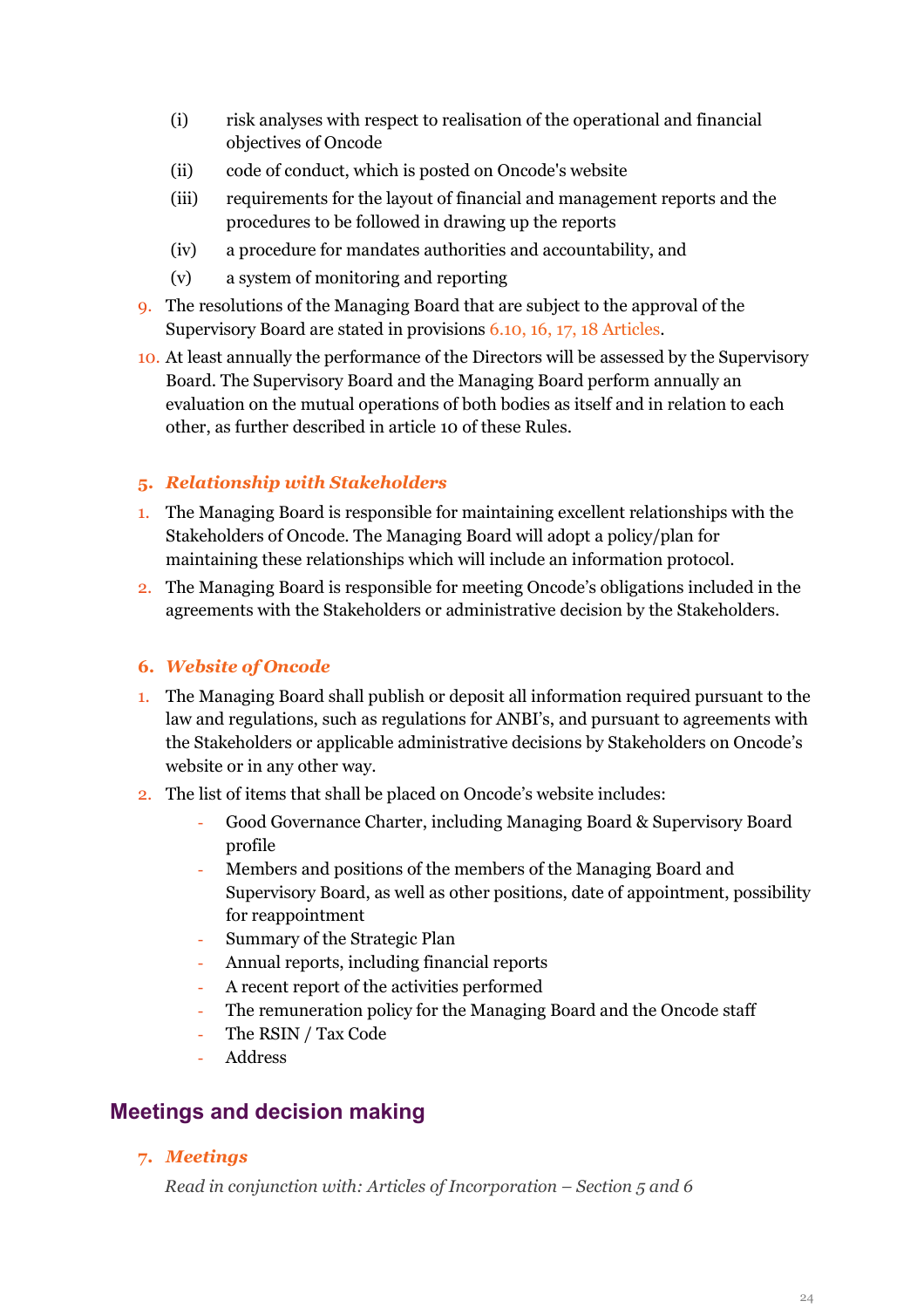- 1. The meetings of the Managing Board will in principle be held monthly. The notice convening the meeting shall be sent by or on behalf of the Chair at least seven (7) days in advance. Said convocation notices can be send by email and shall state, the place and time of the meeting, the agenda of the business to be transacted.
- 2. Meetings shall be chaired by the Head of the Institute. Minutes shall be kept of proceedings of meetings and shall be approved by the Managing Board and signed by the chair.
- 3. The Managing Board will keep a register of minutes, containing the signed minutes of all meetings of the Managing Board and the resolutions taken outside a formal meeting.
- 4. Persons other than the Managing Board may be invited by the Managing Board or the to attend (part of) the meeting.

#### **8.** *Decision-making*

*Read in conjunction with: Articles of Incorporation – Section 5 and 6* 

- 1. The Managing Board shall endeavour to achieve that resolutions are as much as possible adopted unanimously.
- 2. Each Director shall be entitled to cast one vote.
- 3. As far as the Articles and these Managing Board Regulations do not prescribe a larger majority, the Managing Board can only pass valid resolutions by an absolute majority of the votes cast. A larger majority (unanimity) is prescribed regarding amendment of the Articles and dissolution of Oncode (section 11 and 12 Articles).
- 4. The Managing Board can only validly pass resolutions if the majority of the Directors holding office are present or represented. Members of the Managing Board can be present at a meeting by remote attendance by phone or by videoconferencing, or any other electronic means of communication.
- 5. If in a meeting no resolution can be adopted because the required quorum is not present or represented, a second meeting will be convened.
- 6. The Managing Board can also pass resolutions without holding a meeting, provided that all Directors have expressed their opinion.

# **Other provisions**

#### **9.** *Conflict of interest*

#### *Read in conjunction with: Articles of Incorporation – Section 6.6*

Each Director who has a direct or indirect personal conflict of interest with the foundation shall not participate in the deliberations and decision-making process concerned in the Managing Board. The Oncode conflict of interest policy, provides guidance in these situations.

#### **10.***Performance evaluation*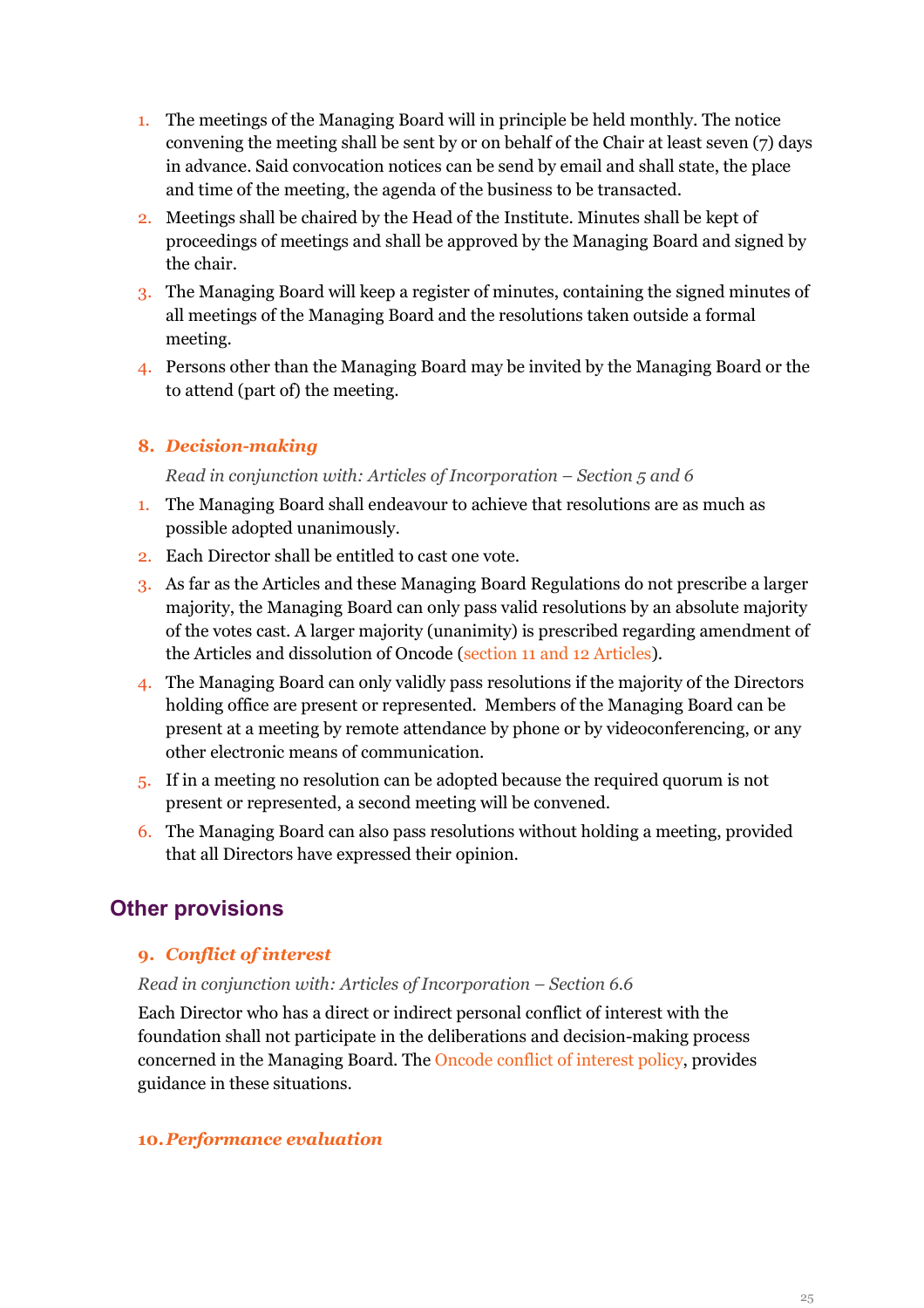#### *Read in conjunction with: Articles of Incorporation – Section 9.11 and article 12 Supervisory Board Regulations*

The Supervisory Board conducts at least annually with each of the members of the Managing Board a conversation concerning his/her performance. This evaluation will include the feedback obtained from relevant internal and external stakeholders about the performance of the Managing Board.

In this evaluation the following topics shall be discussed:

- Collaboration within the Managing Board and the performance of the Managing Board as a whole
- The relationship between the Managing Board and the Supervisory Board
- Individual performance of the Director

The performance of the Managing Board and the individual Directors will be related to Oncode's goals and timelines as stated in and/or based on the Strategic Plan.

#### **11.** *Remuneration*

#### *Read in conjunction with: Articles of Incorporation – Section 4.6*

The Supervisory Board shall determine the remuneration paid to the Directors with due observance of the Public and Semi-public Sector Senior Officials (Standard Remuneration) Act (*Wet normering topinkomens*).

#### **12.** *Other Positions*

- 1. Directors shall inform the Supervisory Board in writing of their other positions before accepting such positions. If the Supervisory Board determines that there is a risk of a conflict of interest, the matter shall be discussed by the Supervisory Board and only upon an approval of the Supervisory Board, may the member of the Managing Board accept such position. Exception is made for ad hoc incidental activities (e.g. membership of a non-recurrent evaluation panel) in which cases the Director will inform the Supervisory Board but only needs to seek prior approval in the event the Director feels there is a risk of a conflict of interest with Oncode.
- 2. Candidate members of the Managing Board shall be requested to list all positions such candidate has or is in the process of obtaining before the decision is made to appoint such candidate.

#### **13.** *Miscellaneous*

- 1. The Managing Board may amend these Regulations from time to time without giving prior notice thereof but may only do so with the approval of the Supervisory Board.
- 2. The Managing Board may occasionally decide not to comply with these Regulations, with due observance of applicable laws and regulations and with the prior approval of the Supervisory Board. Any material non-compliance with these Regulations shall be mentioned in the Annual Report.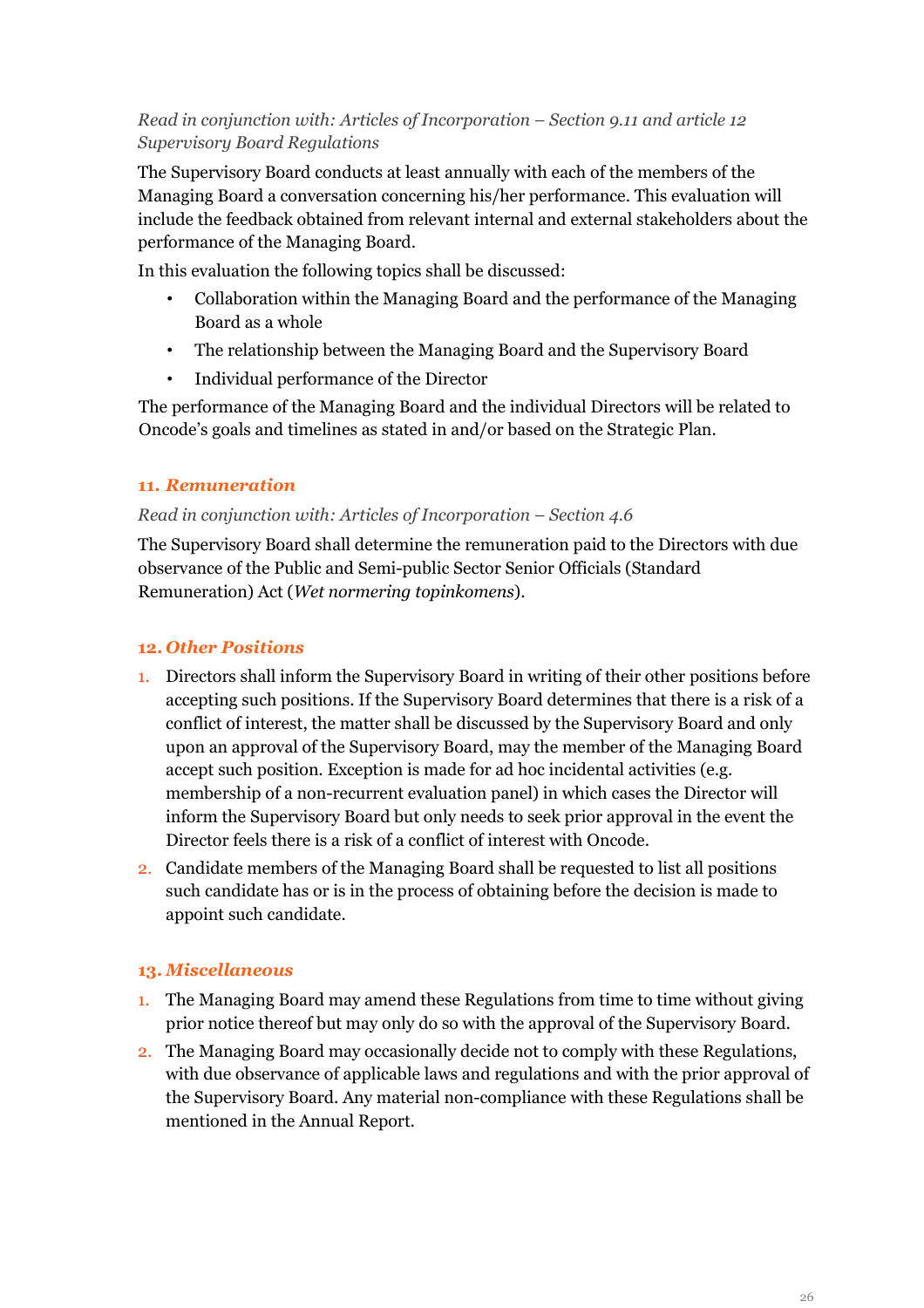3. In the event of any confusion or difference of opinion concerning the meaning of any provisions of these Rules, a ruling by the Supervisory Board in this respect shall be decisive.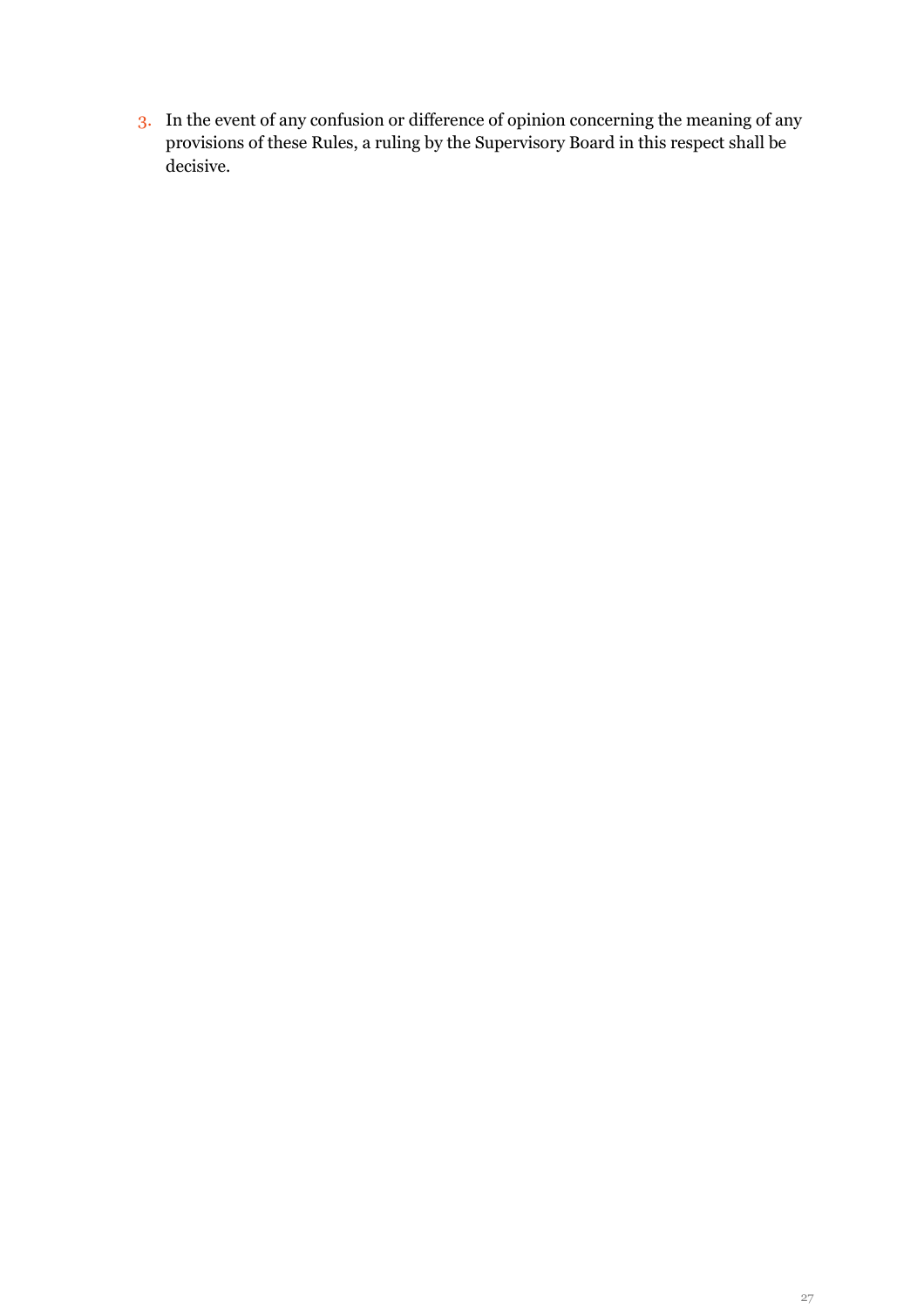# **Oncode RESEARCH MANAGEMENT COMMITTEE Regulations**

*Approved by the Oncode Supervisory Board – 18 September 2017 – updated 16 September 2020*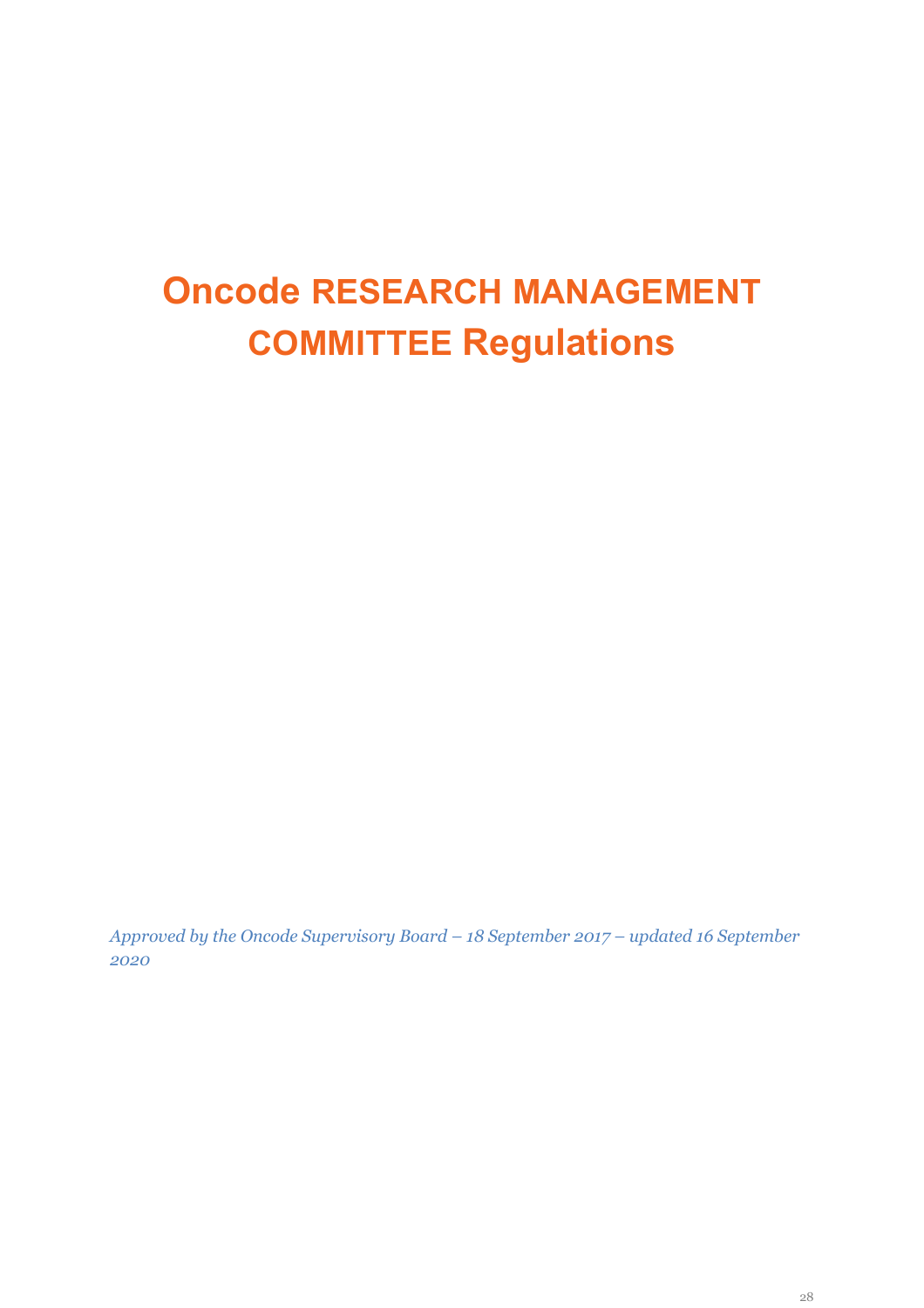# **Composition**

- **1. Composition & division of tasks**
- 1. The Research Management Committee consists of six (6) to eight (8) persons:
	- *Oncode Investigators (5 to 7)*
	- *Senior Clinician Scientist (1)*
- 2. The members of the Research Management Committee are nominated by the Research Management Committee and appointed by the Managing Board.
- 3. In case of a vacancy for one or more Oncode Investigator members, nominations will originate from an open call of all Oncode Investigators. The Clinical Advisory Board will nominate a senior clinician scientist in case of a vacancy for a senior clinician scientist in the Research Management Committee.
- 4. The Research Management Committee unanimously selects a chair from its Oncode Investigator members. The Chair shall be nominated by the committee to be the Scientific Director of the Managing Board. The Supervisory Board appoints the Scientific Director based on the nomination by the Research Management Committee.
- 5. The members of the Research Management Committee are appointed for a term of three years with an option for one reappointment.
- 6. The Senior Clinician Scientist on the Research Management Committee is the chair of the Clinical Advisory Board.
- **2.** *Profile, expertise, independence*
- 1. Specific knowledge and experience to be combined in the Research Management Committee:
	- *Fundamental oncology research*
	- *Clinical oncology*
	- *Oncode's research themes as stated in the Strategic Plan*
	- *Industry collaboration*
- 2. The Research Management Committee acts in accordance with the interests of Oncode. The Research Management Committee members are able to act critically and independently of one another and any particular interest.
- 3. The Oncode conflict of interest policy provides guidance in situations of a (possible) conflict of interest.

#### **3.** *Chair*

- 1. The Chair is primarily responsible for:
	- *acting as the spokesperson of the Research Management Committee;*
	- *preparing an agenda and chairing meetings of the Research Management Committee;*
	- *ensuring that the Research Management Committee functions and makes decisions in a collective manner.*
- 2. The Chair is the main contact on behalf of the Research Management Committee for (other members of) the Managing Board.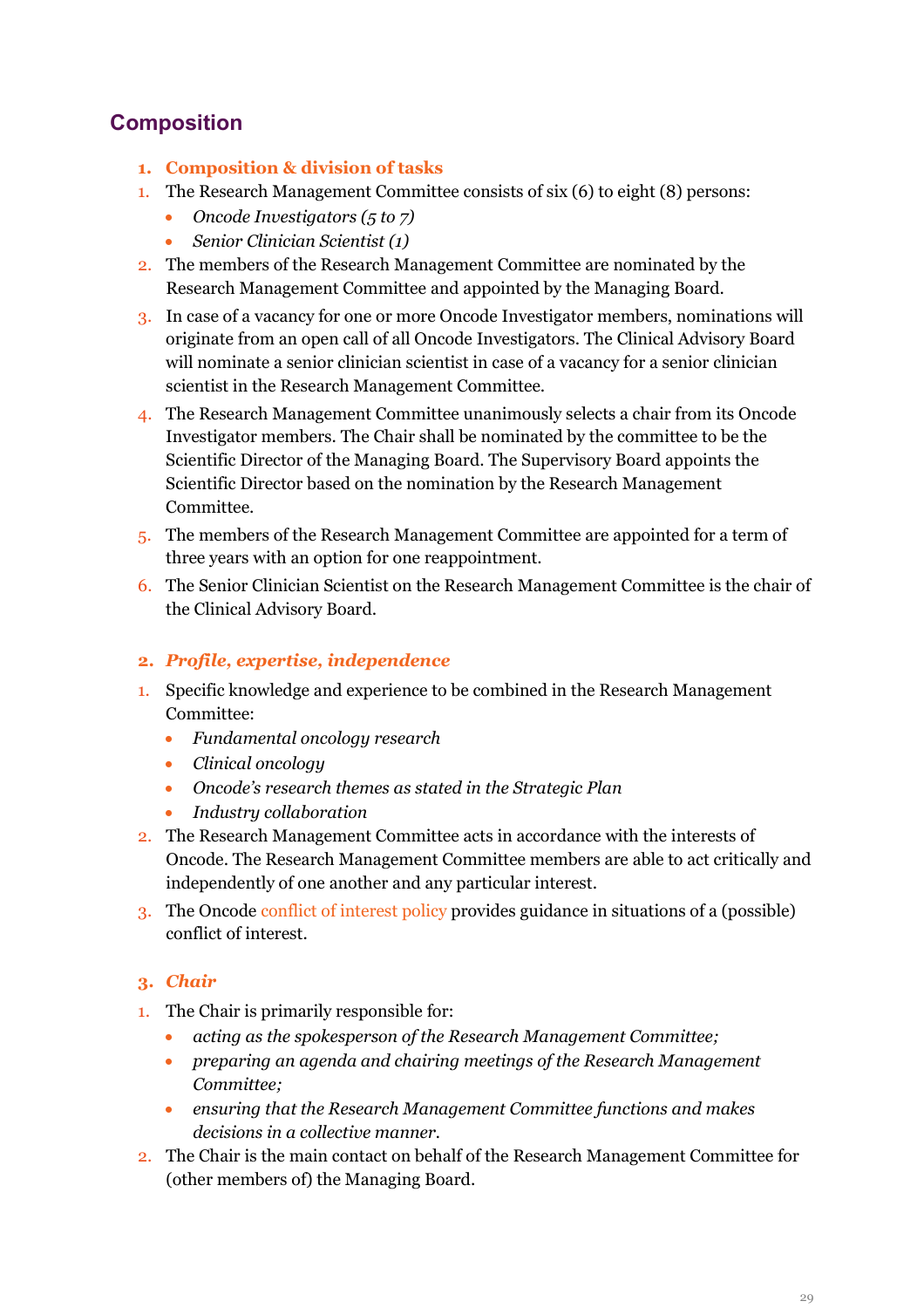- 3. The Chair will be one of the Oncode Investigator members of the Research Management Committee.
- 4. The Chair will be appointed for one year and shall be eligible for reappointment immediately.
- 5. The Chair is not a member of the board of directors of the Partner Institutions.

## **Duties and Powers**

- **4.** *Duties and Powers*
- 1. The Research Management Committee provides guidance and advice to the Managing Board on research related themes, including but not limited to:
	- *scientific strategy*
	- *selection of Oncode Investigators*
	- *scientific monitoring and reporting*
	- *establishment of Oncode's scientific community*
	- *appropriation of scientific funds*
- 2. The Managing Board will consult the Research Management Committee on research related topics and decides upon these topics by recommendation of the Research Management Committee. As a rule, the Managing Board does not decide on scientific/research related topics if these are not discussed with the Research Management Committee.
- 3. The Research Management Committee is supported by or on behalf of the Managing Board.

#### **5.** *Information*

The Managing Board shall of its own accord and in a timely manner provide the Research Management Committee and its members with the information needed to function and to discharge its duties properly. The Research Management Committee and its members have responsibility for obtaining all information from the Managing Board needed to enable them to carry out their duties properly.

## **Meetings & decision-making**

#### **6.** *Meetings & decision-making*

- 1. The Research Management Committee shall meet at least 8 times a year. The Chair is responsible for the convening of meetings, preparation and distribution of the agenda and minutes of meetings of the Research Management Committee. The agenda will be sent to the Research Management Committee members at least 2 calendar days before the meeting.
- 2. At least twice a year the (entire) Managing Board will attend the Research Management Committee meeting.
- 3. The Research Management Committee may only adopt resolutions in a meeting where at least half of the number of members of the committee is in attendance.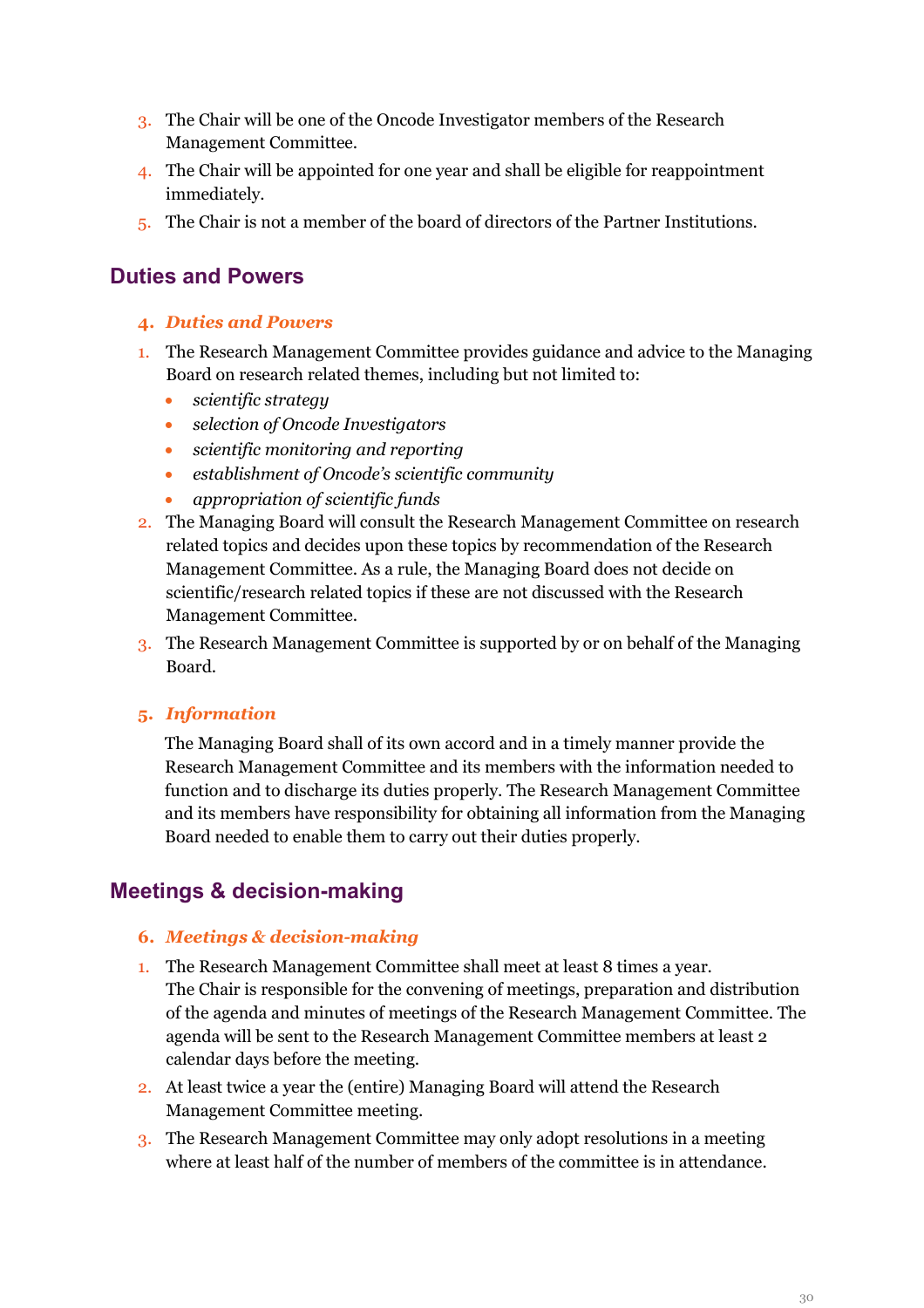- 4. The Research Management Committee shall endeavor to achieve that resolutions are, as much as possible, adopted unanimously. Where unanimity cannot be reached, all resolutions of the Research Management Committee are adopted by an absolute majority of the votes cast. In the event of a tie, the Chair will communicate this position concerning the advice to the Managing Board. In case of a decision concerning the nomination of members of the Research Management Committee and the appointment of the Chair, unanimity is required.
- 5. If a Research Management Committee member is frequently absent from the meetings, he/she shall be called to account for this by the Chair and the absence will be taken into consideration during the annual evaluation.

# **Other provisions**

#### **7.** *Evaluation*

- 1. At least once a year the Research Management Committee evaluates its own performance.
- 2. The Research Management Committee and the Managing Board perform annually an evaluation on the mutual operations of both bodies individually and in relation to each other.

#### **8.** *Remuneration*

Members of the Research Management Committee will not receive remuneration for their activities, be it directly or indirectly. A reasonable cost reimbursement for costs made in connection with Oncode is allowed.

#### **9.** *Regulations*

- 1. The Managing Board may amend these Regulations only by taking into account the advice of the Research Management Committee and with approval of the Supervisory Board.
- 2. In case of uncertainty or difference of opinion on how a provision of these Regulations should be interpreted, the opinion of the Managing Board shall be decisive.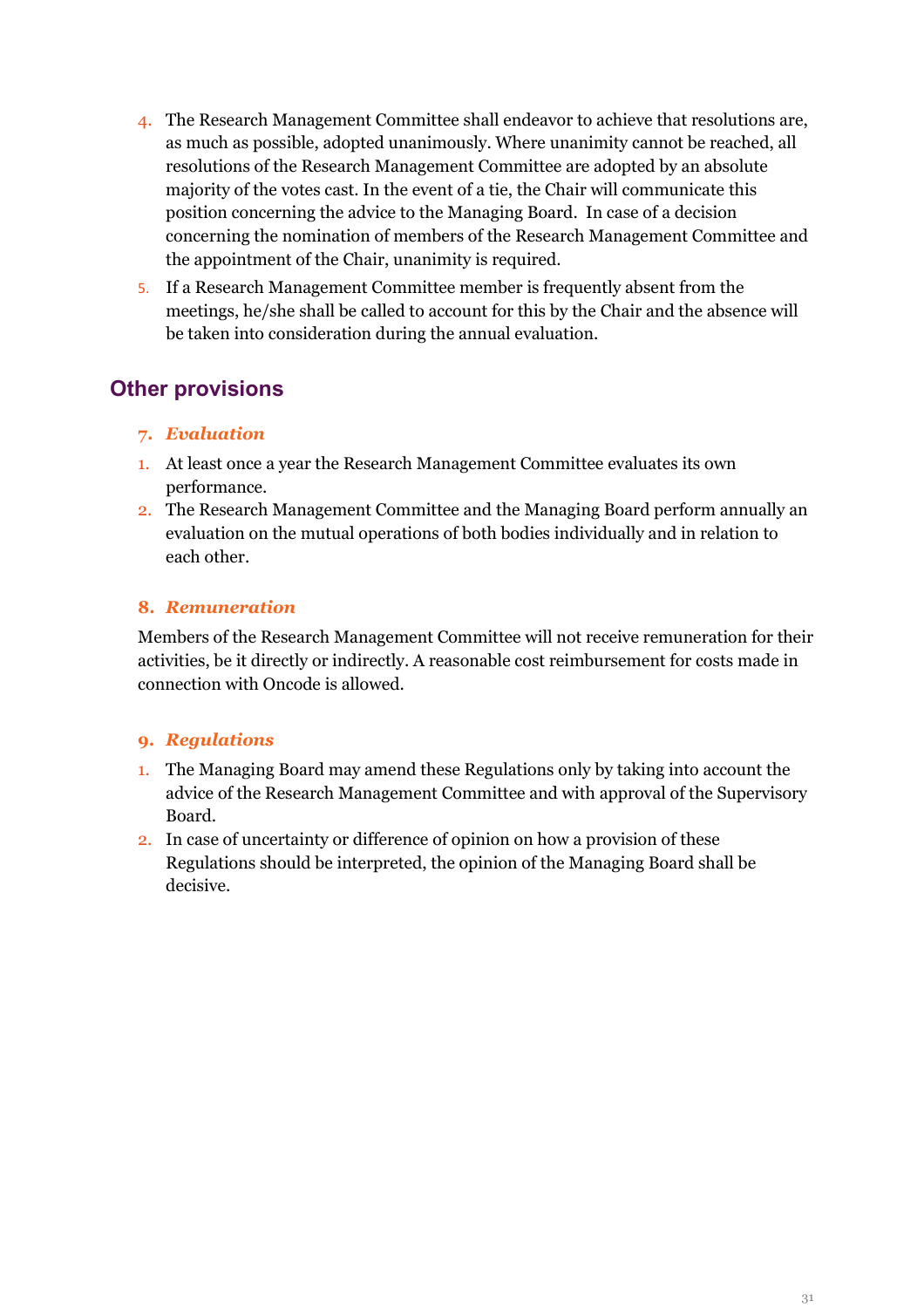# **Terms of Reference of the International Advisory Boardof Stichting Oncode Institute**

As approved by the Supervisory Board of Stichting Oncode Institute ("Oncode") on 24 November 2021

# **1. PURPOSE**

- a. The International Advisory Board ("the IAB") is an advisory board of Oncode whose purpose is to review on an annual basis (the progress on) the execution of Oncode's strategy and to provide advice to the Managing Board and the Supervisory Board on Oncode's goals as described in the Strategic Plan, and specifically on the scientific and valorization strategy and progress.
- b. In addition, the IAB will report on the overall performance of Oncode at the institutional level to the International Review Committee for the mid-term assessment of Oncode Institute in 2020 and at the level of the individual assessments of Oncode Investigators in 2021.

# **2. COMPOSITION AND APPOINTMENT**

- a. The IAB will consist of five to seven members, being oncology scientists, valorization experts, oncology clinicians and/or clinician-scientists. Specific knowledge and experience to be combined in the IAB are fundamental oncology, clinical oncology, valorization and research collaboration. The members of the IAB are internationally recognized for their expertise. All members are working predominantly outside of the Netherlands.
- b. New members shall be appointed by the Managing Board upon nomination by the Research Management Committee (and appointment confirmed by the Supervisory Board).
- c. Only individuals that are independent of Oncode, its Supervisory Board, its Partner Institutions and its funders may be appointed to the IAB.
- d. The members of the IAB will elect a chairperson amongst them.
- e. Members of the IAB will be appointed for an initial period of two to four years with the option to renew the appointment for a single additional term of four years and resign according to a schedule to be established and to be changed from time to time by the IAB to ensure both continuity and turn-over.
- f. Members of the IAB will be subject to Oncode's Code of Conduct, Conflict-of-Interest and privacy policies.

# **3. MEETINGS AND DECISION-MAKING**

- a. The IAB shall meet at least once a year, preferably in an on-site meeting in the Netherlands. Meetings will be called by the Managing Board.
- b. Oncode is responsible for the preparation of and support during the meetings. The agenda and meeting materials will be sent at least seven calendar days before the meeting.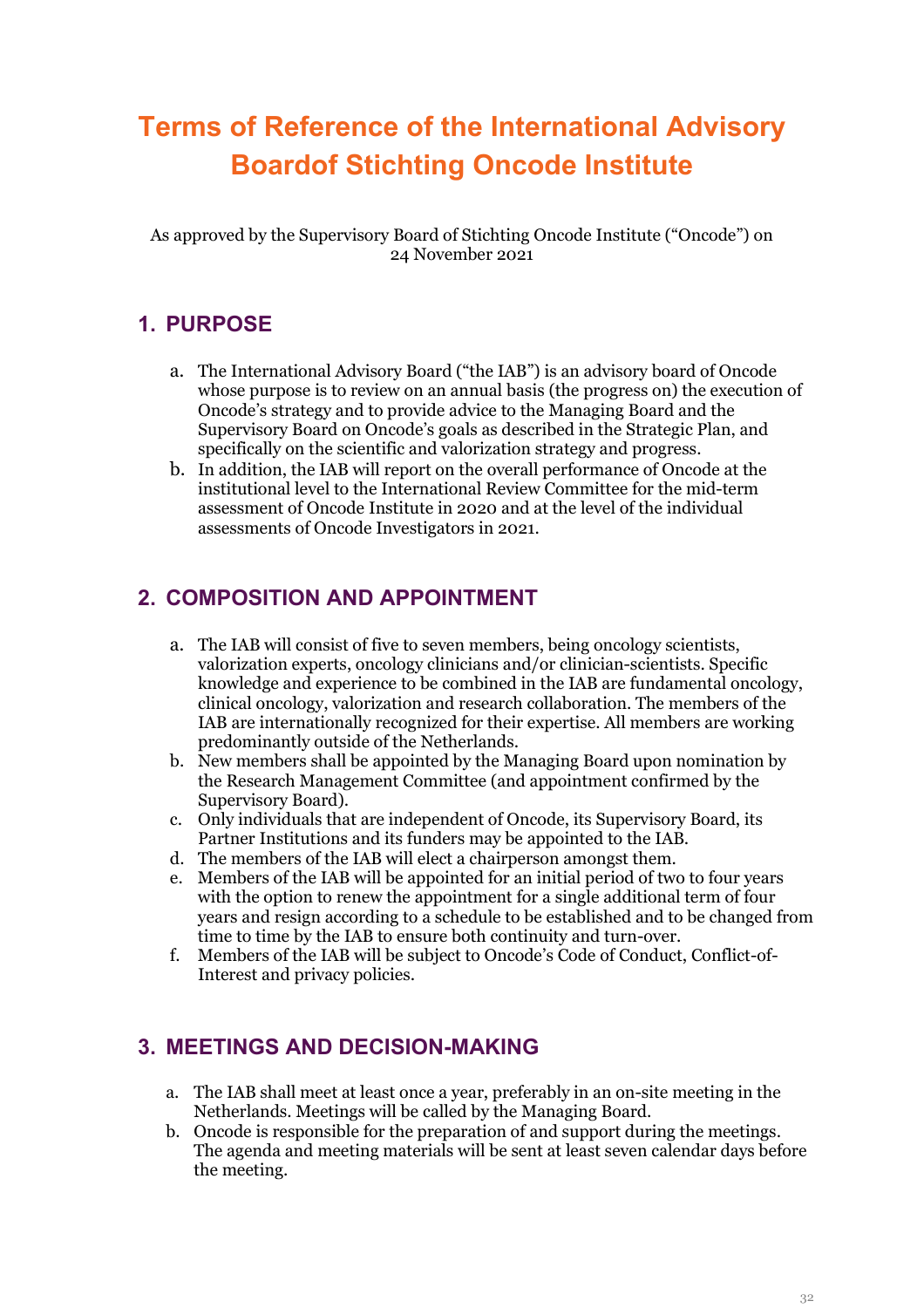- c. After deliberation, the IAB will deliver a written review report to Oncode, outlining the consensus advise of its members. Oncode provides follow-up on the meetings within thirty calendar days of receipt of the written report.
- d. The IAB shall exercise utmost discretion when making written records of its deliberations and recommendations.

# **4. REMUNERATION**

The IAB members will be offered an honorarium of  $\epsilon_{1,000}$  per day for the meetings. Oncode will reimburse travel expenses and arrange the stay of the members during the on-site meetings.

# **5. MISCELLANEOUS**

- a. Capitalized terms used but not defined in these terms of reference have the meanings given to them in the Articles of Association of Oncode.
- b. The Management Board shall review and reassess the adequacy of these Terms of Reference periodically, and recommend any proposed changes to the Supervisory Board.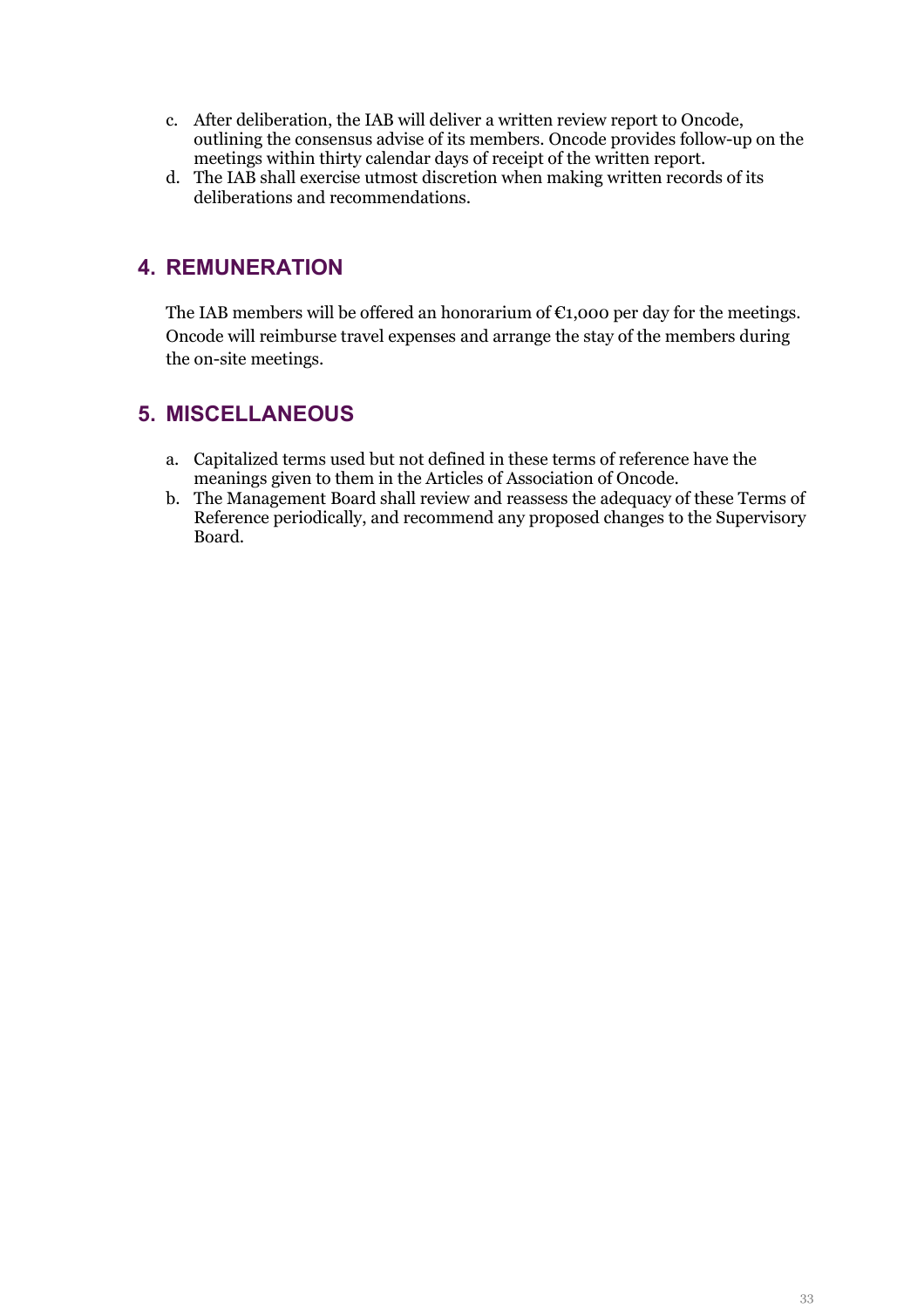# **Terms of Reference of the Clinical Advisory Board of Stichting Oncode Institute**

As approved by the Supervisory Board of Stichting Oncode Institute ("Oncode") on 24 November 2021

# **1. PURPOSE**

The Clinical Advisory Board ("the CAB") is an advisory board of Oncode whose purpose is to provide guidance and advice to Oncode's Research Management Committee and Oncode's Management Board on clinical research related themes, such as clinical strategy and implementation of Oncode's research program, clinical projects and valorization activities and appropriation of Oncode's clinical proof-ofconcept fund. Upon request the CAB provides advice to Oncode Investigators and Oncode Researchers to increase the likelihood of successful clinical development of their research.

# **2. COMPOSITION AND APPOINTMENT**

- a. The CAB will consist of six to eight professional members, being oncology clinicians or clinician-scientists and two to four patient representatives. Specific knowledge and experience to be combined in the CAB are clinical oncology, translational research, patient perspective, clinical development in an industry environment and regulatory trajectory.
- b. New members shall be nominated by the Managing Board upon proposals to be made by the Research Management Committee or existing members of the CAB and appointment confirmed by the Supervisory Board.
- c. Only individuals that are sufficiently independent of Oncode, its Supervisory Board and its funders may be appointed to the CAB. Oncode Investigators are not eligible as members of the CAB.
- d. The members of the CAB will elect a chairperson amongst them. The chair of the CAB will automatically also become a member of the Research Management Committee.
- e. Members of the CAB will be appointed for an initial period of two to four years with the option to renew the appointment for a single additional term of four years and resign according to a schedule to be established and to be changed from time to time by the CAB to ensure both continuity and turn-over.
- f. Members of the CAB will be subject to Oncode's Code of Conduct and Conflict-of-Interest and privacy policies.

# **3. REVIEW OF PROJECTS**

- a. The Oncode Investigators, assisted herein by the Programme Managers and Business Developers, shall present Clinical Proof of Concept projects that are being considered for funding ("Project") to the CAB for review.
- b. The chair of the CAB will assign 2 professional members of the CAB and the patient representatives as reviewers to each submitted Project. Each of those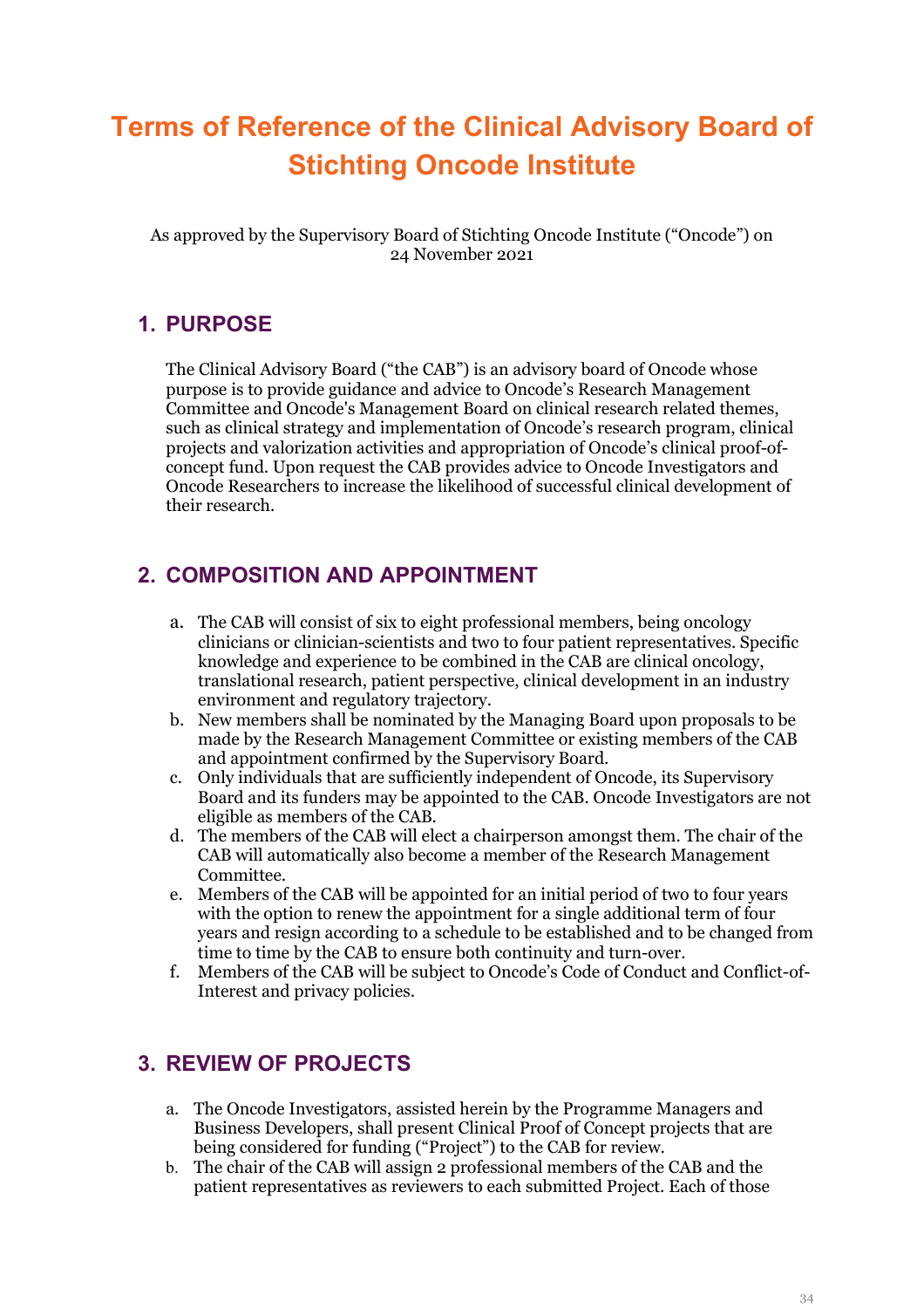assigned members will have the right to cast one vote. Advice on a Project can come in three forms:

- i. a positive advice for funding,
- ii. a conditional positive advice subject to additional/altered terms and conditions for funding, or
- iii. a negative advice for funding.
- c. The CAB will deliberate and cast votes outside of a meeting in writing provided all the members have the opportunity to cast their votes. In deliberating and casting votes, all members will diligently comply with Oncode's Conflict-of-Interest policy.
- d. Projects get a positive advice with an absolute majority of the votes cast. If there is a tie in voting, the chair of the CAB shall have a casting vote.
- e. If a Project receives a negative advice, the Management Board can still decide to fund the Project, provided that they clearly document the reasons for deviating from the advice of the CAB and inform the Supervisory Board about their decision.
- f. In exercising their duties, the CAB may seek the assistance or advice of one or more experts, at a price and conditions to be agreed by the Management Board at the expense of Oncode.
- g. Physical meetings or conference calls of the CAB are called by the chair. The agenda and supporting material for the meeting shall be made available by the chair to all members of the CAB as early as possible and where possible at least seven calendar days before the meeting.
- h. Other individuals, including company or independent experts, may be invited by the chair to attend (parts of) meetings of the CAB.
- i. The CAB shall exercise utmost discretion when making written records of its deliberations and recommendations.

## **4. REMUNERATION**

Members of the CAB will receive a remuneration for the review of Projects of 150 $\epsilon$  per review, however they do not receive remuneration for other activities, be it directly or indirectly. A reasonable cost reimbursement for costs made in connection with transportation is allowed. The chair of the CAB will receive an annual remuneration, and no compensation for the review of Projects.

## **5. MISCELLANEOUS**

- a. Capitalized terms used but not defined in these terms of reference have the meanings given to them in the Articles of Association of Oncode.
- b. The Management Board shall review and reassess the adequacy of these Terms of Reference periodically, and recommend any proposed changes to the Supervisory Board.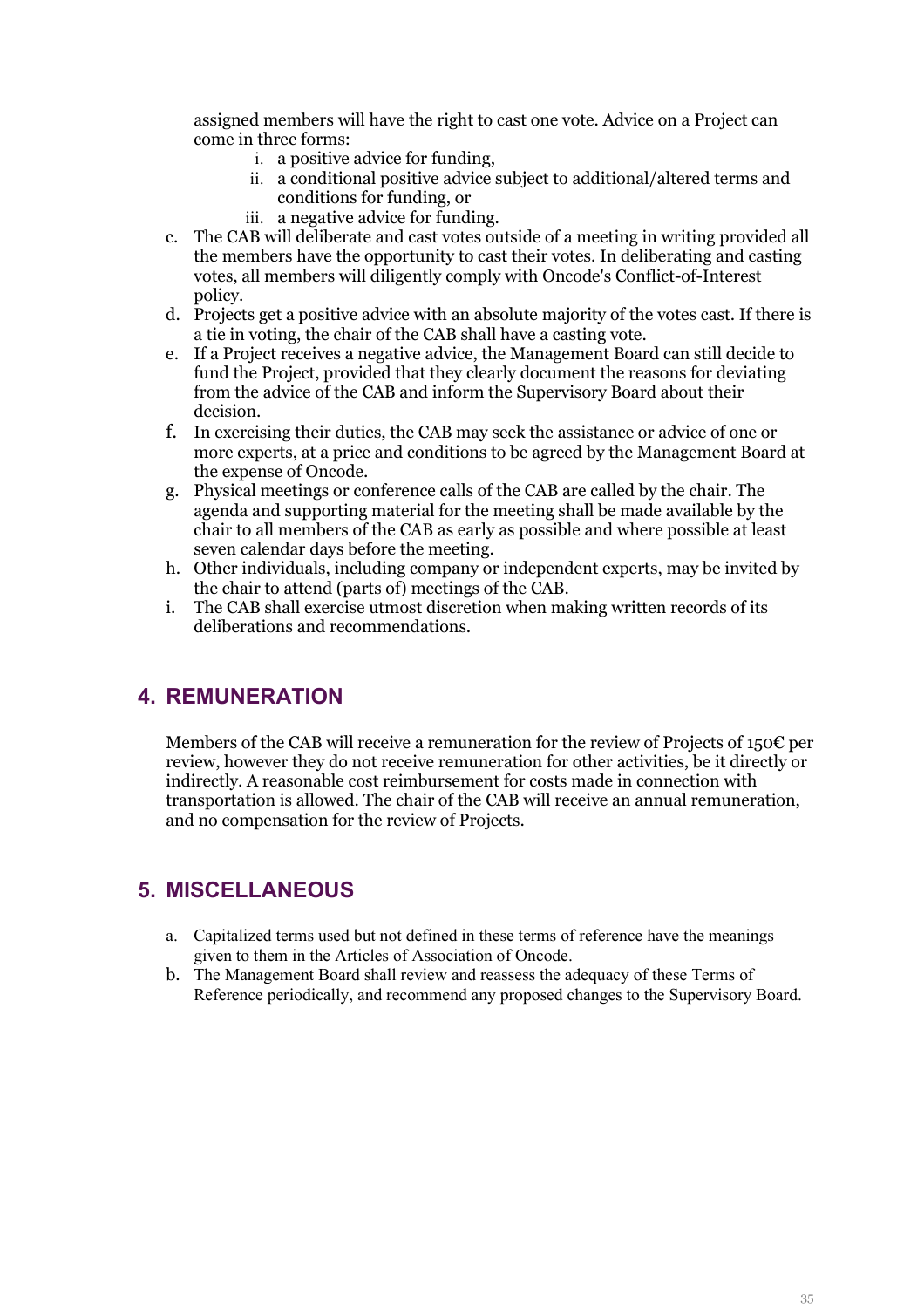# **Terms of Reference of the Valorization Advisory Board of Stichting Oncode Institute**

As approved by the Supervisory Board of Stichting Oncode Institute ("Oncode") on 24 November 2021

# **1. PURPOSE**

The Valorization Advisory Board ("the VAB") is an advisory board of Oncode whose purpose is to review (the progress on) the execution of Oncode's valorization strategy and to provide advice to the Managing Board and more in particular to the Valorization Director on Oncode's goals as described in the Strategic Plan, more specifically on the valorization strategy and progress.

# **2. COMPOSITION AND APPOINTMENT**

- a. The VAB will consist of five to seven members, being entrepreneurs, valorization experts, investors and/or oncology development experts. Specific knowledge and experience to be combined in the VAB are academic technology transfer, translational oncology research, oncology product development in a biotech or pharma context, and venture capital. The members of the VAB are internationally recognized for their expertise. New members shall be nominated and appointed by the Managing Board and appointment confirmed by the Supervisory Board.
- b. Only individuals that are independent of Oncode, its Supervisory Board, its Partner Institutions and its funders may be appointed to the VAB.
- c. The Managing Board will appoint the chairperson among the members of the VAB.
- d. Members of the VAB will be appointed for an initial period of two to four years with the option to renew the appointment for a single additional term of four years and resign according to a schedule to be established and to be changed from time to time by the VAB to ensure both continuity and turn-over.
- e. Members of the VAB will be subject to Oncode's Code of Conduct, Conflict-of-Interest and privacy policies.

# **3. MEETINGS AND DECISION-MAKING**

- a. The VAB shall meet at least once a year, preferably in an on-site meeting in the Netherlands. Meetings will be called by the Valorization Director.
- b. Oncode is responsible for the preparation of and support during the meetings. The agenda and meeting materials will be sent at least seven calendar days before the meeting.
- c. After deliberation, the VAB will deliver a written review report to Oncode, outlining the consensus advise of its members. Oncode provides follow-up on the meetings within thirty calendar days of receipt of the written report.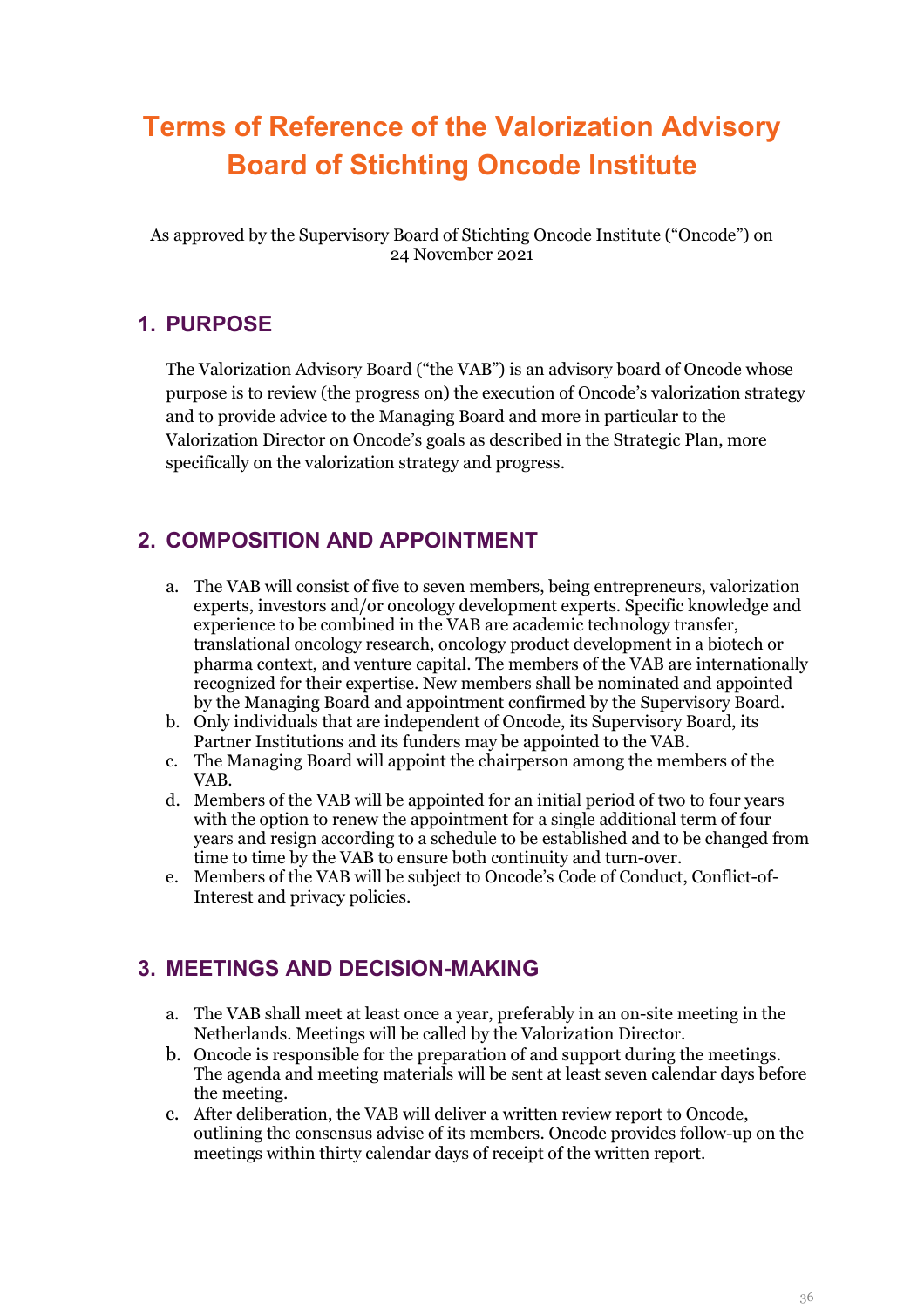d. The VAB shall exercise utmost discretion when making written records of its deliberations and recommendations.

### **4. REMUNERATION**

The VAB members will be offered a honorarium of  $\epsilon$ 1,000 per day for the meetings. Oncode will reimburse travel expenses and arrange the stay of the members during the on-site meetings.

### **5. MISCELLANEOUS**

- a. Capitalized terms used but not defined in these terms of reference have the meanings given to them in the Articles of Association of Oncode.
- b. The Management Board shall review and reassess the adequacy of these Terms of Reference periodically, and recommend any proposed changes to the Supervisory Board.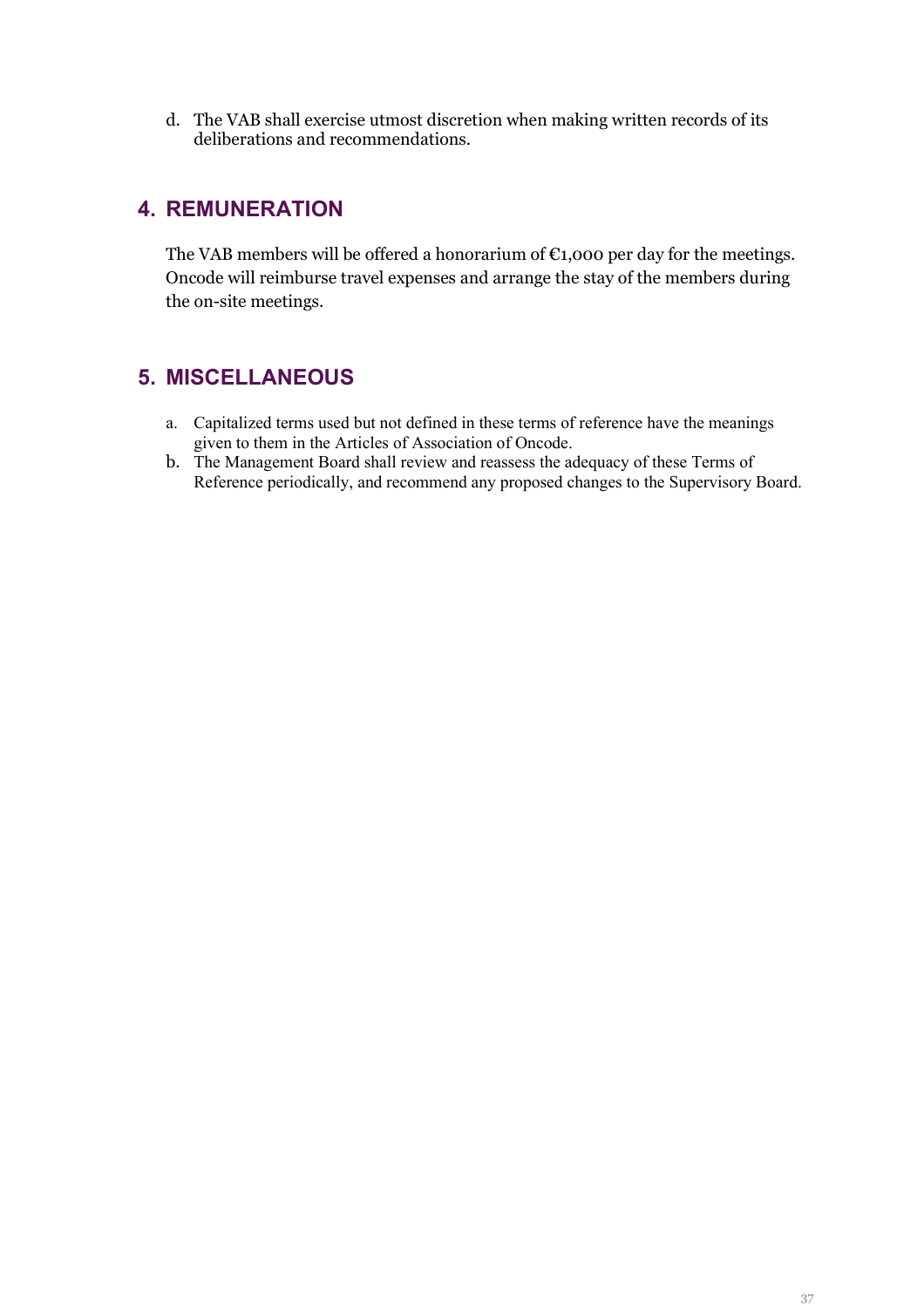# **Oncode INVESTMENT ADVISORY COMMITTEE Regulations**

As approved by the Supervisory Board of Oncode BV on 23 January 2020.

### **1. PURPOSE**

a. The investment advisory committee ("the Investment Advisory Committee") is an advisory committee of the Oncode Bridge Fund whose purpose is to review and make recommendations on Investment Proposals presented by the FundManagers.

### **2. COMPOSITION AND APPOINTMENT**

- b. The Investment Advisory Committee will consist of three to five members with early-stage venture experience in the field of life sciences. The members will bring a mixture of technical, scientific, business, and investment experience.
- c. The members of the Investment Advisory Committee shall be nominated by the Management Board and appointment confirmed by the Supervisory Board.
- d. In composing the Investment Advisory Committee, Oncode B.V. shall aim to ensure that the members are familiar with the financial and scientific aspects of investment opportunities. Only individuals that are independent of Oncode Institute, its Supervisory Board, its Partner Institutes, and its funders may be appointed to the Investment Advisory Committee.
- e. The Management Board shall nominate one of the members of the Investment Advisory Committee as chair and appointment confirmed by the Supervisory Board.
- f. The term of office of a member of the Investment Advisory Committee is set at three years with the option to renew the appointment for a single additional term of three years.
- g. Members of the Investment Advisory Committee will be subject to Oncode B.V.'s Code of Conduct and Conflict-of-Interest policies.

### **3. REVIEW OF INVESTMENT PROPOSALS**

- h. The Fund Managers shall present opportunities that are being considered for investment higher than  $\epsilon$ 50,000 ("Investment Proposals") to the Investment Advisory Committee for review.
- i. Each member of the Investment Advisory Committee has the right to cast one vote. Advice on an Investment Proposal can come in three forms:
	- i. a positive advice for investment,<br>ii. a conditional positive advice sub
	- a conditional positive advice subject to additional/altered terms and conditions of the investment, or
	- iii. a negative advice for investment.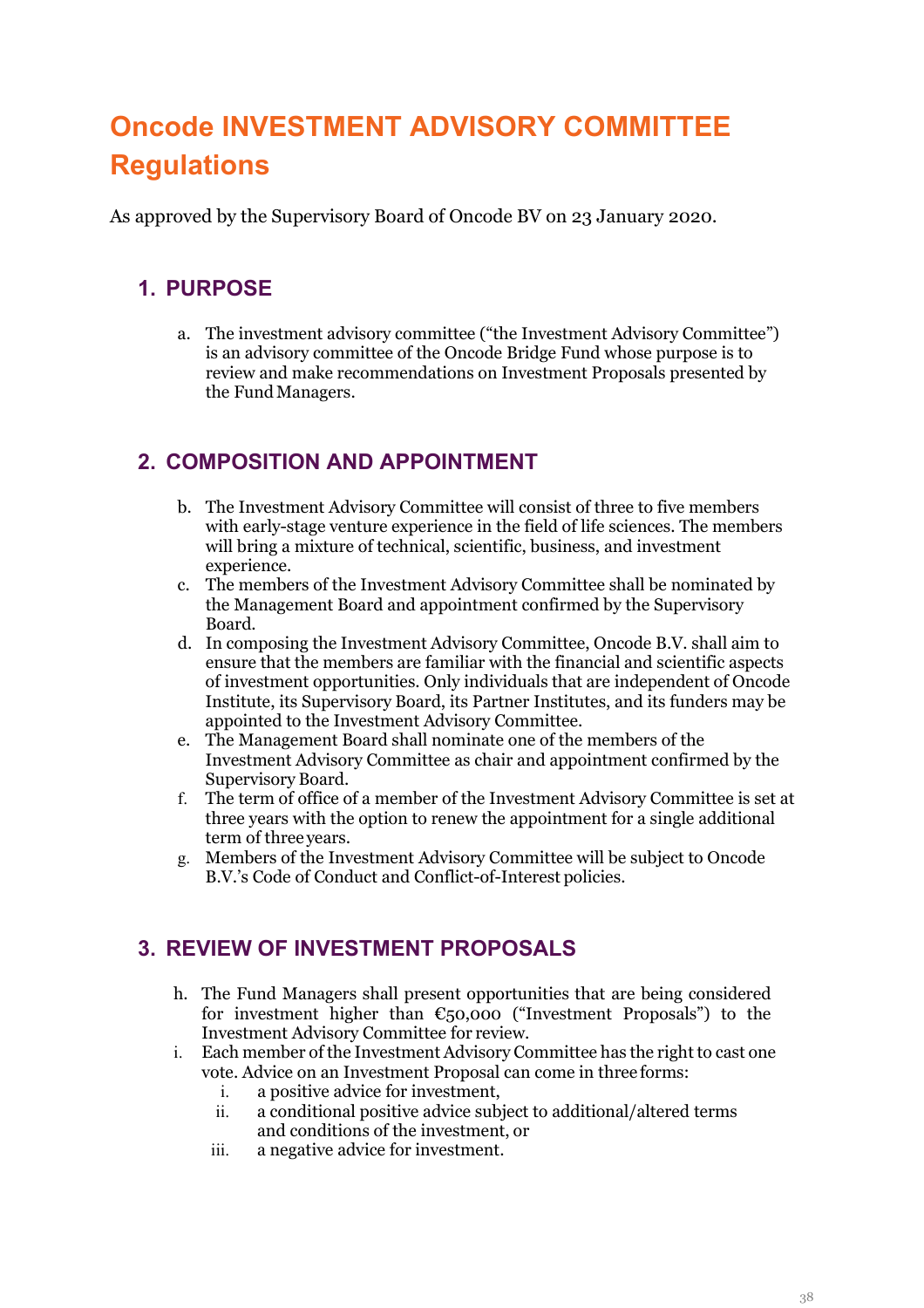- j. The Investment Advisory Committee will cast votes outside of a meeting in writing provided all the members have the opportunity to cast their votes.
- k. All Investment Proposals must be approved by an absolute majority of the votes cast. If there is a tie in voting, the chair of the Investment Advisory Committee shall have a castingvote.
- l. If an Investment Proposal receives a negative advice, the Fund Managers can still invest in this Investment Proposal provided that they clearly document the reasons for deviating from the advice of the Investment Advisory Committee and inform the Supervisory Board about theirdecision.
- m. In exercising their duties, the Investment Advisory Committee may seek the assistance or advice of one or more experts, at a price and conditions to be agreed by the Fund Managers at the expense of OncodeB.V.Physical meetings or conference calls of the Investment Advisory Committee are called by the Fund Managers and attended by at least one Fund Manager where necessary. The agenda and supporting material for the meeting shall be made available to all members of the Investment Advisory Committee as early as possible and where possible at least seven calendar days before the meeting.
- n. Other individuals, including company or independent experts, may be invited by the Fund Managers to attend (parts of) meetings of the Investment Advisory Committee.
- o. The Investment Advisory Committee shall exercise utmost discretion when making written records of its deliberations and recommendations.

### **4. MISCELLANEOUS**

- a. Capitalized terms used but not defined in these terms of reference have the meanings given to them in the Articles of Association of Oncode B.V. and the Oncode Bridge Fund Plan (December 2018).
- b. The Management Board shall review and reassess the adequacy of these Terms of Reference periodically, and recommend, any proposed changes to the Supervisory Board.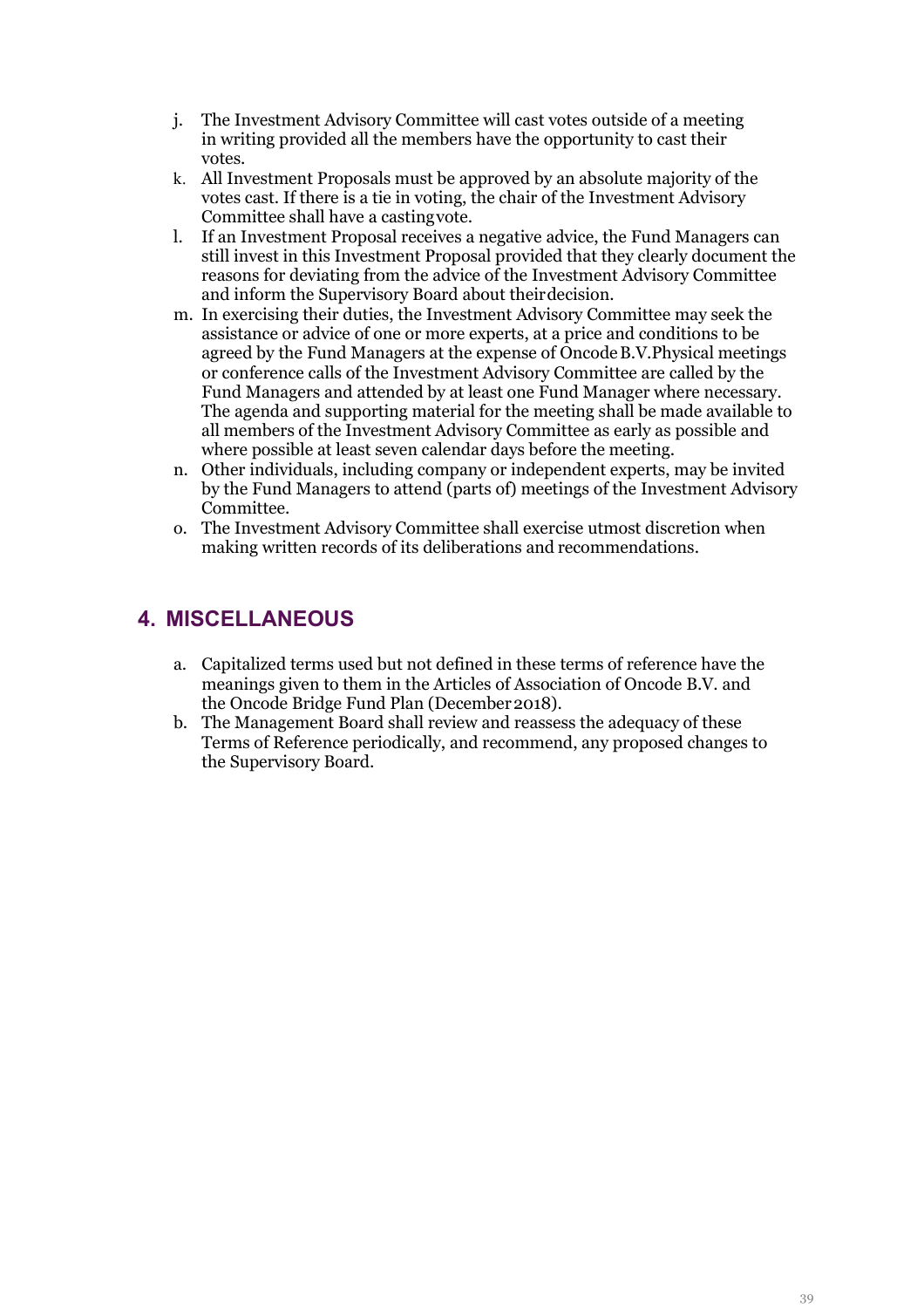# **Stichting Oncode Institute Code of Conduct**

As approved by the Supervisory Board of Stichting Oncode Institute ("Oncode") on 15 September 2021

### **INTRODUCTION:**

Oncode is committed to the highest ethical standards in its dealings with all those with whom it is involved. This code of conduct ("Code of Conduct") has been adopted by our Supervisory Board and summarizes the standards that must guide our actions. All Oncode employees, investigators and researchers, directors and committee members, advisors and consultants (each individually "Concerned Individual" and collectively "Concerned Individuals"), are required to read this policy carefully and to adhere to its principles and spirit in the daily execution of their tasks and responsibilities for Oncode.

### **POLICY:**

#### **1.** *Research Integrity*

All Concerned Individuals are required to adhere to The Netherlands Code of Conduct for Research Integrity (2018 – as amended from time to time).

#### **2.** *Confidential Information*

Concerned Individuals have an obligation to safeguard the Institute's confidential information. Such information (hereinafter the "Information") includes - without being limited to research and technical data, know-how, show-how, concepts, prototypes, models, manuals, papers, discoveries, inventions, and other proprietary information. The Concerned Individual is under no obligation to maintain the confidentiality of the Information where the Concerned Individual can show that the Information: (a) is or subsequently becomes available to the public through no act or fault of the Concerned Individual; (b) was in the possession of the Concerned Individual prior to its disclosure by Oncode to the Concerned Individual; (c) was lawfully acquired by the Concerned Individual from a third party who was not under an obligation of confidentiality to Oncode; or (d) is required by an order of a legal process to disclose, provided that the Concerned Individual gives Oncode prompt and reasonable notification of such requirement prior to disclosure.

All Information relating to the Institute and its activities is to be used solely by Concerned Individuals in pursuance of their activities for Oncode only.

The Concerned Individual will not de-compile or reverse engineer the Information or use the Information to develop, or cause to develop, all or part of any process or product whether for own use or commercial purposes.

The Information should not be provided to persons outside of the Institute (except in connection with a confidentiality agreement).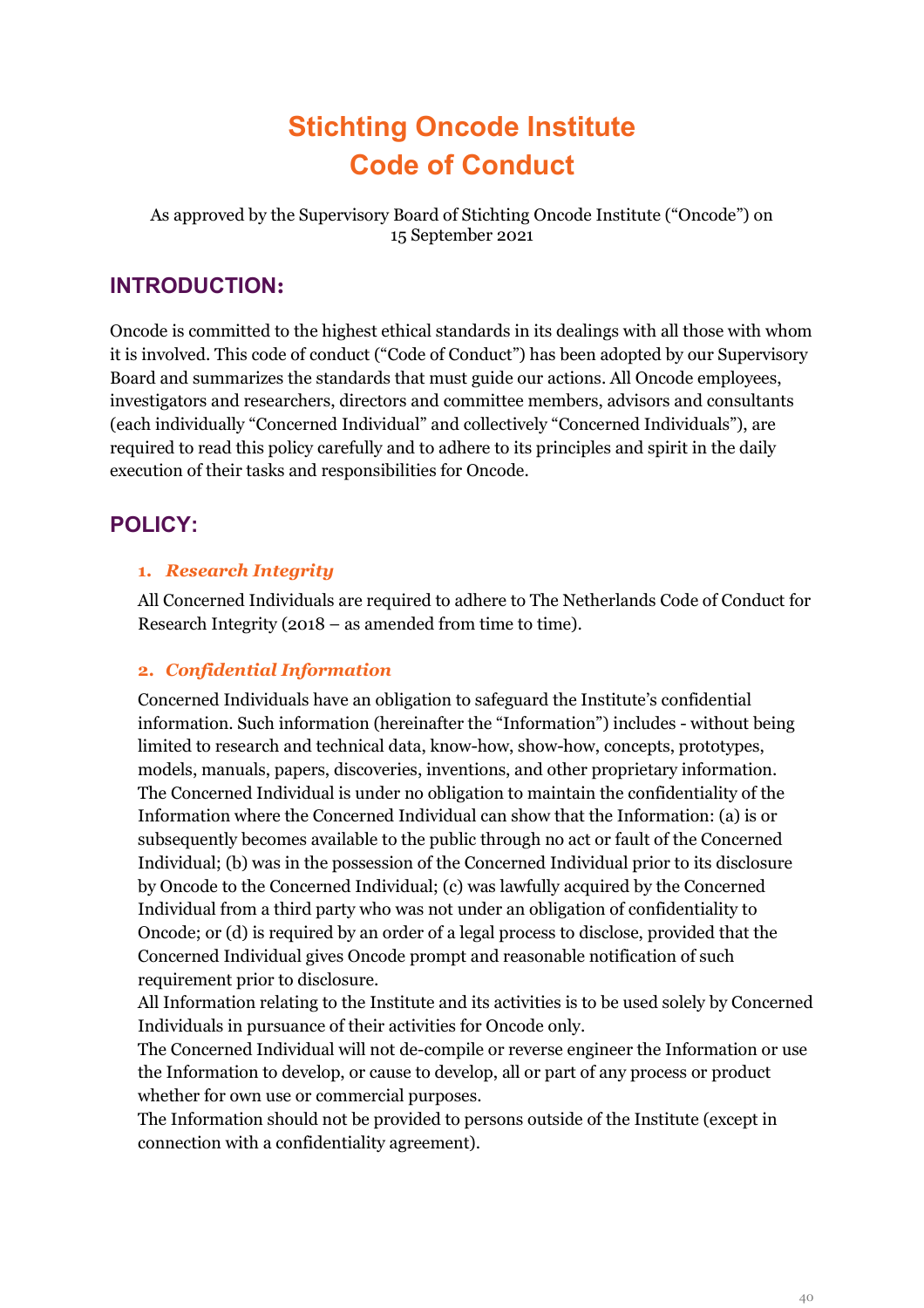#### **3.** *Inventions and Patents*

Intellectual property rights are valuable assets and all Concerned Individuals are expected to protect them. Oncode also respects intellectual property rights of others. Intellectual property includes, among other things, patents, trademarks, domain names, copyrights, design rights, database extraction rights, rights in know-how or other confidential information (sometimes called "trade secrets" or "proprietary information") and rights under intellectual property agreements. Oncode is required to understand and comply with all intellectual property laws applicable to our research activities. Any use of Oncode's systems in violation of applicable intellectual property rights is strictly prohibited.

All Concerned Individuals are required to disclose to Oncode, any discovery or invention that the Concerned Individual has made or has reason to believe might be useful, patentable or otherwise protectable in the course of his or her activities for Oncode. The decision of when, what and where to pursue possible intellectual property protection will be Oncode's.

#### **4.** *Conflicts of Interest*

- **1.** All Concerned Individuals are bound by the Oncode Conflict-of-Interest policy (and more specifically to the obligations set out below).
- **2.** For the purposes of this policy, a "Conflict of Interest" is any conflict (potential, actual or apparent) whereby the Concerned Individual's professional interest, personal interest, or the interest of a Concerned Individual's friend or family member, conflicts with his or her duties to Oncode.
- **3.** Nothing in this policy, or in the circumstances of a Concerned Individual's election or appointment, relieves any Concerned Individual from the duty to act in the best interests of Oncode.
- **4.** The Concerned Individual agrees to the following in respect of his or her role within Oncode:
	- (a) to act honestly, in good faith and in the best interests of Oncode and to exercise the care, diligence and skill of a reasonably prudent person;
	- (b) to take all reasonable steps to avoid Conflicts of Interest that could appear to interfere with the Concerned Individual's judgment in making decisions in Oncode's best interest. Each Concerned Individual will use his or her best personal judgement in assessing whether their role as a Concerned Individual gives rise to a Conflict of Interest in a particular situation;
	- (c) to report a Conflict of Interest to the Chair of the respective board or committee or to its direct supervisor or contact person within Oncode, as appropriate, in a timely manner in the event that a Concerned Individual becomes aware of a Conflict of Interest in the course of his or her role; and,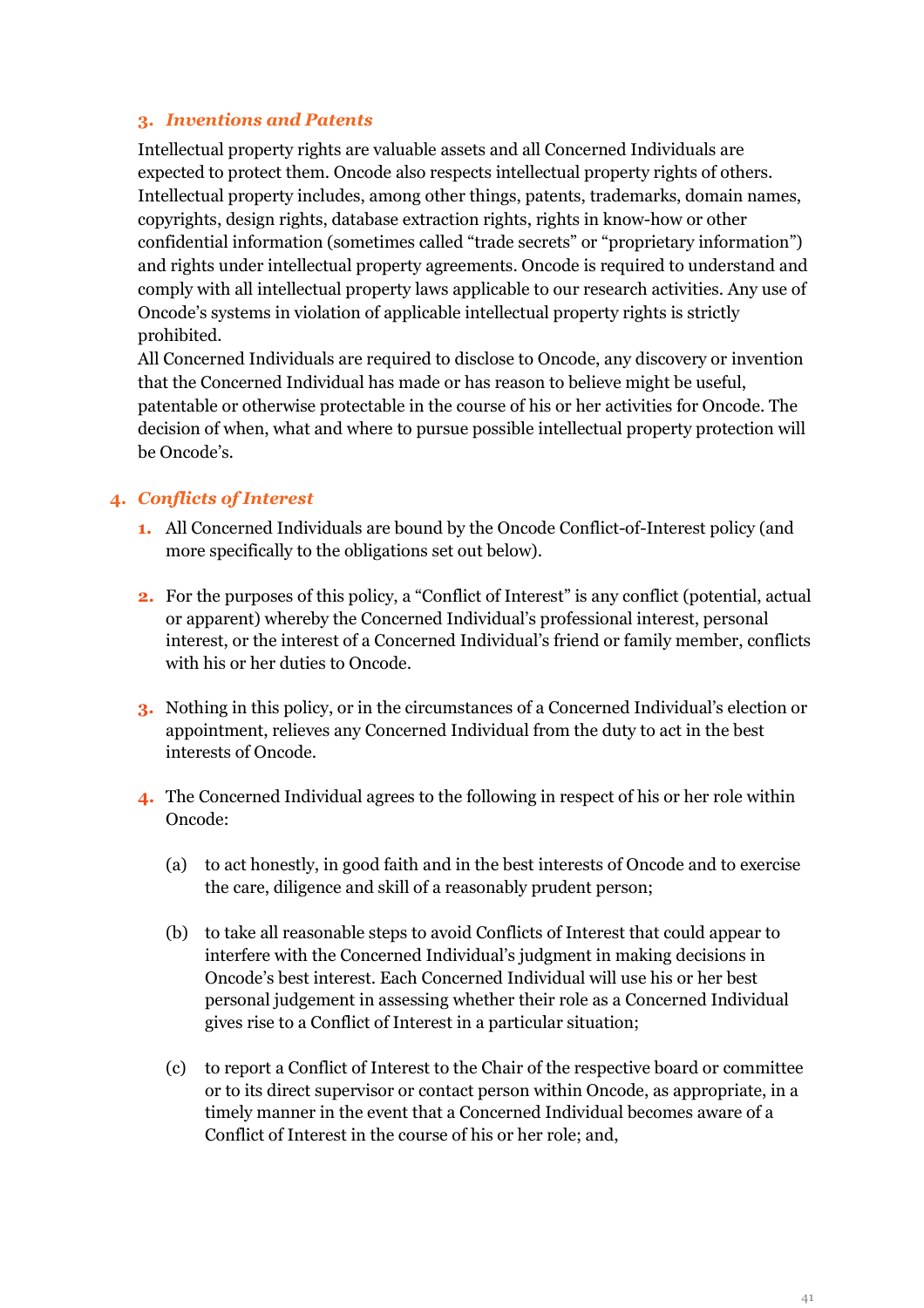- (d) to immediately recuse himself or herself from participating in any discussion, decision-making and/or activity, as applicable, that relates to the matter to which the Concerned Individual is conflicted.
- **5.** A Concerned Individual must not:
	- (a) permit his or her role within Oncode to be used for the private benefit, advantage or profit of any person;
	- (b) use the property, information or opportunities of Oncode for the private benefit, advantage or profit of any person; or
	- (c) engage in any conduct that can reasonably be considered to impair or have the potential to impair the Concerned Individual's independence or impartiality in performing the duties of his or her role within Oncode or otherwise to cause or have the potential to cause damage to Oncode or its reputation.)

#### **5.** *Bribery and Receipt of things of value*

- **1.** Oncode strictly prohibits any Concerned Individual from offering, promising, authorizing, or giving money or anything of value, including gifts, entertainment, benefits or personal favours to Influential External Persons or any other person or entity with the intention to secure any improper advantage, or to obtain, direct, or retain business.
- **2.** Herein, Influential External Person is defined broadly, and includes any type of government official or his/her family members or any other person that has a close relationship with such government official and any other individual or entity (in the private or public sector) that has the power to decide or influence the performance evaluation or funding of Oncode's activities or efforts.
- **3.** The Concerned Individual is not permitted to accept or solicit for anything of value including meals, entertainment, favours, gifts, rewards or commissions from organisations or persons the Concerned Individual encounters as part of his or her role within Ocode – if the purpose or appearance of such an item is an improper inducement to make any decision related to their responsibilities.
- **4.** Notwithstanding section 5.3., the Concerned Individual is allowed to offer and accept rewards, gifts or other benefits if such is within the bounds of generally accepted business hospitality.

#### **6.** *Fraud*

Oncode has a zero tolerance to fraud and corruption (and has in place control systems designed to prevent and detect, insofar as it is practicable, acts of fraud and to correct their impact, should they occur.)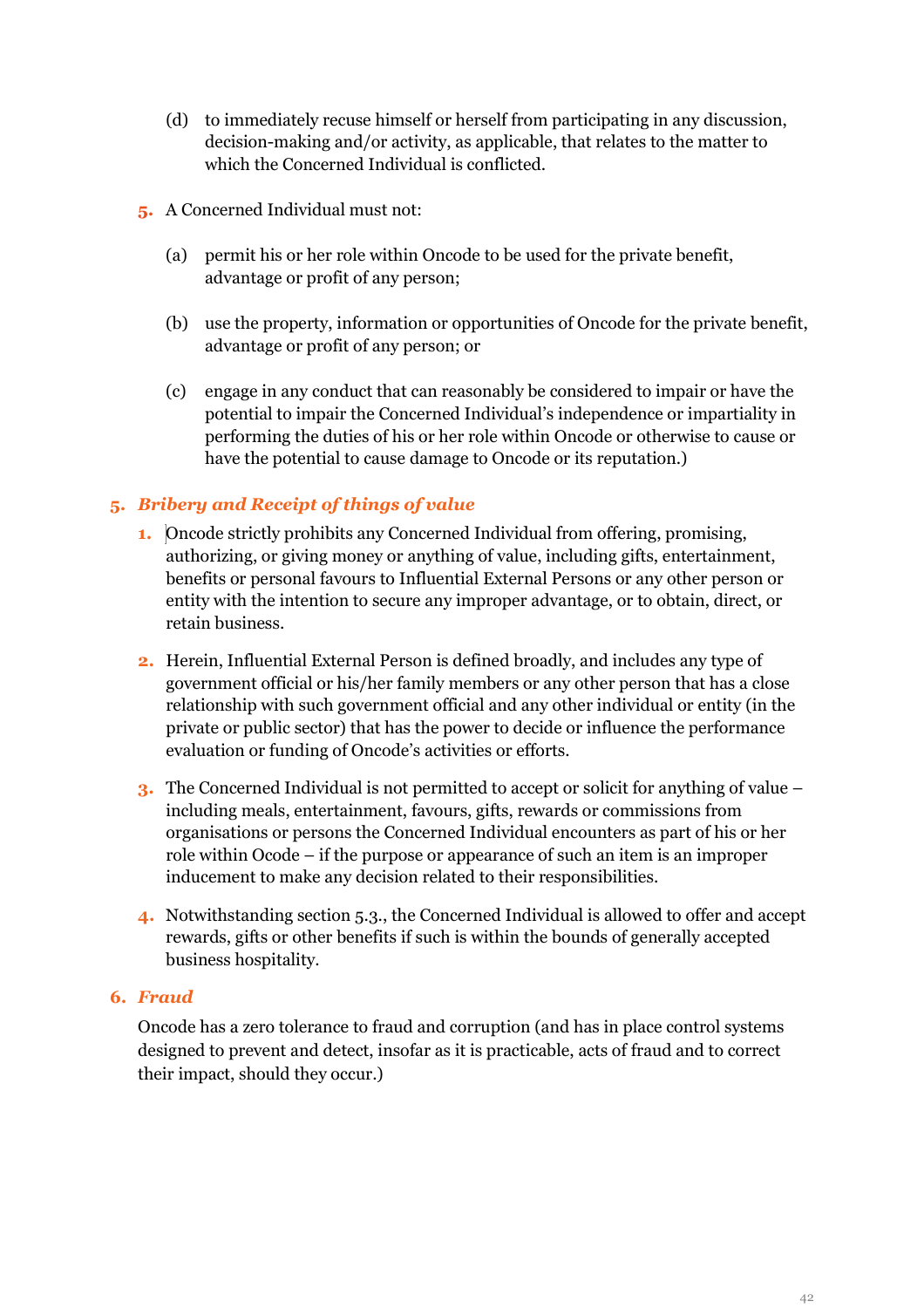#### **7.** *Respect and integrity of the person*

- **1.** Oncode encourages the respect of the individual, their integrity and their dignity, by ensuring that the working environment and relations between Concerned Individual shall be free of discrimination or harassment.
- **2.** Harassment is an unacceptable behaviour, which is shown, among other things, by words, acts or gestures, which are considered by a person or group of persons to be of a humiliating or contemptuous character.
- **3.** Discrimination and harassment, whether based on race, religion, colour, political convictions, sex, language, pregnancy, ethnic or national origin, civil state, social status, sexual orientation, handicap or age, will not be tolerated in the working environment.
- **4.** Oncode protects Concerned Individuals who believe they are victims of harassment or discrimination. Concerned Individuals should not tolerate discrimination and harassment and should report their complaint. Once informed, Oncode will take all measures required to stop any such behaviour and to deal appropriately with the perpetrator. The matter will be treated with discretion and diligence.

#### **8.** *Ethics at work*

Concerned Individuals are expected to demonstrate integrity, honesty and proper ethics in their work. Misconduct will not be tolerated and could lead to disciplinary action. Cases of serious misconduct, e.g.: theft, fraud, violence at work will likely lead to termination of the professional relationship with Oncode.

#### **9.** *Internet and social media*

- 1. Oncode may make available the Oncode internet and e-mail system to Concerned Individuals for business purposes. Concerned Individuals are not permitted to:
	- a) Visit websites that contain pornographic, racist, discriminatory, offensive or abusive content
	- b) Carry out any illegal or unethical activities on the internet
	- c) Send threatening, abusive, sexually-oriented, discriminatory or offensive messages. Oncode reserves the right to monitor the use of the communications tools made available to the employee and to gain access to all (computer) files if there is a reason to do so.
- 2. A password given to the Concerned Individuals to access Oncode's systems is personal and must not be shared with others. The Concerned Individuals is prohibited from downloading software and applications unless necessary for his or her activities for Oncode. The Concerned Individual is not permitted to download games or pornographic, racist, discriminatory, offensive or abusive content.
- 3. The Concerned Individuals must ensure that the use of social media does not adversely affect his or her activities for Oncode and that it does not harm (the reputation of) Oncode.

#### **10.** *Anti-terrorism*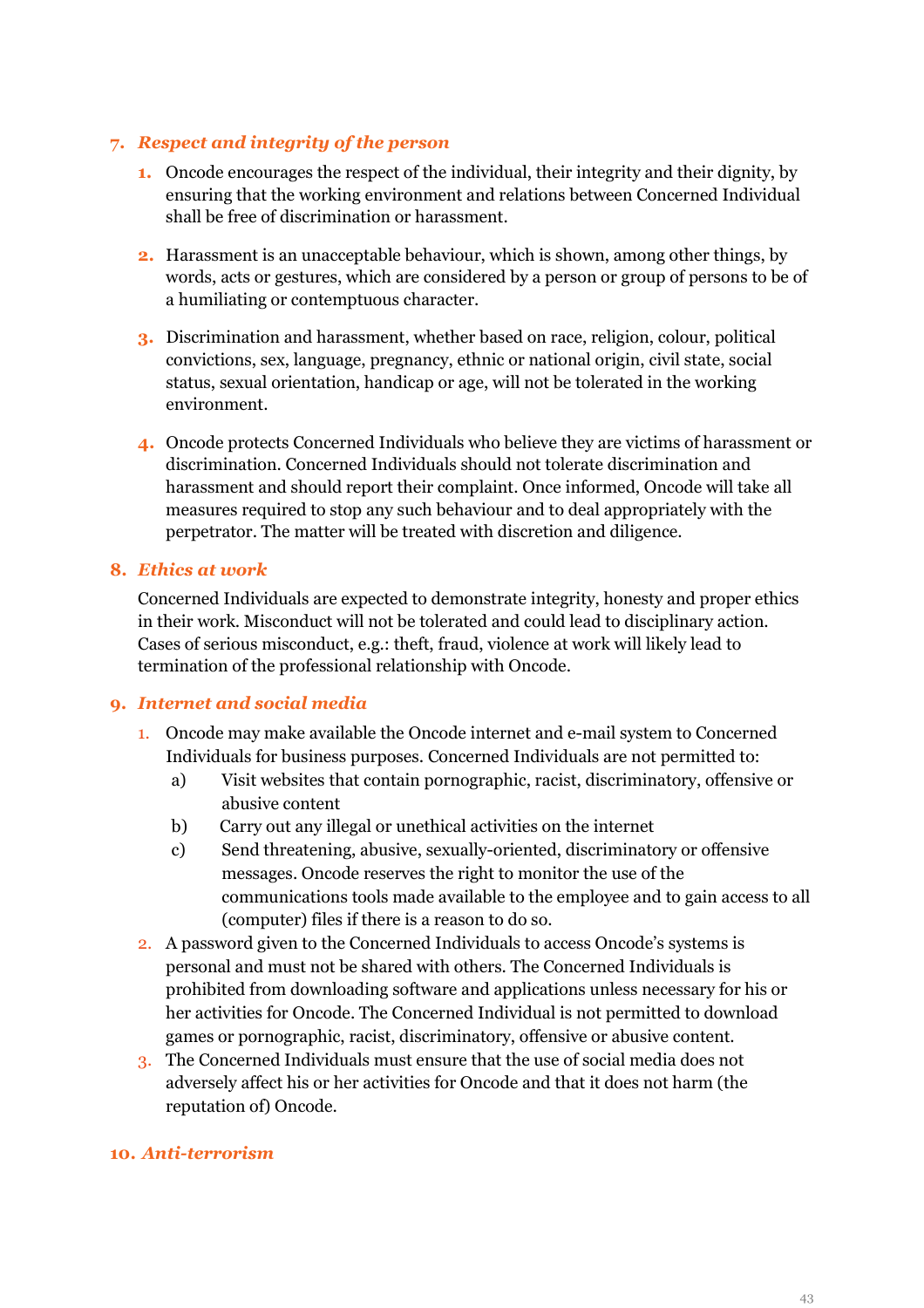Concerned Individuals will endeavor and, if they can be reasonably expected to do so, take the precautions necessary to ensure that the Oncode activities, research and/or the results generated from it will not (and will not be able to) contribute to terrorist activities, any violation of human rights or any activities in respect of which the use of illegal materials is not avoided.

#### **11.** *Compliance*

All Concerned Individuals are expected to comply with all of the provisions of this Code of Conduct. The Code of Conduct will be strictly enforced and breaches of it will be taken very seriously by Oncode. Persons found to have breached the Code of Conduct may be subject to corrective and/or disciplinary action, which may, in serious cases, result in dismissal or removal from office. Breaches of the Code of Conduct that involve illegal behaviour will be reported to the appropriate authorities. Any concerns about violations of ethics, laws, rules, regulations or this Code of Conduct by any Concerned Individuals, should be reported promptly to Oncode's confidant person. Any such concerns involving the confidant person should be reported to a member of the Managing Board.

Oncode encourages all Concerned Individuals to report any suspected breaches of this Code of Conduct (or of other laws, rules, regulations or Institute policies) promptly and intends to thoroughly investigate any good faith reports of breaches. An anonymous report should provide enough information about the incident or situation to allow Oncode to investigate properly. All disclosures will be treated confidentially, except as agreed with the Concerned Individual and except as necessary and proper for appropriate resolution. Oncode will regard the Concerned Individual's actions as legitimate if the Concerned Individual has acted in good faith and neither for personal gain nor out of personal motive. Concerned Individuals who speak out and follow the procedure will receive adequate

protection. Oncode will support Concerned Individuals and protect them from reprisals and will do everything possible to guarantee confidentiality.

#### **I ACKNOWLEDGE that I have read and considered this Code of Conduct and agree to conduct myself in accordance with the Code of Conduct.**

\_\_\_\_\_\_\_\_\_\_\_\_\_\_\_\_\_\_\_\_\_\_\_\_\_ Signature Concerned Individual

\_\_\_\_\_\_\_\_\_\_\_\_\_\_\_\_\_\_\_\_\_\_\_\_\_ Print Name

Dated: \_\_\_\_\_\_\_\_\_\_\_\_\_\_\_\_\_\_\_\_\_\_\_\_\_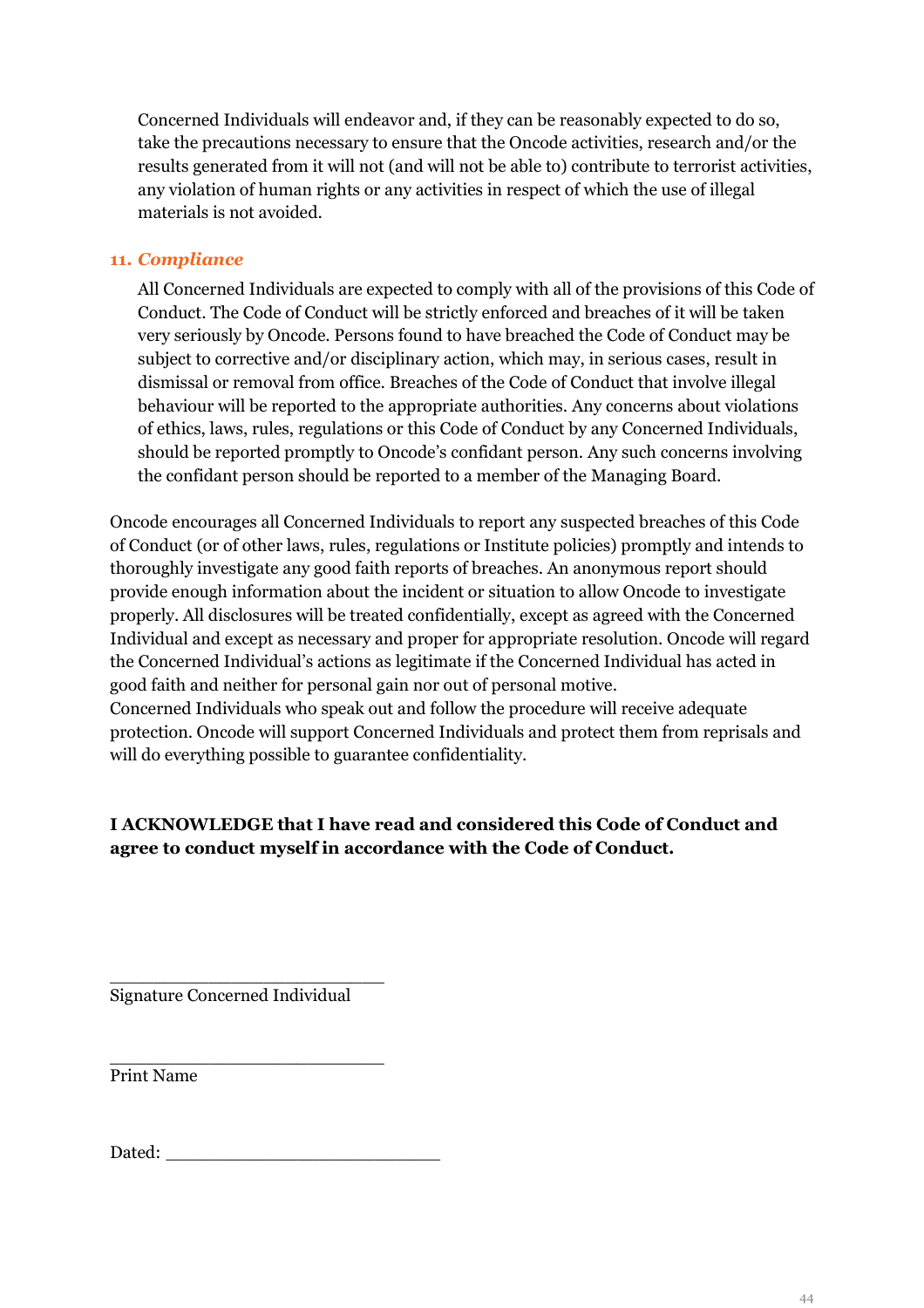# **Oncode Conflict-of-interest policy**

As approved by the Supervisory Board of Stichting Oncode Institute ("Oncode") on July 11, 2018

#### *1. Responsibility & scope*

- 1. Members of Boards and Committees, Oncode Researchers and Oncode team members (collectively "Oncode Related Individuals") are aware of their extraordinary responsibility, social position and exemplary role, and shall not perform duties or neglect responsibilities that damage the interests and reputation of Oncode.
- 2. It is recognized that Oncode Related Individuals might be engaged with other corporations, organizations, institutions and businesses, and we believe that we can better fulfil our mission by allowing, and encouraging, this involvement. It is expected however that as a result of such involvement outside of Oncode, certain conflicts-ofinterest may naturally arise. The purpose of this policy is to provide Oncode Related Individuals with the guidelines necessary to manage in a timely and professional manner the conflicts-of-interest that may arise during their relationship with Oncode.
- 3. This policy relates in principle to all decision-making procedures for which Oncode is responsible. Decisions within Oncode are taken without bias and without regard to personal interest.
- 4. Oncode stimulates an open culture in which people can and do broach possible conflicts-of-interest with each other.

#### *2. Conflict-of-interest*

- 1. A conflict-of-interest may occur as a result of involvement based on a personal interest, a personal relationship, a professional relationship and/or an economic interest.
- 2. Examples of conflicts-of-interest include, but are not limited to, those in the following non-exhaustive list:
	- 1. Having a personal interest, such as: being an applicant within the same funding or evaluation round and/or having been involved in the preparation of an application.
	- 2. Having a personal relationship, such as: a close family relationship with an Oncode Researcher, friendship, a personal conflict.
	- 3. Having a professional relationship, such as:
		- supervising or having supervised the doctoral work of the Oncode Researcher that will be reviewed by the Board/Committee;
		- collaborating with the Oncode Researcher on research projects and/or publications;
		- being colleagues within the same section/department or similar organizational unit;
		- having a hierarchical relationship with the applicant, up to and including the level of a faculty or similar organizational unit;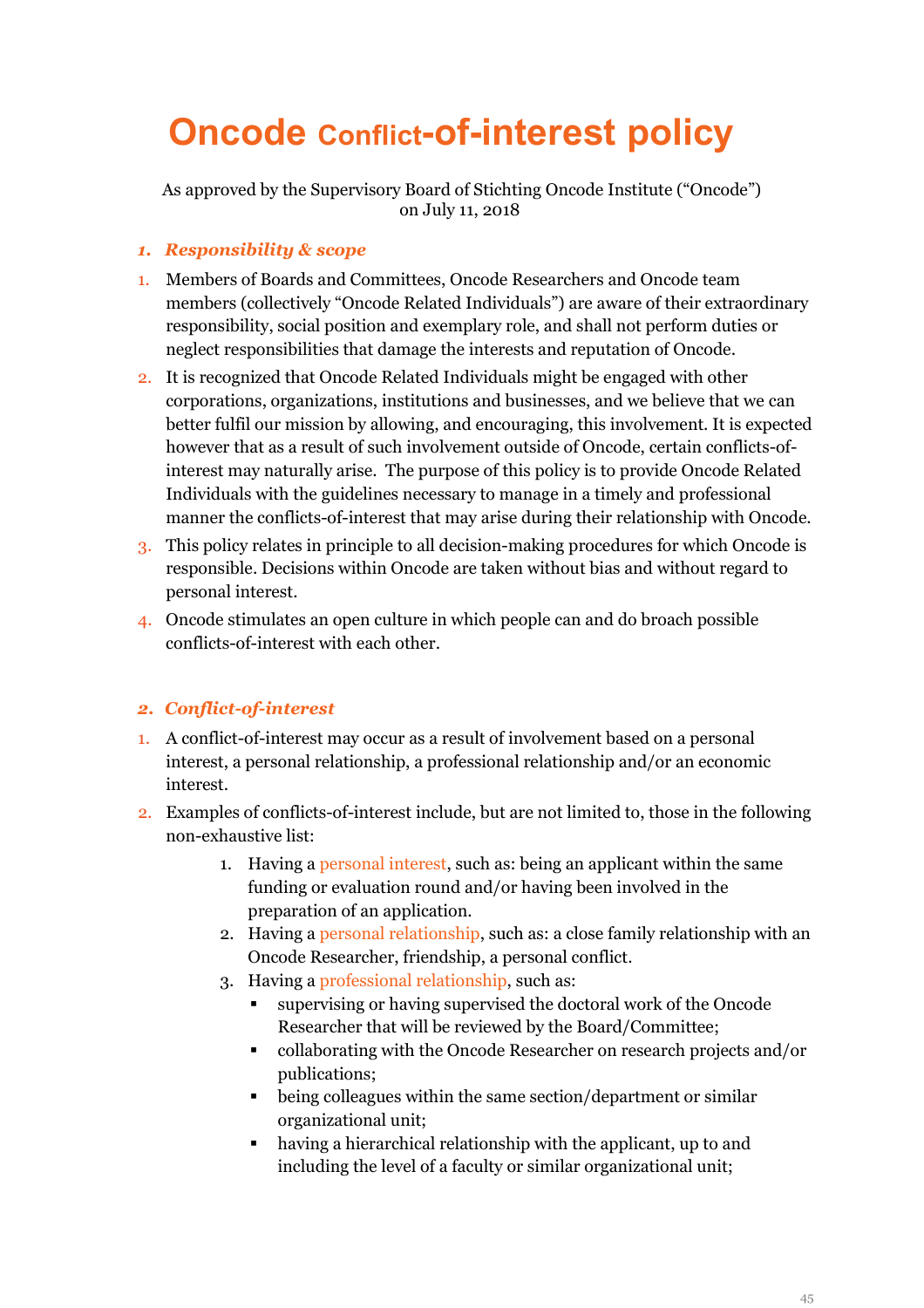- having a consulting relationship;
- **membership on advisory boards or committees;**
- a professional conflict.
- 4. Having an economic interest, such as: being in a position to derive some material advantage, personally or professionally, from participating in the decision-making process or from information obtained during that process.

#### *3. Oncode Boards and Committees*

- 1. This policy applies to all members of Oncode boards and committees including volunteer appointees, Oncode Researchers and Oncode Team members.
- 2. Committee members are responsible for reporting conflicts-of-interest, real or perceived, in writing to the Chair of the committee/board or orally at the outset of every meeting where the conflict-of-interest may impact the decision making of the committee/board at that meeting.
- 3. The Chair, in consultation with the committee/board, shall determine if a conflict-ofinterest exists and the appropriate management requirements. These may include:
	- No additional action beyond the full disclosure;
	- The requirement to provide additional details of the conflict-of-interest (perhaps confidentially to the Chair);
	- Recusal of the individual from discussion and voting on the board item related to the conflict;
	- Referral of the conflict-of-interest to the Oncode Managing Director for resolution; or,
	- Other actions as deemed by the Chair to be appropriate in the situation.
- 4. Each disclosure and it consequences shall be considered individually and the potential for conflict assessed based on, for example, the parties involved, decisionmaking authority, job duties and responsibilities, position within Oncode, and potential impact on others.
- 5. The declaration of the conflict-of-interest and associated management plan shall be recorded in writing in the minutes of the meeting.
- 6. Conflicts-of-interest referred to the Oncode Managing Director for resolution may result in the requirement for the member to:
	- eliminate the conflict-of-interest;
	- temporarily suspend his/her participation on the committee/board;
	- resign his/her position on the committee/board; or
	- Other actions as deemed appropriate by the Oncode Managing Director

The Oncode Managing Director will provide his recommendation in writing to the member. Such written recommendations will be shared confidentially with the Oncode Supervisory Board.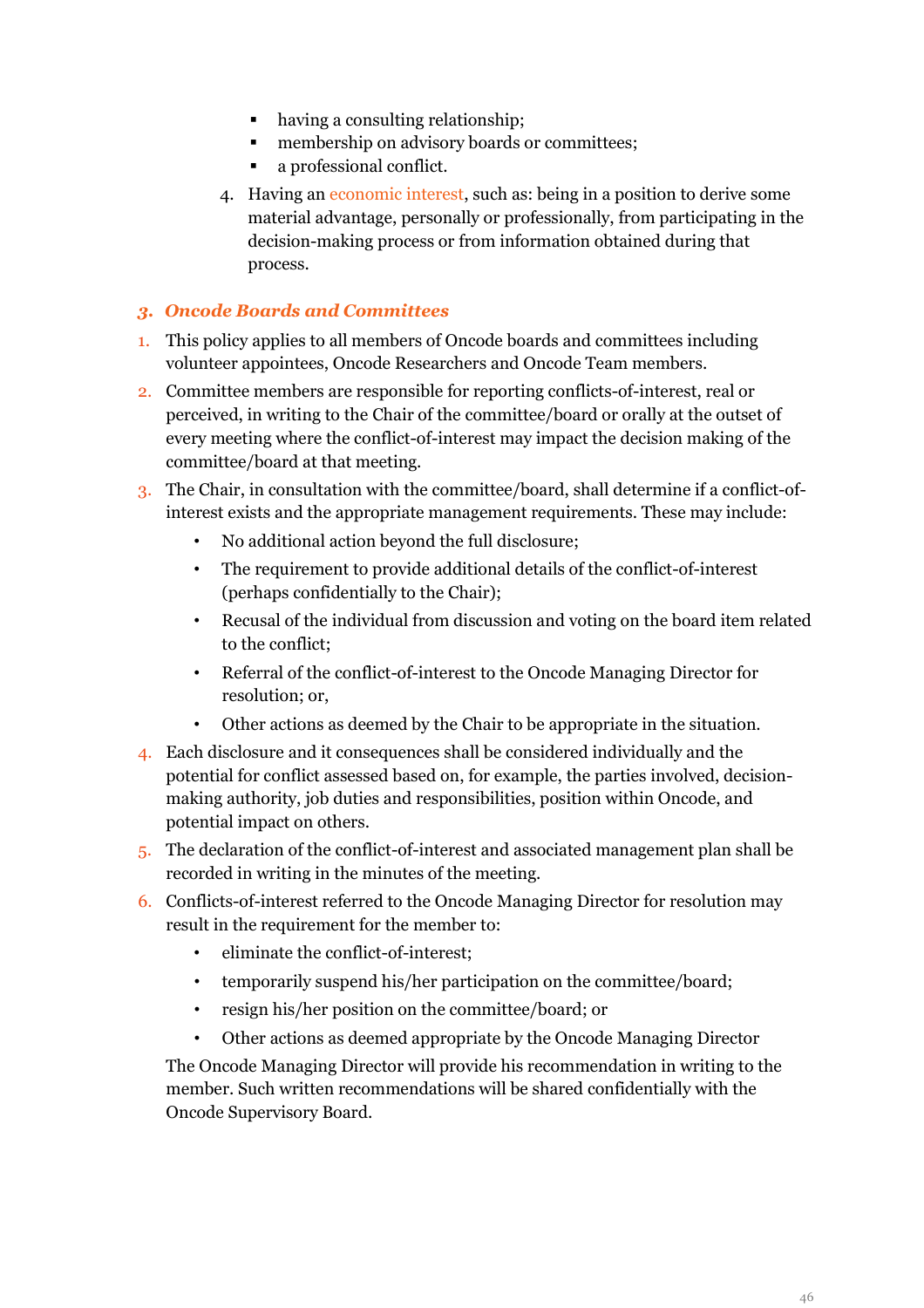#### *4. Oncode Researchers*

- 1. As employees/appointees of their home institution (research institute, UMC, university) Oncode Researchers are subject to the policies of their home institution. The Oncode conflict-of-interest policy does not relieve Oncode Researchers of complying with the conflict-of-interest requirements of their home institution.
- 2. Oncode Researchers that serve on Oncode boards and committees, or that are engaged in external activities shall adhere to obligations set out in those relevant section of this policy.
- 3. During the conduct of their research or through their participation in valorization activities, Oncode Researchers may be in a conflict-of-interest. Examples of potential conflicts-of-interest include:
	- Serving on the scientific advisory board, managing board or supervisory board of an entity that will engage with Oncode in collaborative research or as a licensee;
	- Providing consulting or management services or directly holding equity in an entity that will engage with Oncode in collaborative research or as a licensee;
- 4. When a conflict-of-interest is encountered the Oncode Researcher shall make a full and ongoing disclosure to the Oncode Managing Board. The Oncode Managing Board shall work with the Oncode Researcher to develop a plan to manage the conflict-ofinterest. Such plan may include:
	- no addition action beyond the full disclosure;
	- the requirement to provide additional details of the conflict-of-interest;
	- eliminate or temporarily withdraw from the external activity that created the conflict-of-interest;
	- temporarily suspend his/her participation in the Oncode activity that created the conflict-of-interest; or,
	- other actions as deemed appropriate by the Oncode Managing Board
- 5. Each disclosure and it consequences shall be considered individually and the potential for conflict assessed based on, for example, the parties involved, decisionmaking authority, job duties and responsibilities, position within Oncode, and potential impact on others.

#### *5. Oncode Team Members*

- 1. Oncode Team Members include the staff working in the Oncode general support team and valorization team on the basis of an employment agreement, freelance agreement or otherwise.
- 2. Annually, Oncode Team Members are required to disclose to the Managing Board:
	- all external positions they hold on boards and committees;
	- a summary of all consulting assignments during the past year;
	- direct equity holdings in any entity with business ties to Oncode including service providers, collaborative research partners, licensees or spin-off companies; and,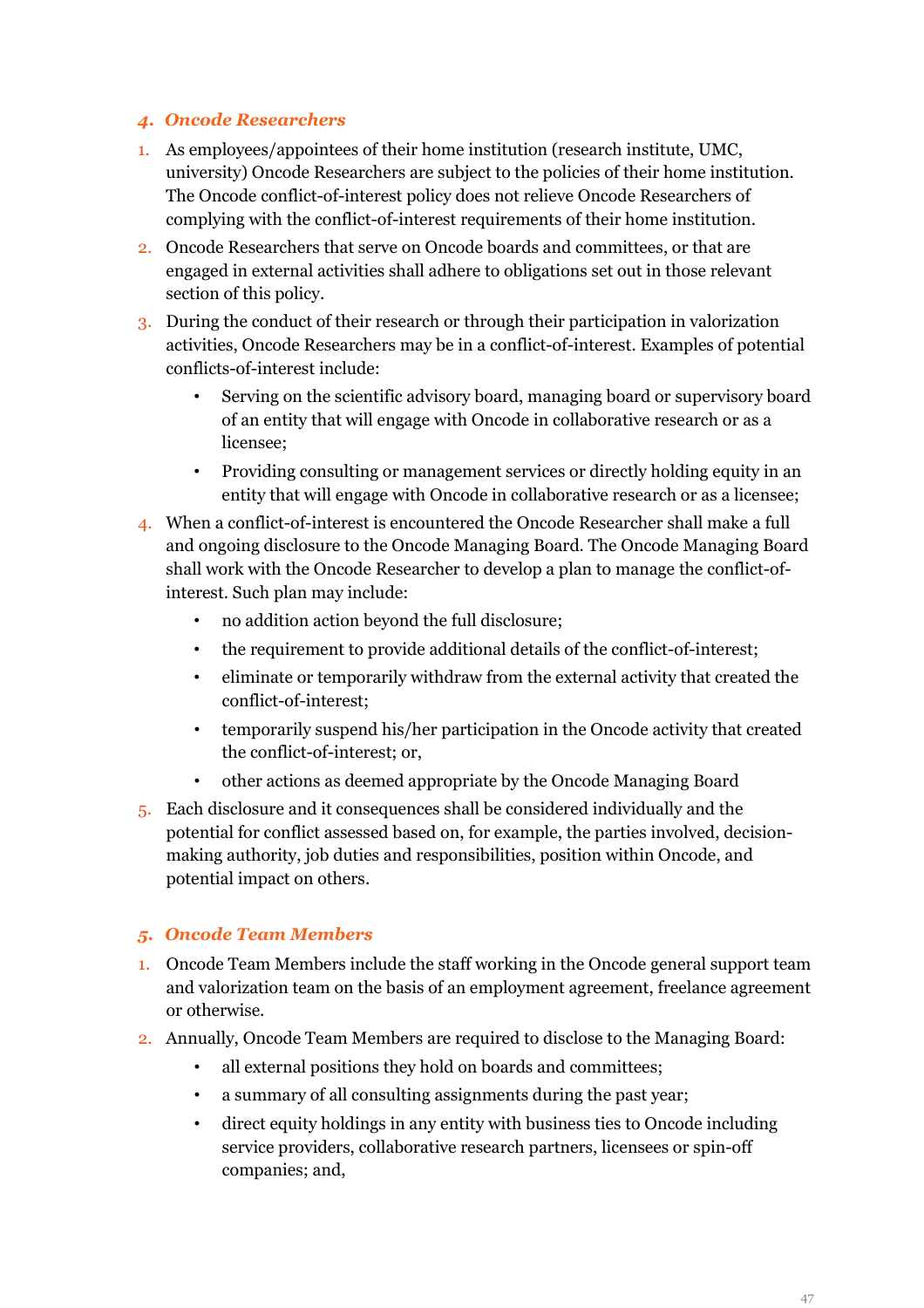- any other activities that could reasonably deemed to present a conflict-ofinterest in relation to their Oncode responsibilities.
- 3. The Managing Board, after review of the annual disclosure from an Oncode Team Member, shall determine if a conflict-of-interest exists and develop a plan with the Oncode Team Member to manage the conflict-of-interest.
- 4. Oncode Team Members are expected to make ongoing disclosures of material changes to their annual disclosure as they occur throughout the year.

#### *6. External Relationships and Activities*

- 1. It is expected that Oncode Related Individuals will be involved in a wide range of relationships and activities external to Oncode. This includes, for example, participation in boards and committees such as grant selection committees, business or scientific advisory boards, and government task forces.
- 2. As members of Oncode, Oncode Related Individuals are expected to maintain a high level of integrity by clearly identifying situations where their participation in Oncode creates a conflict-of-interest with regard to their external relationship or activity.
- 3. In situations where such a conflict-of-interest exists, Oncode Related Individuals shall declare such conflict-of-interest to the relevant organization (board/committee) and comply with that body's conflict-of-interest processes. Such declaration may include the individual's role in Oncode, research and valorization funding received from Oncode.

#### *7. Compliance and Reporting*

- 1. Non-compliance with any of the material terms in this policy could have far-reaching consequences, such as the member's removal from the Board/Committee, suspension of the Oncode team member or suspending base research funding for an Oncode Investigator.
- 2. Annually, the Oncode Managing Board will provide a summary report of conflicts-ofinterest to the Oncode Supervisory Board.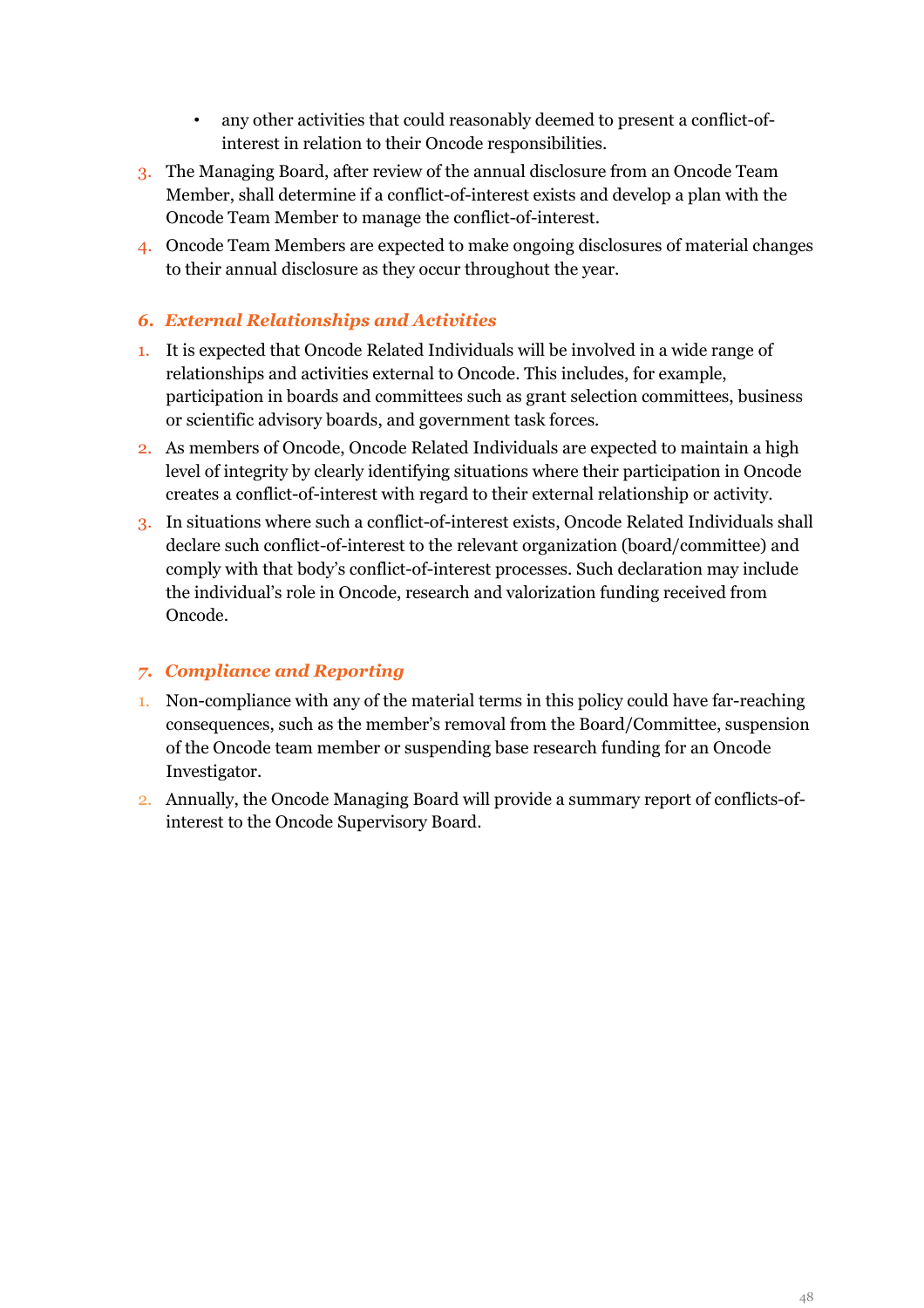# **Oncode EXTERNAL REVIEWER policy**

Approved by the Managing Board on October 24, 2019.

#### **External reviewers**

An external reviewer is a professional invited by Oncode to formally assess specific documents and/or processes because of personal, professional and specific expertise in their field.

#### **Conflict of Interest**

Upon invitation, a potential reviewer should consider if they are biased in any way in favour or against any of the applications, and if they have any form of involvement with any of the applications or applicants.

Oncode will assume that those who accept the invitation to review can be regarded as an independent. If this is not the case, the invited reviewer needs to inform Oncode as soon as possible so that an alternative reviewer can be identified.

#### **Confidentiality**

By accepting the invitation to review, reviewers pledge to observe confidentiality concerning both the content of the applications and the decision-making process regarding them.

The reviewer must not:

(a) permit his or her role as a reviewer to be used for private benefit, advantage or profit; (b) use property, information or opportunities of Oncode for private benefit, advantage or profit;

(c) disclose or release any confidential or other non-public information relating to Oncode or its affairs unless authorized by Oncode or required by law to do so.

#### **Financial compensation**

External reviewers will receive financial compensation with  $\epsilon$ 150 per review. The Oncode Programme manager will arrange the financial compensation upon receipt of the completed review from the external reviewer.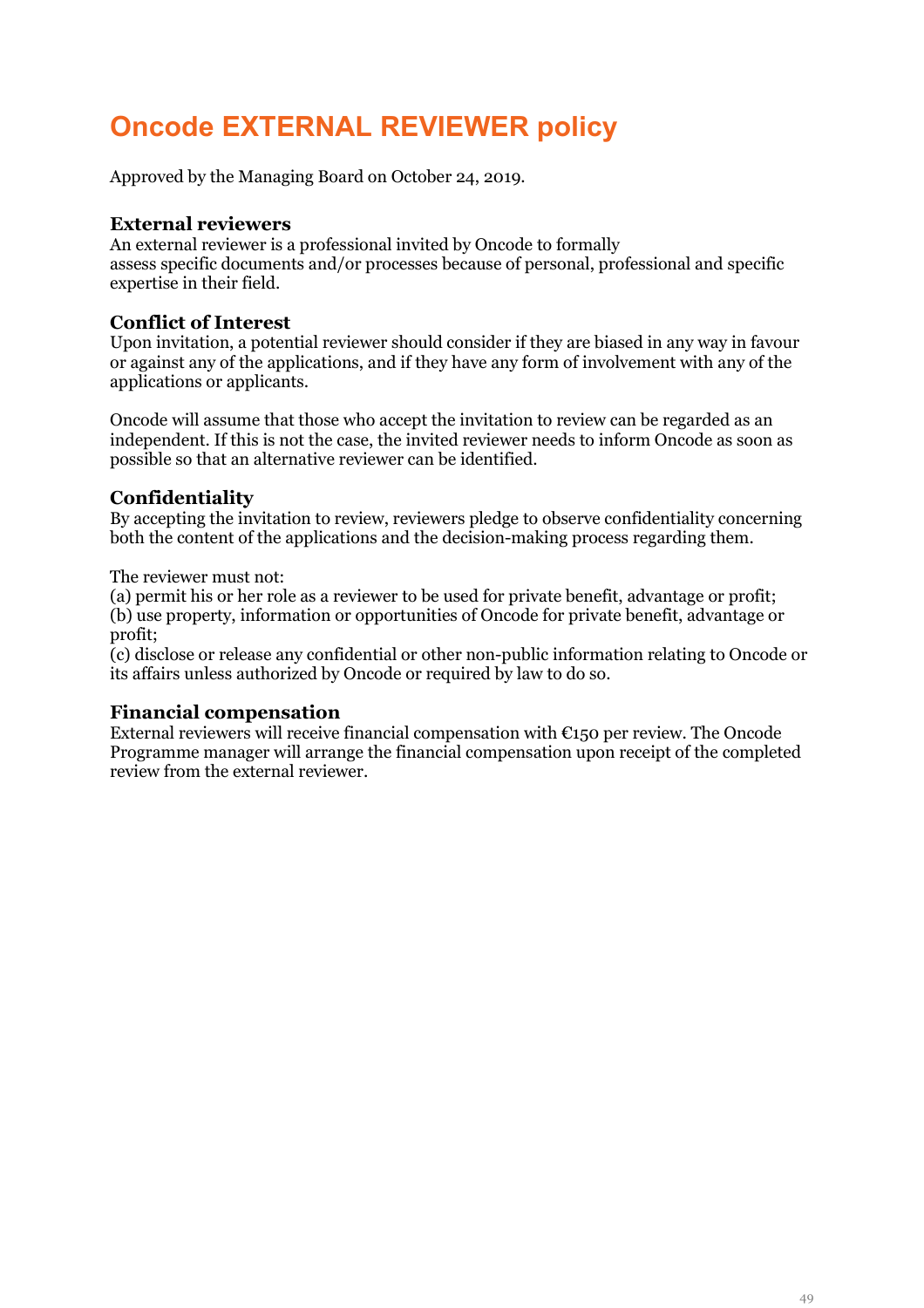# **Oncode WHISTLEBLOWER policy**

[IN DEVELOPMENT]

# **Oncode FINANCIAL regulations**

[IN DEVELOPMENT – currently SOPs are in place for the most frequent financial operations]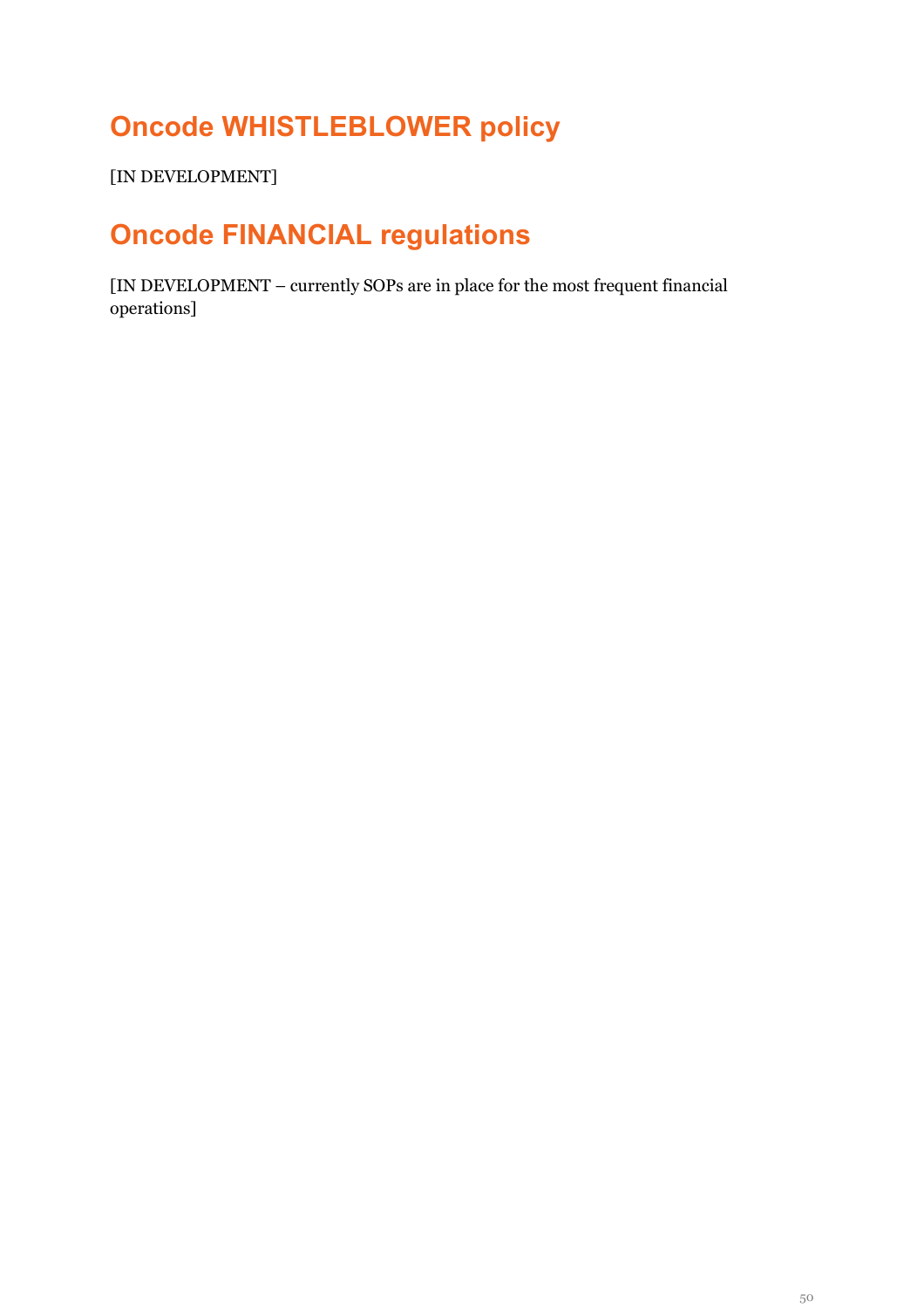# **Good Governance Charter**

# **ANNEXES**

- A Definitions
- B Articles of Association
- C Supervisory Board profile
- D Managing Board profile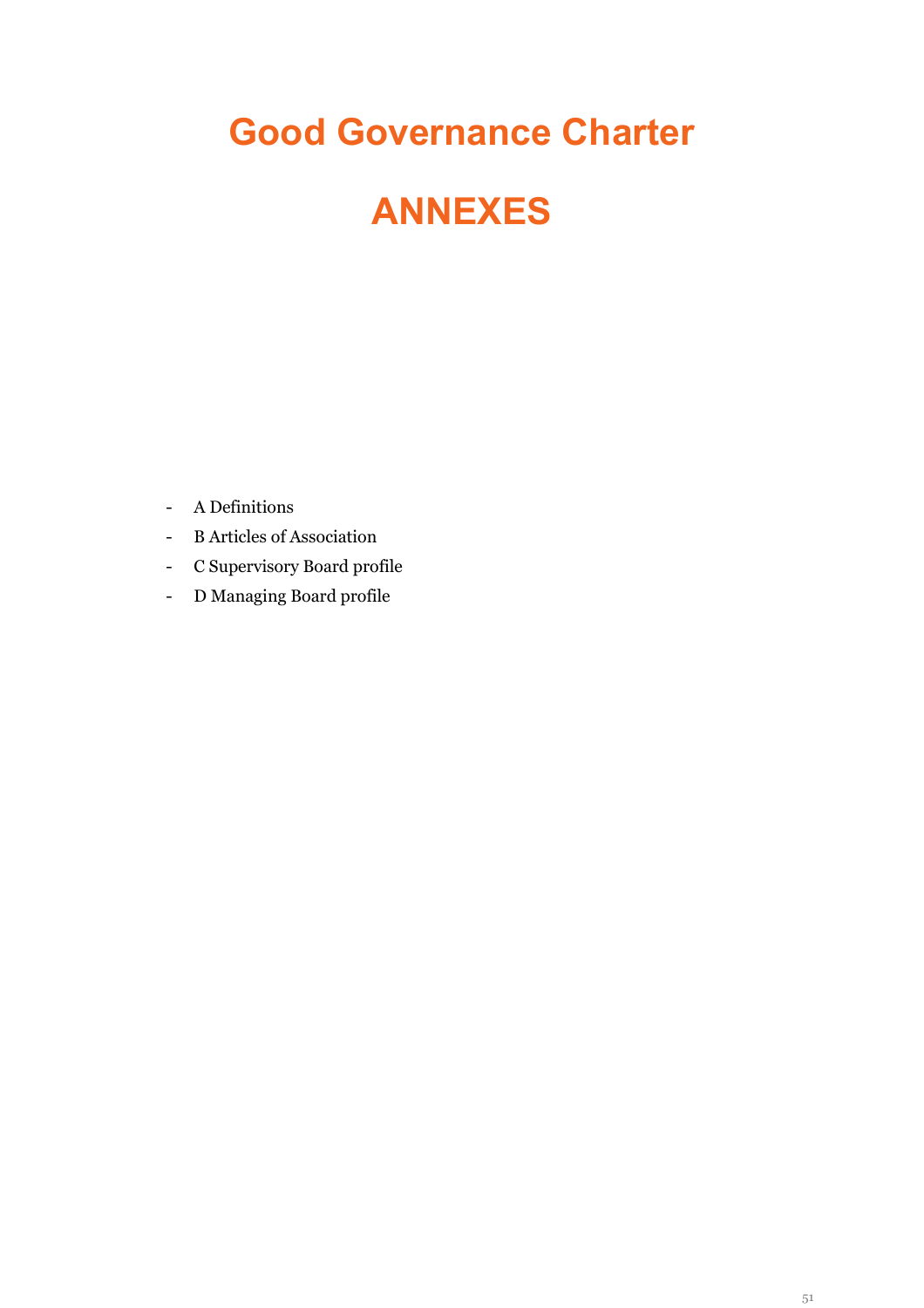# **A Definitions**

#### **AMC**

Academisch Medisch Centrum, with its registered address in Amsterdam

#### **Affiliation Agreement**

The affiliation agreement between Oncode and a Partner Institution

#### **Articles**

The articles of incorporation of Oncode, as amended from time to time, annex B;

**Chair** means the chair of the Board or Committee that is referred to in the regulations of this Board or Committee in the Good Governance Charter

#### **Scientific Director**

The Scientific Director, being a member of the Managing Board of Oncode, as set out in the Articles

#### **Board(s) and/or Committee(s)**

The Supervisory Board, the Managing Board, as well as the advisory boards and committees that are established by the Managing Board. The latter shall be at least the following four (4) advisory boards and committees:

- the International Advisory Board
- the Research Management Committee
- the Valorization Advisory Board
- the Clinical Advisory Board

The composition, tasks and powers of the Boards and Committees will be determined by regulations in the Good Governance Charter.

#### **Contributions**

The co-funding of Oncode by one of the funders or Partner Institutions

#### **Director**

Each individual appointed to the Managing Board in conformance with provision 4 of the Articles

#### **Expert Members**

Members of the Supervisory Board selected on the basis of their specific professional expertise

#### **Founding scientists**

- René Bernards (NKI, Amsterdam);
- Anton Berns (NKI, Amsterdam);
- Hans Bos (UMC Utrecht);
- Hans Clevers (Hubrecht Institute / Koninklijke Nederlandse Akademie van Wetenschappen (KNAW) / Prinses Máxima Centrum);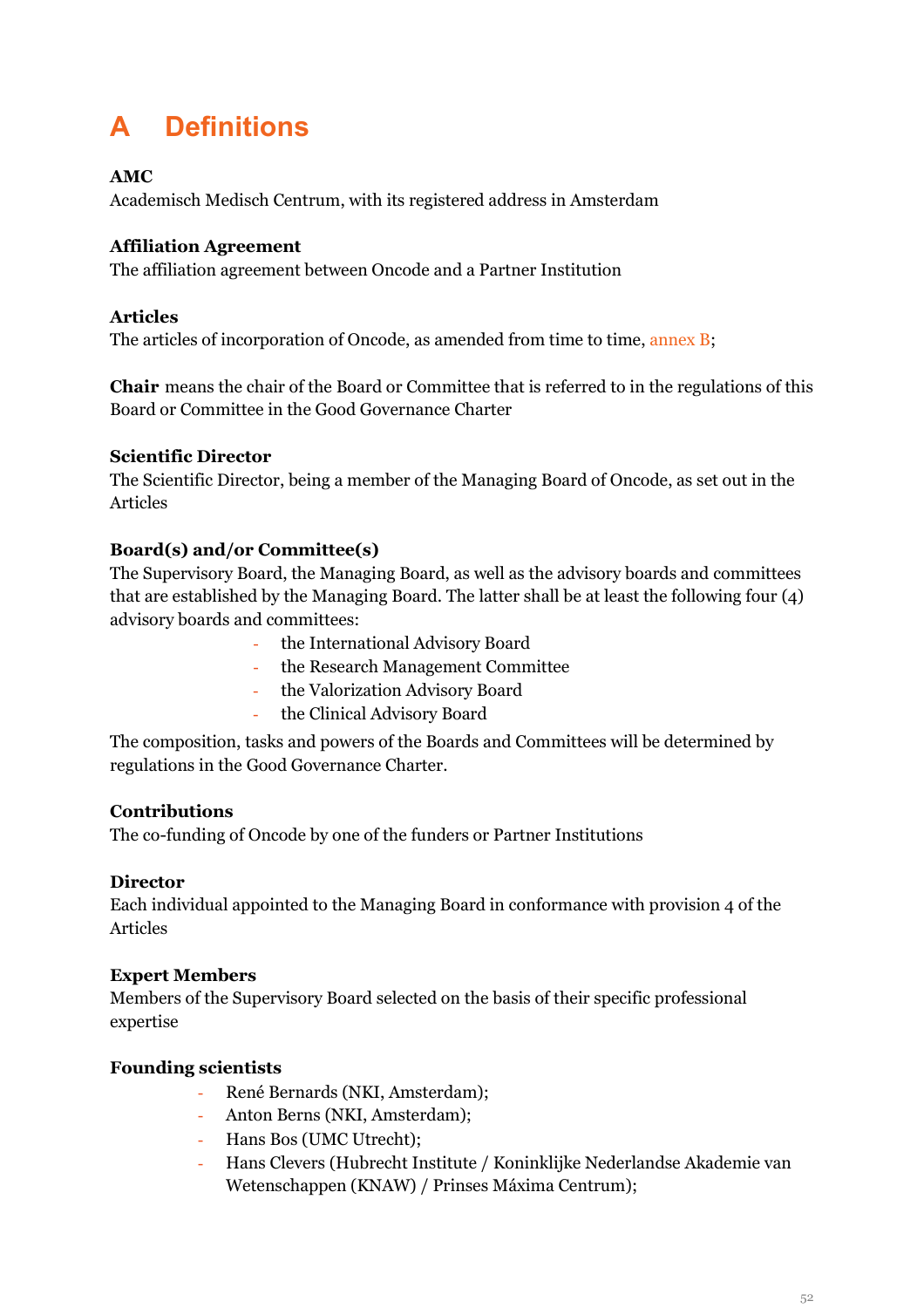- Jan Hoeijmakers (Erasmus MC, Rotterdam)

#### **Fundamental Research**

Experimental or theoretical work undertaken primarily to acquire new knowledge of the underlying foundations of phenomena and observable facts, without any direct commercial application or use in view

#### **Managing Director**

The managing director of Oncode as set out in the Articles

#### **Good Governance Charter**

The set of rules and regulations governing the Managing Board, Supervisory Board, the advisory boards and committees, and policies related to conflict-of-interest and scientific integrity, as modified from time to time

#### **International Advisory Board**

A committee composed of independent experts from abroad to advise on issues intrinsic to Oncode

#### **Investment Advisory Committee**

A committee with early stage investment experience representing both investor and company perspectives to recommend on all investments made from the Oncode Oncology Bridge Fund

**KWF** Stichting Koningin Wilhelmina Fonds voor de Nederlandse Kankerbestrijding (Dutch Cancer Society)

#### **LUMC**

Leids Universitair Medisch Centrum (Leiden University Medical Center)

#### **Managing Board**

The board of managing directors of Oncode (statutair bestuur) as set out in the Articles of Association

#### **Managing Board Regulations**

The rules of procedure of the Managing Board

#### **Ministries**

EZ, OCW and VWS collectively

#### **NKI**

Stichting Het Nederlands Kanker Instituut-Antoni van Leeuwenhoek Ziekenhuis (Netherlands Cancer Institute)

#### **OCW**

Dutch Ministry of Education, Culture and Science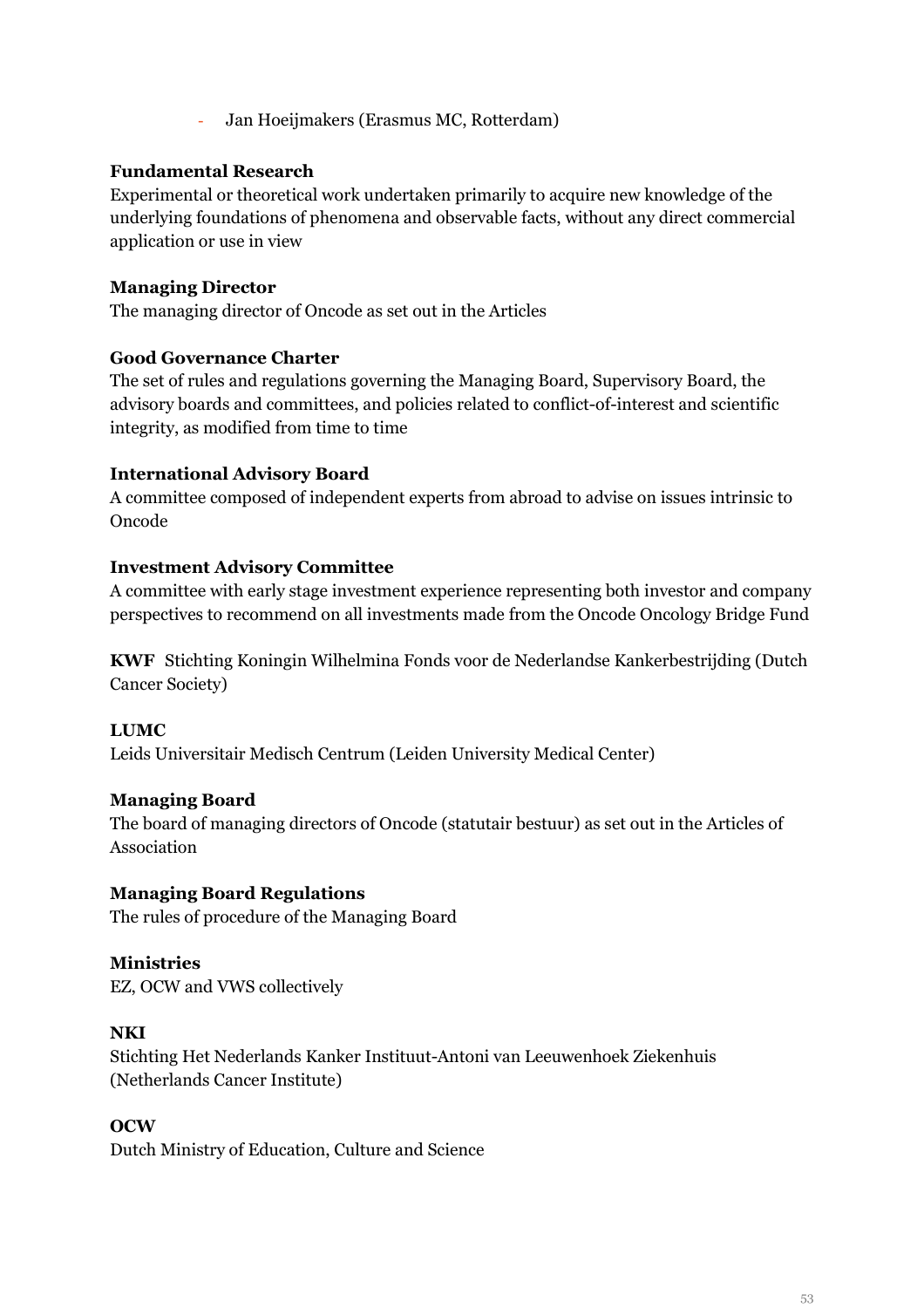#### **Oncode**

Stichting Oncode Institute, incorporated under the laws of the Netherlands

#### **Oncode Investigator(s)**

Principal investigator(s) employed by and/or holding a clinical or academic appointment at a Partner Institution, and who are designated as an "Oncode Investigator" by the Managing Board (upon recommendation of the Research Management Committee) in accordance with the appointment procedure agreed upon with the Partner Institutions; A list of Oncode Investigators – the initial scientific team - is included in the Strategic Plan

#### **Oncode Researcher(s)**

All Oncode Investigators and members of such an Oncode Investigator's research group including but not limited to students, post-doctoral fellows, research technicians, research associates

#### **Originating Members**

Members of the Supervisory Board originating from the business or patient community

#### **Partner Institution**

A university medical center, university or research institute which is party to an Affiliation Agreement with Oncode

#### **Radboudumc**

Radboud Universitair Medisch Centrum

#### **Radboud University**

Radboud Universiteit Nijmegen

#### **Research**

All research activities undertaken by the Oncode Researchers during the term of the relevant Affiliation Agreement

#### **Research Management Committee**

The committee that provides guidance and policy advice to the Managing Board on research related themes. The committee initially exists of the Founding Scientists (including the Chief Scientific Officer), and a senior clinician-scientist

#### **Stakeholders**

KWF, the Ministries and Topsector Life Sciences and Health and the Partner Institutions

#### **Strategic Plan**

The strategic plan of Oncode (including appendices) as posted on oncode.nl

#### **Supervisory Board**

The board of supervisory directors (raad van toezicht) of Oncode as described in the Articles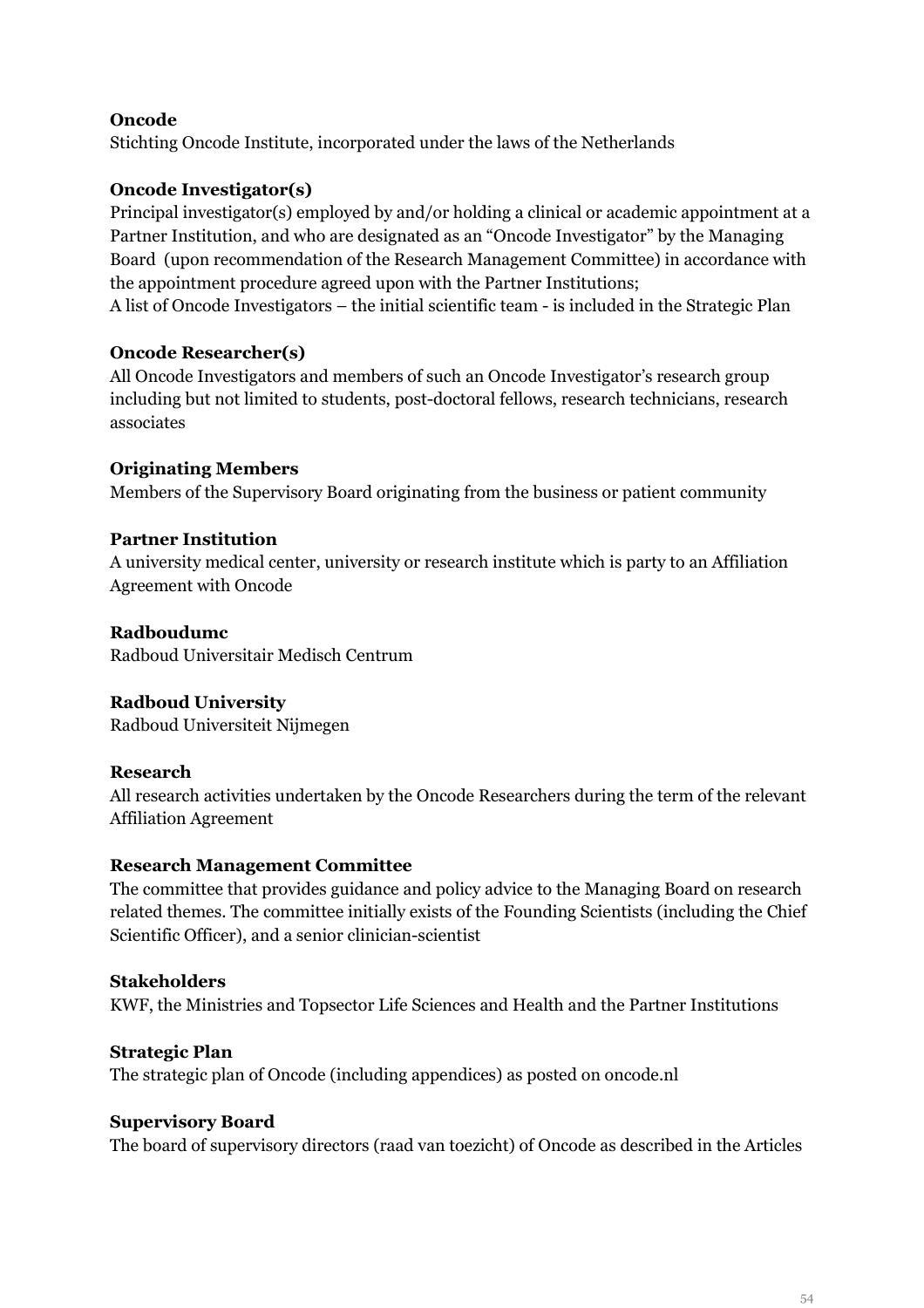#### **Supervisory Board Regulations**

The rules of procedure of the Supervisory Board

#### **UMC**

University Medical Center

#### **UMC Utrecht**

Universitair Medisch Centrum Utrecht

#### **Valorization Advisory Board**

Advisory board, reporting to the Valorization Director, to advise on development plans, intellectual property issues, critical uncertainties, potential partners and commercialization opportunities. The Valorization Advisory Board will also provide the Managing Board with advice on societal matters, such as affordable health care

#### **Valorization Director**

The valorization director of Oncode as set out in the Articles of Association

#### **Vice-Chair**

means the deputy chair of the Board or Committee that is referred to in the regulations of this Board or Committee in the Good Governance Charter

#### **VWS**

Dutch Ministry of Health, Welfare and Sport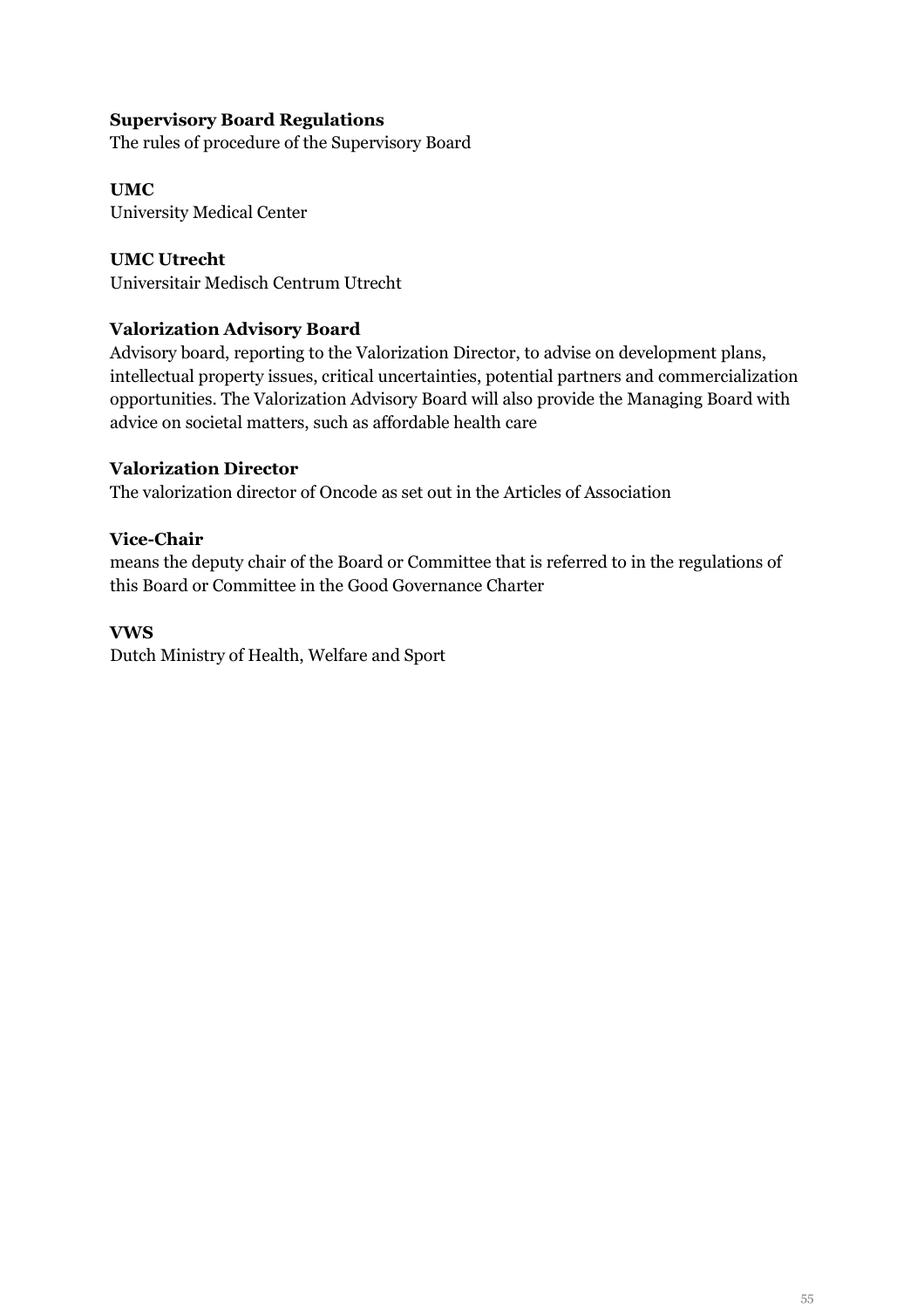# **B Articles of Incorporation**

#### NL01-000300.00001/RVV/NB16

Continuous text of the Articles of Association of Stichting Oncode Institute with registered office in Utrecht, the Netherlands, as they read after amendment by deed executed on **15 December 2021** before Johannes Schouten, civil-law notary in Amsterdam, the Netherlands.

#### **ARTICLES OF ASSOCIATION**

#### Name and Registered Office

Article 1

- 1. The foundation bears the name: **Stichting Oncode Institute**.
- 2. The foundation has its corporate seat in Utrecht, the Netherlands.

#### **Objective**

#### Article 2

- 1. The foundation has the following objective:
- a. to bring top scientists together in an independent, world-class cancer research institute whose aim is to provide better treatments for cancer, through an innovative model combining highquality research with excellent technology transfer; and
- b. to undertake any activities related to or beneficial to the foregoing in the broadest possible sense, as long as it serves the general welfare, including accessibility of affordable medicines for Dutch patients.
- 2. To achieve its object, the foundation may perform any act that is related to the foregoing or that may be conducive thereto, all in the widest sense of the word.
- 3. The foundation explicitly does not aim to make profits or the advocating of commercial interest.

#### Corporate bodies

#### Article 3

The foundation shall have the following corporate bodies:

- a. the managing board ("**Managing Board**"); and
- b. the board of supervisory directors ("**Supervisory Board**").

#### Managing Board: composition, tasks and authorities

#### Article 4

- 1. The Managing Board shall consist of two (2) or three (3) directors or such higher number established by, and which directors shall be appointed by, the Supervisory Board. Only natural persons can be appointed as director. The appointed directors shall be attributed the title of Managing Director, Valorization Director and Scientific Director.
- 2. The directors shall be appointed by the Supervisory Board. In the event of one or more vacancies in the Managing Board, the vacancy/these vacancies will be filled in as soon as possible.
- 3. The Supervisory Board shall elect the head of the institute ("**Head of the Institute**") amongst the members of the Managing Board.
- 4. The Head of the Institute shall be the chairperson.
- 5. The members of the Managing Board shall be appointed for a term of the lesser of (i) three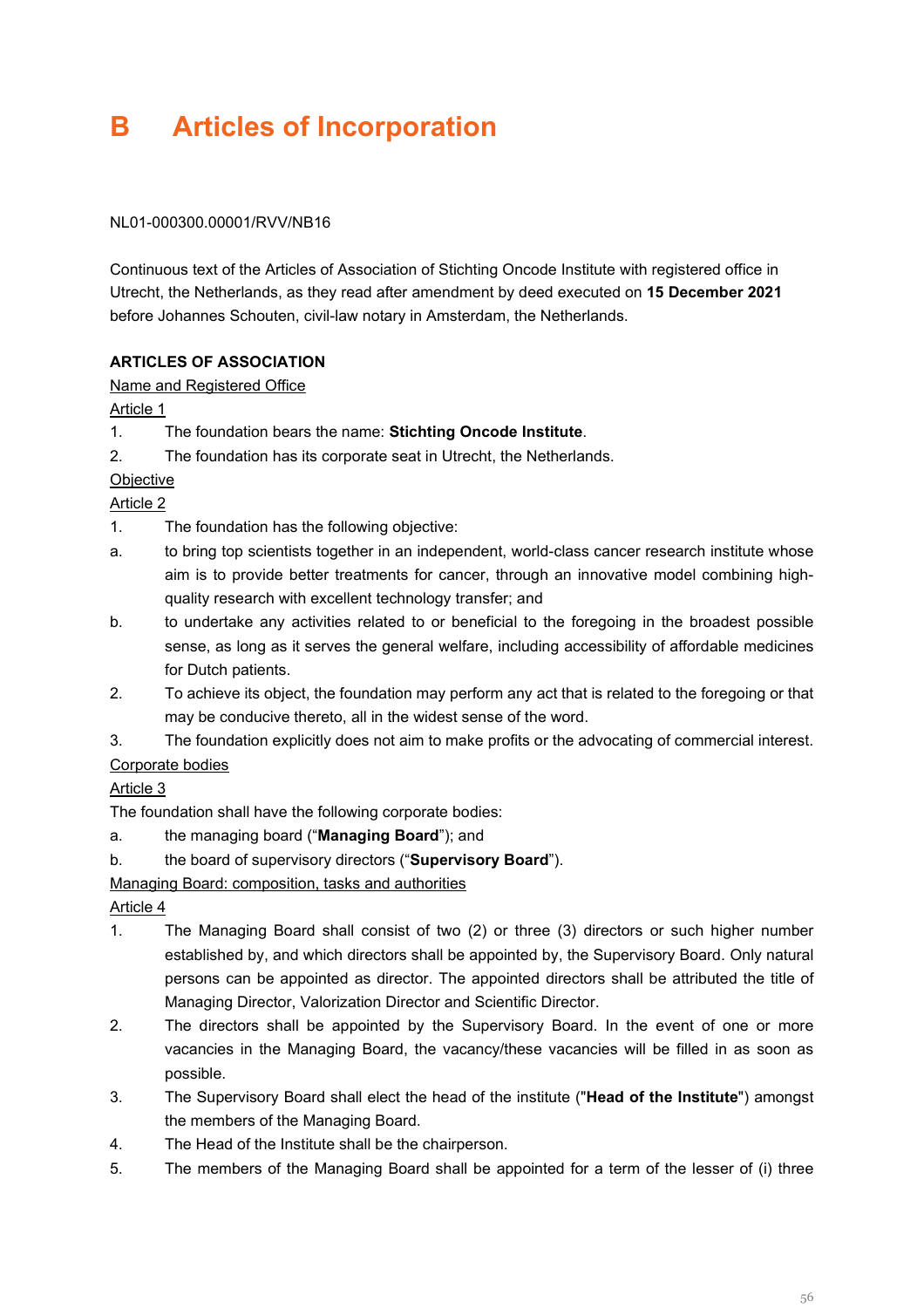years or (ii) the remainder of the agreed term of any financing provided to the foundation or the date of premature termination of any such financing. A director that has resigned or whose membership of the Managing Board was terminated in accordance with the preceding phrase shall be eligible for reappointment immediately.

- 6. In the event of one or more vacancies in the Managing Board, the other director(s) shall maintain its/their authorization.
- 7. The Supervisory Board shall determine the remuneration paid to the directors with due observance of the Public and Semi-public Sector Senior Officials (Standard Remuneration) Act (*Wet normering topinkomens*) or any future act or regulation which at any time may replace it.
- 8. The Managing Board is charged with the executive management of the foundation.
- 9. The Managing Board is not authorized to decide to enter into agreements for the acquisition, alienation and encumbrance of registered property, unless such resolution is passed following the prior written approval of the Supervisory Board.
- 10. The Managing Board is not authorized to decide to enter into agreements by which the foundation binds itself as a surety or joint and several debtor, exerts itself for a third party, or provides security for a debt of a third party, unless such resolution is passed following the prior written approval of the Supervisory Board.
- 11. The Supervisory Board is authorized to also make subject to its prior written consent other resolutions of the Managing Board. Such resolutions shall be clearly described to the Managing Board in writing.
- 12. Testamentary dispositions may only be accepted with the benefit of inventory.

#### Managing Board: meetings

#### Article 5

- 1. The Managing Board meetings shall be held in a place in the Netherlands as determined in the convocation notice.
- 2. Annually, within six (6) months following closing of the financial year, a board of directors meeting (annual meeting) shall be held, in which at any rate the adoption of the annual accounts consisting of the balance sheet and profit and loss statement will be discussed. In addition, a meeting of the Managing Board will be held at least once each calendar quarter.
- 3. Furthermore, meetings shall be held whenever one of the directors shall convene the meeting.
- 4. The notice convening the meeting shall be sent at least seven (7) days in advance, not counting the days of the notice and the meeting, by means of convocation notices that may also be dispatched electronically.
- 5. Said convocation notices shall state, except the place and time of the meeting, the business to be transacted.
- 6. Meetings shall be chaired by the Head of the Institute. In his absence, those present will see to it that the meeting is chaired.
- 7. Minutes shall be kept of the meetings by one of the other members of the Managing Board present or another person, who is approached to this end by the chair of the meeting. The minutes containing a list of resolutions shall be approved by the Managing Board and signed by the chair.

#### Managing Board: resolutions

Article 6

1. The Managing Board can only validly pass resolutions if the majority of the directors holding office are present or represented. One or more members of the Managing Board can be present at the meeting by remote attendance by phone or by videoconferencing, or any other electronic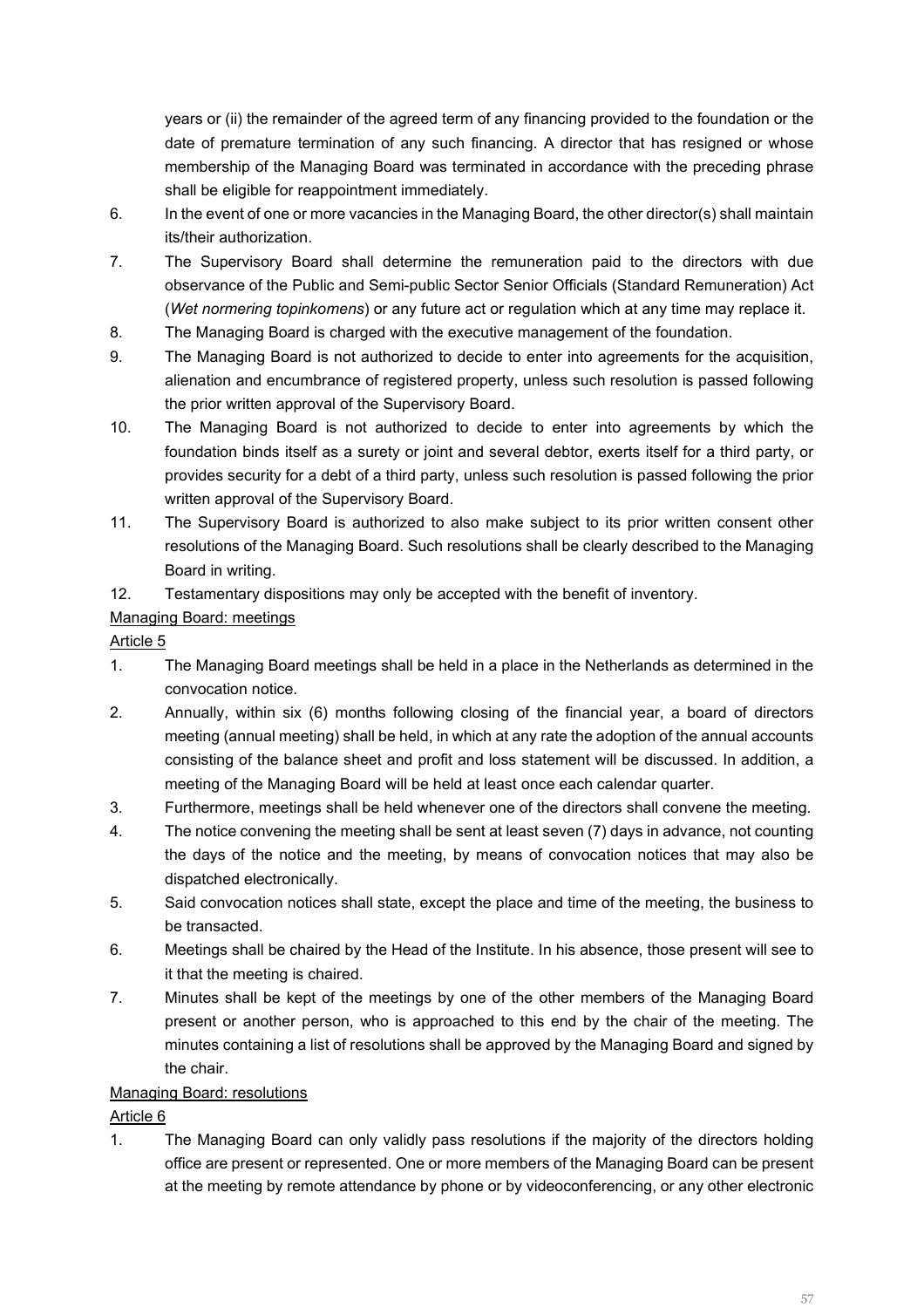means of communication.

A director can be represented at the meeting by another director upon submission of a written proxy, to be assessed by the chair of the meeting. A director can only act as a proxy for one single other director.

- 2. If in a meeting no resolution can be adopted because the required quorum is not present or represented, a second meeting will be held within four (4) weeks following the date of the first meeting and taking into account a convocation period of at least seven (7) days, the date of the convocation and the date of the meeting not included. In this second meeting valid resolutions may be adopted, regardless of the number of members of the Managing Board in attendance or represented.
- 3. As long as all directors are present or represented at any meeting, valid resolutions may be passed, irrespective of the requirements contained in these articles of association regarding convocation and the holding of meetings have not been taken into account.
- 4. The Managing Board can also pass resolutions without holding a meeting, provided that all directors have expressed their opinion, either in writing or by any other means of telecommunication. The chair shall take care of a record of a resolution thus passed, including the replies received, which record shall be signed by the Head of the Institute and then added to the register of minutes.
- 5. Each director shall have the right to cast one vote. As far as these articles of association do not prescribe a larger majority, the Managing Board can only pass valid resolutions by an absolute majority of the votes cast. Notwithstanding the foregoing, the Managing Board shall strive to reach consensus on all proposed resolutions. The chair in particular shall encourage collective decision-making.
- 6. Any director who has a direct or indirect personal conflict of interest with the foundation and its affiliated organization will not participate in the deliberations and the relevant decision-making process within the Managing Board. In that case, the decision is taken by the other director(s). If there are no other director(s) and as a result no board decision can be made, that decision will be taken by the Supervisory Board, with a written record of the considerations underlying the decision.

A conflict of interests shall exist among other things in an event of performance of legal acts that may be valued in money between the foundation and (i) members of the Managing Board and/or its employees; (ii) persons who have a close family relationship or a comparable relationship with the persons mentioned above under (i); and/or (iii) legal persons of which the persons mentioned above under (i) and (ii) are members of the board or of the supervisory board. A director who assumes a legal act of the foundation may qualify as conflict of interest towards himself, shall notify in writing the Head of the Institute as well as its co-directors thereof. The Head of the Institute shall forward the notification to the Supervisory Board. Only in the event of doubt or discussion within the Managing Board on the qualification of a certain transaction as a (possible) conflict of interest, or in the event that the person with respect to whom the Managing Board has established that regarding a certain transaction he has a direct or indirect personal conflict of interest with the foundation, refuses to abstain from the deliberations and/or decision making, the Head of the Institute shall request the Supervisory Board to consider and determine whether such conflict of interest exists.

- 7. All voting at the meeting shall be oral, unless one of the directors requests vote by ballot prior to the voting. Written votes shall be cast by means of sealed and unsigned ballot.
- 8. Blank votes shall be considered as not having been cast.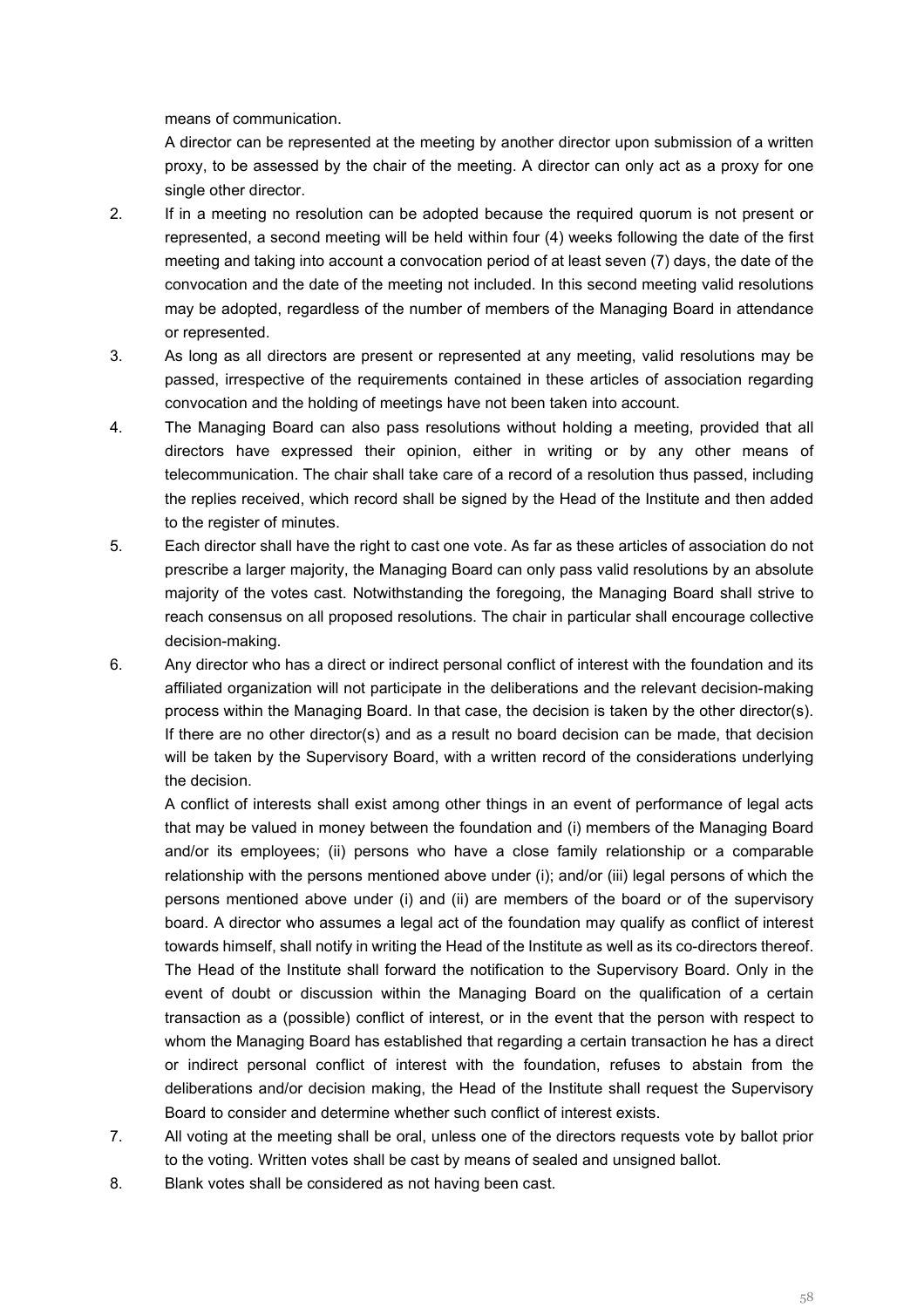- 9. All disputes arising about voting that are not provided for by these articles of association shall be decided upon by the chair of the meeting.
- 10. Notwithstanding the provisions elsewhere in these articles of association, the following board resolutions are subject to the approval of the Supervisory Board:
	- a. the adoption of the strategic plan, including the scientific plan, with the long-range budget, and the annual plan with corresponding exploitation budget to be submitted by the Managing Board each year;
	- b. the approval of the annual budget;
	- c. a major change in the strategic plan, including underlying policy plans or long-range plans drawn up for any year or series of years;
	- d. the adoption of and/or amendment to the annual accounts consisting of the balance sheet and profit and loss statement of the Managing Board;
	- e. the employment of employees with an annual gross salary of over one-hundred thousand Euro (€ 100,000.00) ("key employees"), or the adjustment of the gross salary of existing key employees by at least twenty percent (20%) which have not yet been agreed upon in the employment agreement;
	- f. adoption of guidelines for the incorporation and termination of legal entities;
	- g. the litigation, if the interest of the relevant action exceeds a value of fifty thousand Euro (€ 50,000.00).
	- h. the providing to any person of loans, advance payments or credit facilities (other than in the ordinary conduct of business);
	- i. the debt structure and loans of the foundation;
	- j. the adjustment of the accounting principles for preparing the annual accounts;
	- k. the adoption of or amendment to the regulations of the Good Governance Charter, as stated in article 16;
	- I. the entering into a legal merger, split-off and amendment to these articles of association;
	- m. the filing of a winding-up petition or application for a moratorium of the foundation;
	- n. the dissolution of the foundation and the establishing of the balance left after windingup;
	- o. the entering into agreements with or termination of agreements with strategically important contractual relations, including but not limited to important new funders;
	- p. the granting of continuous limited powers of attorney to directors or any officers employed by the foundation as referred to in article 8.3;
	- q. the effecting of other legal transactions as stipulated by the Supervisory Board in advance; and
	- r. the approval of a decision to undertake any action as described in this paragraph 10 adopted by a corporate body of any company in whose capital the foundation owns all issued shares, provided that such decision is subject to the approval of the general meeting of such company, of the meeting of holders of shares in the capital of the company which are held by the foundation or of the foundation.
- 11. In the event one of the directors informs the other members of the Managing Board that he disputes a matter he considers of material importance for the foundation's strategy ("**Disputing Director**"), the Head of the Institute shall, within two weeks of receipt of such notice, convene a meeting of the Managing Board at which efforts are made to solve the matter. In case the matter should not be solved at such meeting, the Head of the Institute shall bring the matter at the attention of the Supervisory Board in writing which shall resolve on the matter in a meeting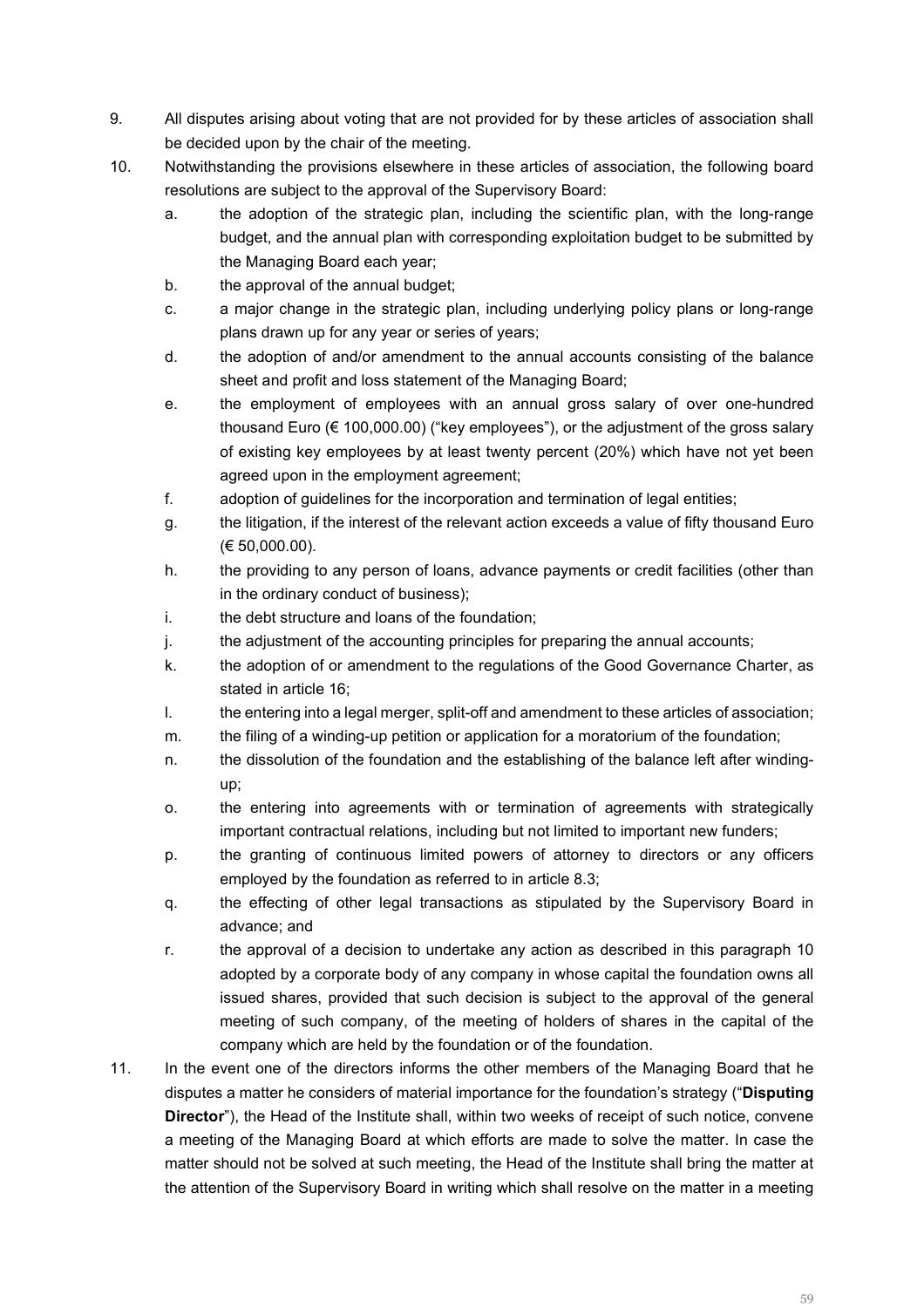to be held within one month upon receipt of the notice from the Head of the Institute. The members of the Managing Board have the right to attend and speak at such meeting.

- 12. In the event of the absence or inability of a director, the other directors are or the other director is temporarily charged with the management of the foundation. In the event of the absence or inability of all directors or the sole director, the person appointed for that purpose by the Supervisory Board is temporarily charged with the management of the foundation. The person who, in the absence or inability of the director(s), is temporarily charged with the management of the foundation is equated with a director with regard to these administrative acts. Inability includes, inter alia:
	- suspension of a director;
	- a director being placed under quardianship;
		- a director, being the sole director, having a conflict of interest as referred to in article 6.6, for the duration of the relevant deliberation and decision-making.

#### Managing Board: End of Managing Board Membership

#### Article 7

The membership of a director shall cease:

- a. upon his death;
- b. in the event that he loses the right to dispose of his property;
- c. by voluntary resignation;
- d. by his retirement from the Managing Board in conformity with the schedule listed in section 4;
- e. by his dismissal effected by the Supervisory Board;
- f. by his dismissal pursuant to Article 2:298 of the Dutch Civil Code.

#### Managing Board: Representation

#### Article 8

- 1. The Managing Board shall represent the foundation.
- 2. The authority to represent the foundation shall be vested in two directors acting jointly.
- 3. The Managing Board may, subject to the approval of the Supervisory Board, grant continuous powers of attorney to directors or any officers employed by the foundation, to represent the foundation within the limits of that power of attorney.

#### Supervisory Board: composition, duties, responsabilities and powers

#### Article 9

- 1. The Supervisory Board consists of a number of at least three (3) and maximally nine (9) natural persons to be appointed by the Supervisory Board.
- 2. One member of the Supervisory Board is appointed as independent chair, unattached to any of the Stakeholders. The other members of the Supervisory Board are appointed by resolution of the Supervisory Board on the basis of a nomination made as follows or belonging to the communities mentioned below.

Each of the following stakeholders ("**Stakeholders**") shall have the right to nominate one (1) person to be appointed on one position in the Supervisory Board:

- a. Stichting Koningin Wilhelmina Fonds voor de Nederlandse Kankerbestrijding, registered with the trade register of the Chamber of Commerce under number 41197125;
- b. The Dutch government (*Staat der Nederlanden*) represented by the Ministry of Health, Welfare and Sport, the Ministry of Economic Affairs, and the Ministry of Education, Culture and Science;
- c. The affiliated research institutions (affiliated cancer research institutes, not being an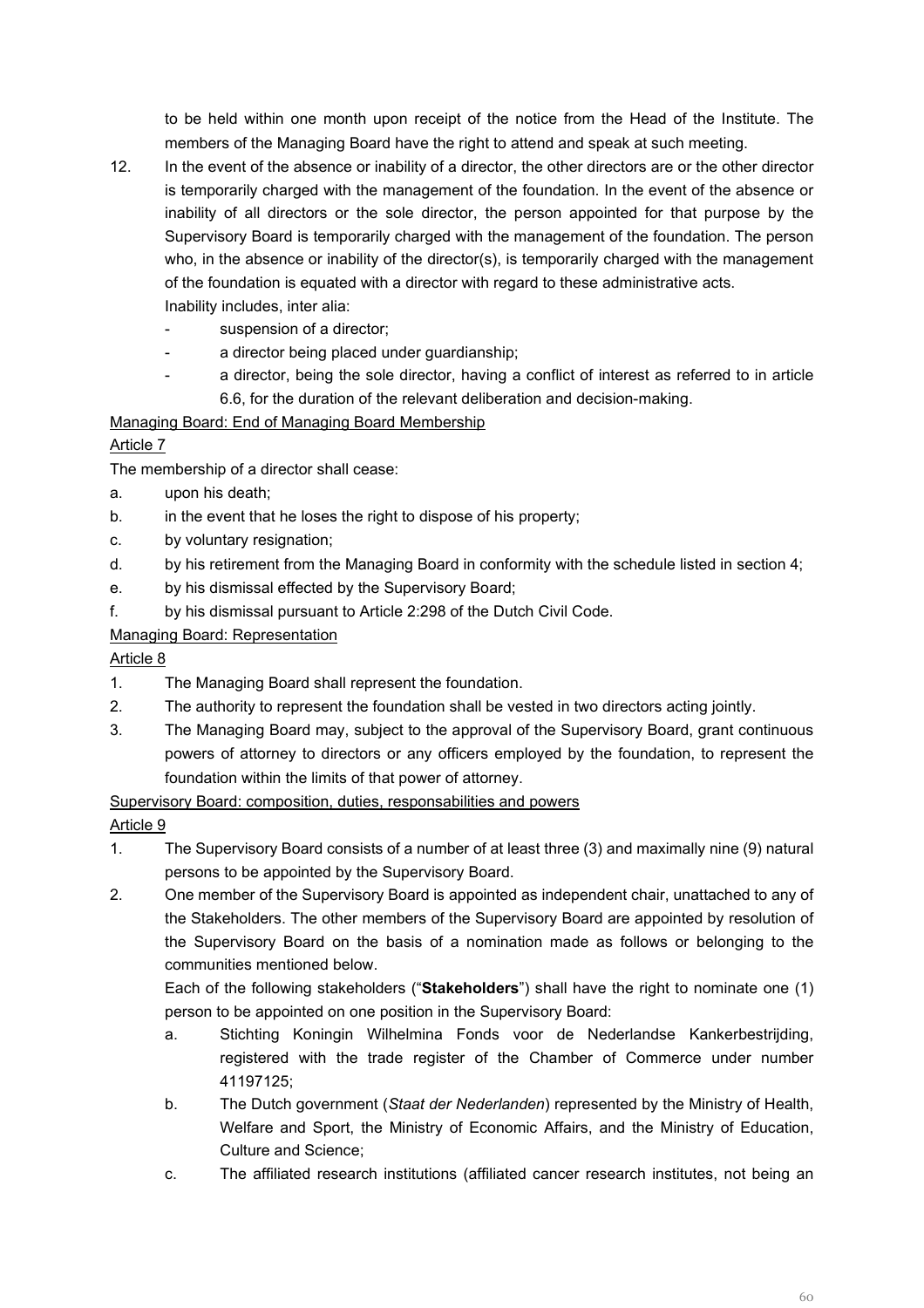University medical centre, with whom Oncode Institute has entered into an affiliation agreement);

d. The affiliated University medical centres, with whom Oncode Institute has entered into an affiliation agreement.

The other members of the Supervisory Board shall be selected and appointed by the Supervisory Board, one of them shall have the knowledge and experience in business, and one shall have the knowledge and experience in the foundation's objectives through personal experience or as a representative of cancer patients, as further specified in the profile. A Stakeholder shall take the profile of the Supervisory Board's composition and of the vacant position adopted by the Supervisory Board into consideration when making a nomination. The Supervisory Board shall be free to appoint a supervisory director if the relevant Stakeholder fails to make a nomination within two (2) months of the position becoming vacant. A nomination submitted on time shall be binding. However, the Supervisory Board may disregard the nomination in the event such nomination does not comply with the profile of its composition or of the vacant position, if it adopts a resolution to that effect by a positive vote of no less than two-thirds of the members of the Supervisory Board. In such event the relevant Stakeholder can nominate another person. If the second nomination is again rejected, the Supervisory Board shall then be authorised to appoint the new member on the vacant position itself.

- 3. The expertise and background demanded of a member of the Supervisory Board are by and large determined by the Supervisory Board in a profile, to be detailed in regulations to be drawn up by the Supervisory Board. The Supervisory Board will regularly assess if the profile is still adequate and adjust it, if necessary.
- 4. The members of the Supervisory Board are appointed for a period of four (4) years. They retire according to a rotation schedule drawn up by the Supervisory Board and to be amended from time to time.

Members of the Supervisory Board may be reappointed only once for a period of four (4) years, and if relevant after consultation with and a positive evaluation of the Stakeholder which had nominated him to a position in the Supervisory Board.

5. The members of the Supervisory Board are dismissed and suspended by resolution of the Supervisory Board. A member of the Supervisory Board may be dismissed or suspended for dereliction of his duties provided by law, by these articles of association or regulations, for other serious reasons or due to a major change in the circumstances on the basis of which it cannot be reasonably required of the foundation to retain him as a member of the Supervisory Board. A resolution to suspend or dismiss a member of the Supervisory Board is adopted by an absolute majority of the votes cast in a meeting where at least two-thirds of the members of the Supervisory Board are in attendance or represented, the vote of the member concerned not included. The resolution to suspend or dismiss is reasoned. If in this meeting the required number of members of the Supervisory Board is not in attendance or represented, a second meeting will be held within four (4) weeks following the date of the first meeting and taking into account a convocation period of at least ten (10) days, the date of the convocation and the date of the meeting not included. In this second meeting a valid resolution to suspend or dismiss may be adopted by an absolute majority of the votes cast, regardless of the number of members of the Supervisory Board in attendance or represented, the vote of the member concerned not included.

Before a resolution to suspend or dismiss a member is adopted, the Supervisory Board will allow the person concerned to account for his actions in a meeting of the Supervisory Board. The person concerned may be assisted by a counsel for this purpose.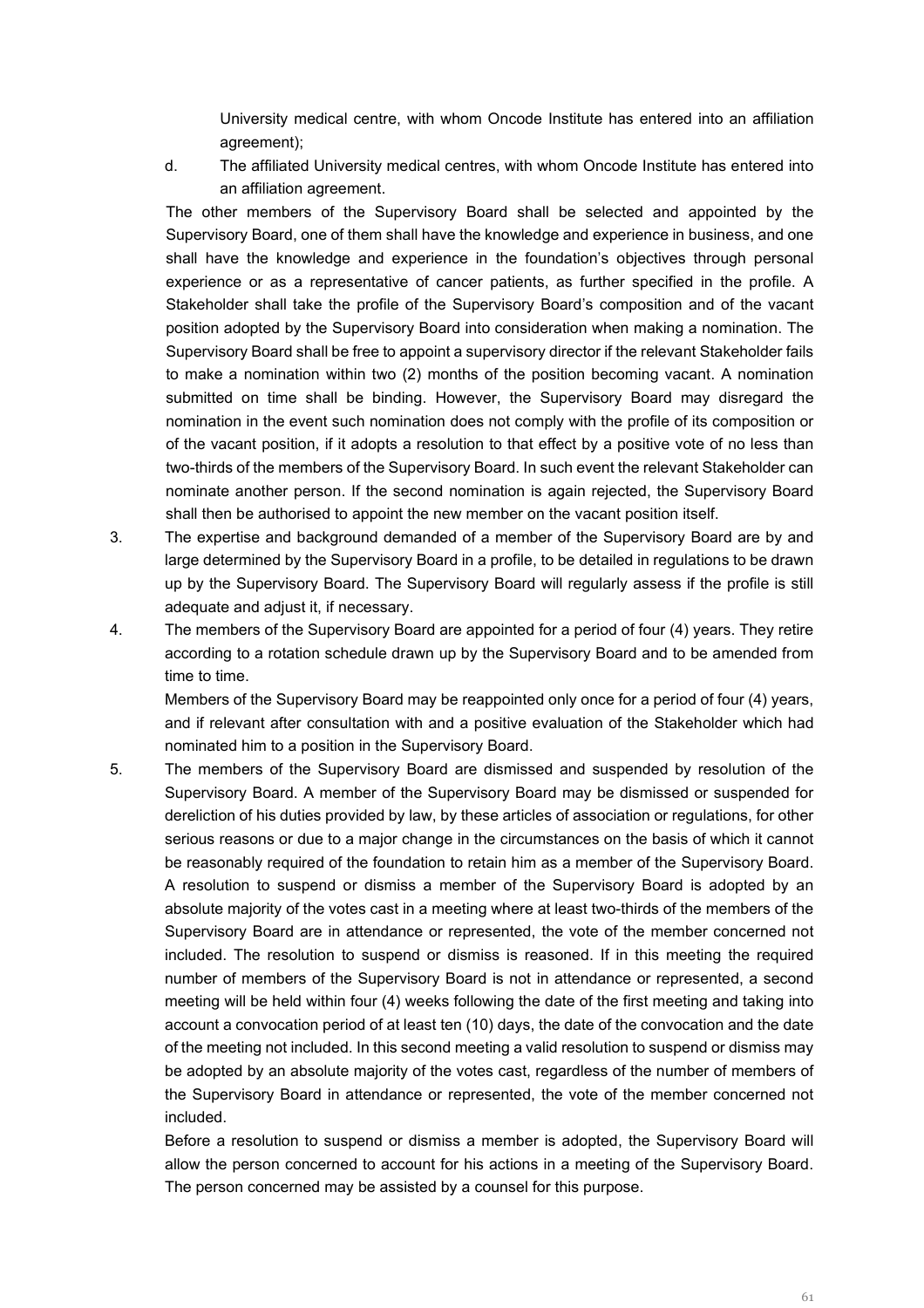- 6. A resolution to suspend a member that is not followed by either dismissal or the lifting of the suspension within two (2) months will end after the lapse of this term.
- 7. The membership of the Supervisory Board ends through:
	- a. death or the establishment by the Supervisory Board that during a continuous period of three months such member was incapable of performing its function;
	- b. the member's resignation filed to the Supervisory Board;
	- c. dismissal by the Supervisory Board;
	- d. retirement by rotation without reappointment;
	- e. appointment as Oncode Investigator;
	- f. entering into an employment agreement with the foundation;
	- g. the placement under guardianship, bankruptcy or administration order of his/her assets.
- 8. In the event of the absence or inability of a member of the Supervisory Board, the other members are or the other member is temporarily charged with supervising the policy of the management of the foundation. In the event of the absence or inability of all members of the Supervisory Board or of the sole member of the Supervisory Board, the person appointed for that purpose by the board is temporarily charged with supervising the policy of the management of the foundation. A person who, in the absence or inability of a member of the Supervisory Board, is temporarily charged with supervising the foundation is equated with a member of the Supervisory Board for the performance of those duties. A member of the Supervisory Board is deemed absent, inter alia, in the following circumstances:
	- suspension of a member of the Supervisory Board;
	- a member of the Supervisory Board being placed under guardianship;
	- a member of the Supervisory Board, being the only member of the Supervisory Board, having a conflict of interest as referred to in article 12.3, for the duration of the relevant deliberation and decision-making.
- 9. The Supervisory Board has the duty to supervise the policy of the Managing Board and the general conduct of business in the foundation. It will advise the Managing Board. In fulfilling its duties, the Supervisory Board will represent the interest of the foundation and institutions affiliated thereto. The Supervisory Board is responsible for the employment practice regarding the Managing Board, and will establish the legal status and the employment conditions of the members of the Managing Board.
- 10. The Supervisory Board conducts at least annually with each of the members of the Managing Board a conversation concerning their performance. The Supervisory Board and the Managing Board perform annually an evaluation on the mutual operations of both organs related to its own operations and in relation to each other.
- 11. The Supervisory Board is responsible for the quality of its own performance. The Supervisory Board evaluates its performing and the performing of its members at least annually without the presence of the Managing Board and informs the Managing Board as well as the Stakeholder(s) on whose nomination the member of the Supervisory Board was appointed afterwards about the outcome of the evaluation.
- 12. The Managing Board will duly furnish to the Supervisory Board the data needed for the fulfilment of its duties. The right of the Supervisory Board to receive such information and the time on which and within which such information shall be made available shall be laid down in an information protocol included in regulations.
- 13. The Supervisory Board or one or more members to be appointed from its midst has access to all locations of the foundation and is entitled to inspect all files, records and documents. To this end the Supervisory Board may be assisted by one or more experts, who must be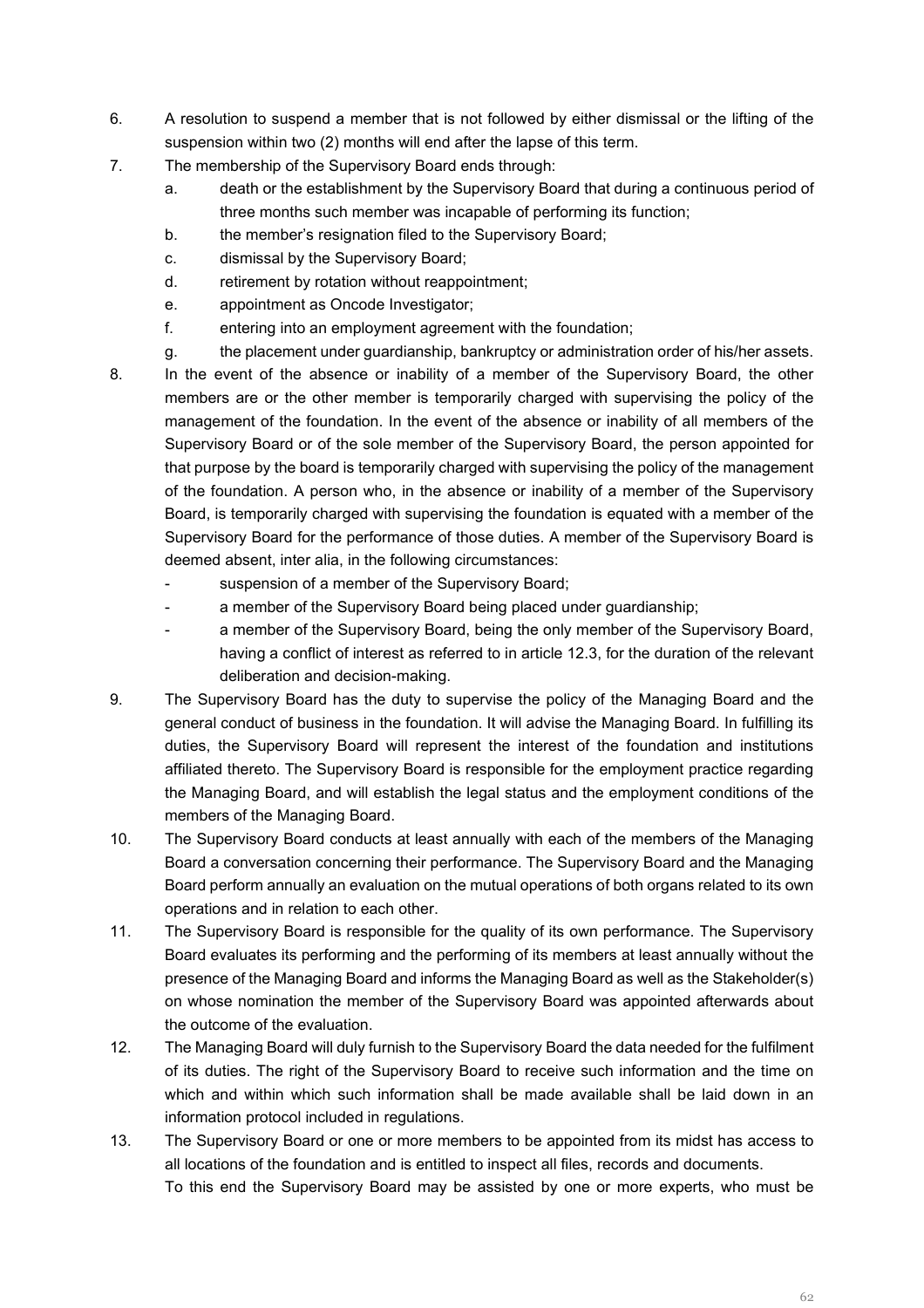granted access to the entire administration.

- 14. Members of the Supervisory Board shall not receive any remuneration for their activities, be it directly or indirectly. A reasonable cost reimbursement for costs the members of the Supervisory Board made in connection with the services to the foundation is allowed.
- 15. Upon consultation with the Managing Board, the Supervisory Board is authorised to establish one or more subcommittees, including a remuneration committee and an audit committee, whose composition, tasks and powers will be determined by rules of procedure.

#### Supervisory Board: Independence and incompatible functions

#### Article 10

1. Each member of the Supervisory Board is independent. He functions without a mandate and not bound by any instructions.

The Supervisory Board performs its duties independently, in the best interests of the foundation as a whole. The responsibility for the proper performance of its duties is vested collectively in the Supervisory Board.

- 2. Persons excluded from being a member of the Supervisory Board are persons in respect of whom:
	- personally; and/or
	- their spouse, registered partner or other life companion, foster-child or relatives by blood or affinity up to and including the second degree, the following applies:
		- a. who are employed by the foundation or who provide services at or for the purpose of the foundation for valuable consideration, not including employees of Stakeholders;
		- b. who in a period of three (3) years prior to the appointment has been employed by the foundation;
		- c. who in the three (3) years prior to the appointment have had an important business relation with the foundation;
		- d. who in a previous period of three (3) years have been manager of the foundation or a member of the Managing Board;
		- e. who as a director is connected to or in service of an organisation that is involved in determining the employment conditions of the employees;
		- f. who have such a relation with an active member of the Supervisory Board or of the Managing Board that their independence is at stake;
		- g. who is a member of a municipal board in the field of work of the foundation;
		- h. who is charged with or helps exercise state control of the foundation;
		- i. who is an Oncode Investigator;
		- j. who has such other function that the membership of the Supervisory Board may lead to a conflict with the interest of the foundation, a conflict with this function, to incompatibility or to any potential mixing of interests.
- 3. Members of the Supervisory Board are not permitted to personally benefit directly or indirectly from contracting, deliveries to or agreements with the foundation.
- 4. In all cases in which a member of the Supervisory Board has an interest that is contrary to the interest of the foundation that is of material significance, prior written approval of the Supervisory Board is required.

#### Supervisory Board: Meetings, convocations, decision-making

#### Article 11

1. The Supervisory Board appoints a non-aligned chair and can appoint a vice-chair from its midst. As long as a vacancy has not been filled definitively, one of the other members of the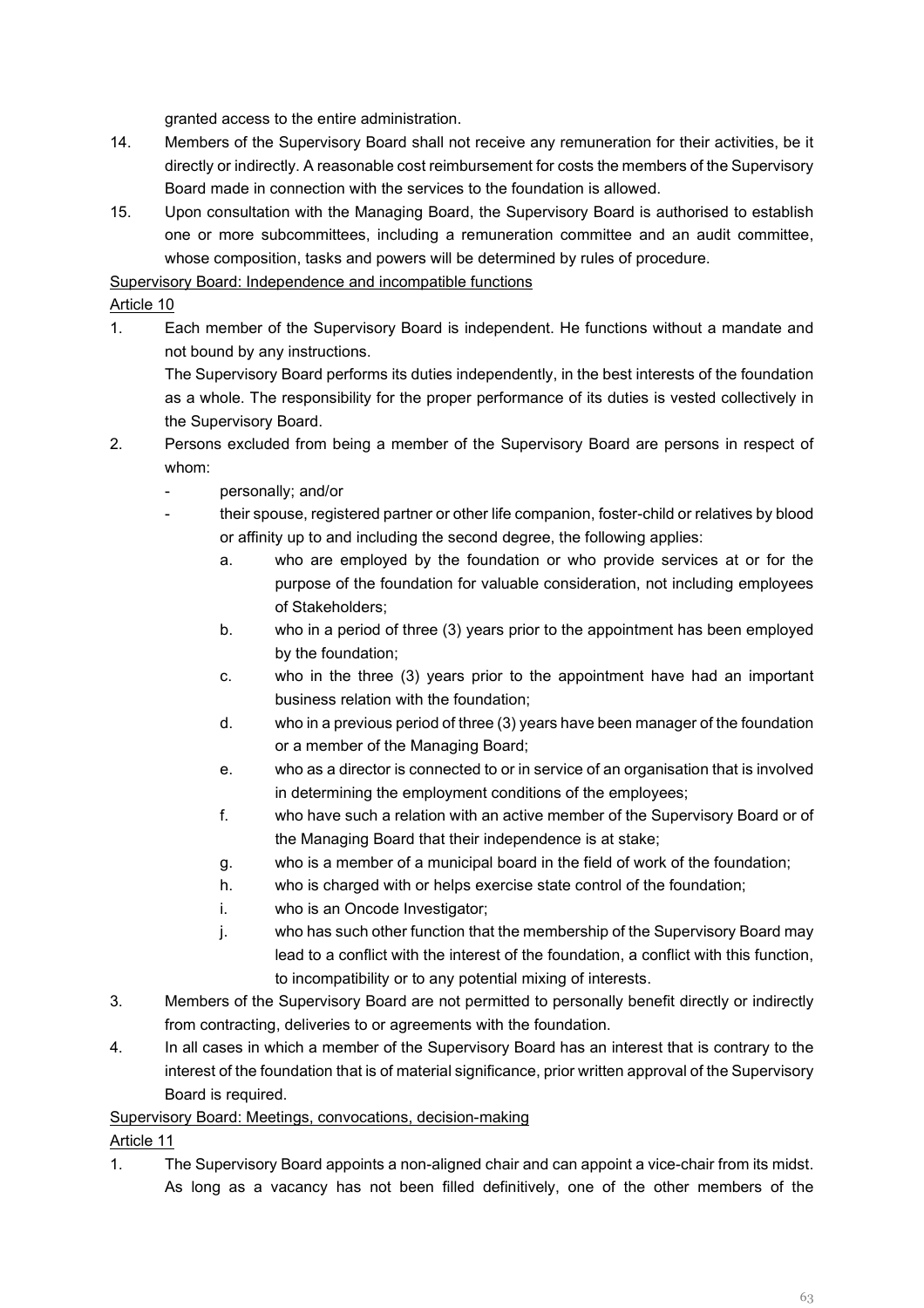Supervisory Board may be appointed to deputize for this position for the time being.

- 2. The Supervisory Board will meet at least four (4) times a year and as often as the chair deems desirable or as often as two (2) members of the Supervisory Board or the Managing Board so request to the chair by stating reasons. The convocations to the meeting are effected by or on behalf of the chair or the vice-chair, who have equal rights to do so, at least ten (10) days in advance, the date of the convocation and the date of the meeting not included, via convocation letters that may also be dispatched electronically. In urgent cases a shorter term may suffice, such at the discretion of the chair.
- 3. The convocation letters will specify, in addition to the place and time of the meeting, the agenda in which the subjects to be discussed are listed, and if possible, provided with an explanation. Taking into account the efficiency of the decision making of the Supervisory Board, the chair may decide, unless any member of the Supervisory Board prior to such meeting would oppose thereto, that the meeting may be held by phone or by videoconference, or any other electronic means of communication.

#### Supervisory Board: Decision-making

#### Article 12

1. The Supervisory Board may only adopt resolutions in a meeting where at least half of the number of members of the Supervisory Board, including at any rate the chair or the vice-chair, is in attendance or represented. Each member of the Supervisory Board may be represented at all times, but only by a co-member of the Supervisory Board with a written proxy. A member of the Supervisory Board may act as an agent only on behalf of one other member of the Supervisory Board.

If not at least half of the number of members of the Supervisory Board is in attendance or represented in the meeting, a second meeting will be held within four (4) weeks following the date of the first meeting and taking into account a convocation period of at least ten (10) days, the date of the convocation and the date of the meeting not included. In this second meeting valid resolutions may be adopted, regardless of the number of members of the Supervisory Board in attendance or represented.

2. Each member of the Supervisory Board is entitled to cast one vote. Insofar as these articles of association do not prescribe a larger majority, all resolutions of the Supervisory Board are adopted by an absolute majority of the votes cast.

In case of a vote on a proposal to suspend or dismiss a member of the Supervisory Board, the relevant member cannot take part in the vote and will not be taken into account in the assessment if two-thirds of the number of members are in attendance or represented.

- 3. Each member of the Supervisory Board who has a direct or indirect personal conflict of interest with the foundation and its affiliated organization shall not participate in the deliberations and the decision-making process concerned in the Supervisory Board. The decision is then taken by the other members of the Supervisory Board. In the event of a conflict of interest as referred to in the first sentence vis-à-vis all members of the Supervisory Board or the sole member of the Supervisory Board, the members of the Supervisory Board or the sole member of the Supervisory Board shall remain authorized to take a decision while recording the considerations underlying the decision in writing.
- 4. All voting in the meeting will be effected orally, unless the chair deems a ballot desirable or one of the persons with voting rights demands a ballot prior to the vote. Voting by ballot will be effected by means of sealed and unsigned ballots. Decision-making by acclamation is permitted.
- 5. Abstentions and votes cast on signed ballots are invalid. If the votes are tied, a second meeting will be held within four (4) weeks following the date of the first meeting and taking into account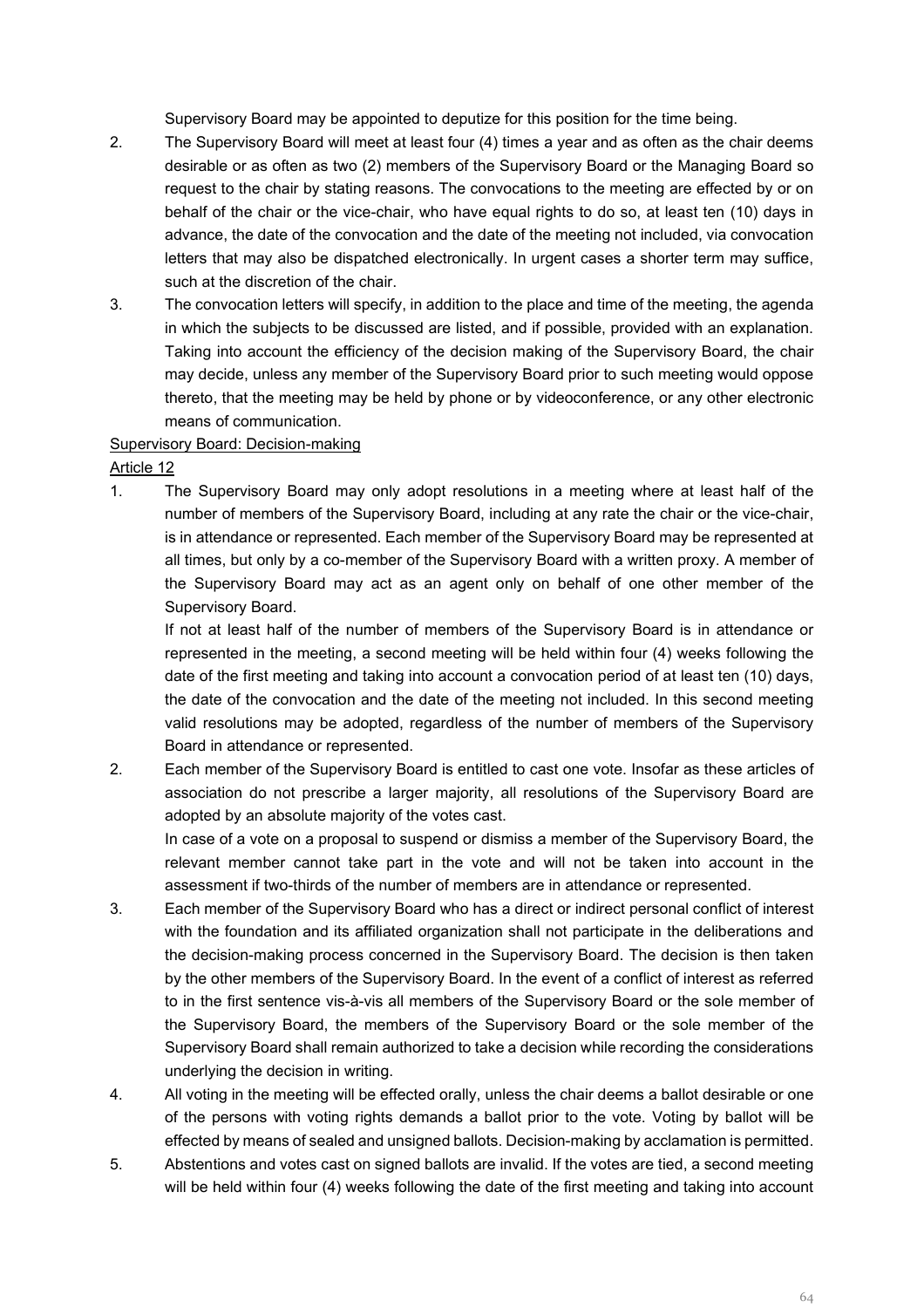a convocation period of at least ten (10) days, the date of the convocation and the date of the meeting not included. In this second meeting valid resolutions may be adopted, regardless of the number of members of the Supervisory Board in attendance or represented.

- 6. Minutes are kept of the business transacted in each meeting by or under the responsibility of the secretary of the Supervisory Board and a list of resolutions is prepared of the resolutions adopted. The minutes and the list of resolutions are dispatched to all members of the Supervisory Board at the latest at the date of the convocation of the next meeting or at a previous date to be determined by the chair and the secretary; the adoption of the minutes and the list of resolutions is adopted in the next meeting of the Supervisory Board. The minutes and the list of resolutions are witnessed by the signatures of the chair and the secretary of the Supervisory Board.
- 7. The meetings of the Supervisory Board are attended by the members of the Managing Board, unless the chair for meetings other than those referred to in article 6.11 decides otherwise.
- 8. If a meeting of the Supervisory Board has not been convened in a timely manner or not at all, or if the agenda is missing, the Supervisory Board may nonetheless adopt resolutions on all subjects addressed, on the condition that all members of the Supervisory Board are in attendance or represented in the meeting and the relevant resolutions are adopted unanimously.
- 9. The Supervisory Board may adopt resolutions also without holding a meeting, provided that all members of the Supervisory Board declare to be in favour of the proposed resolution in writing. Of a resolution thus adopted the secretary of the Supervisory Board will draw up a signed statement containing the text of the resolution adopted verbatim. The statement is signed by the chair and the secretary of the Supervisory Board and read out in the next meeting of the Supervisory Board.
- 10. In all disputes concerning voting, not provided for by these articles of association, the chair of the Supervisory Board will decide.

Financial Year and Annual Accounts

#### Article 13

- 1. The financial year of the foundation shall coincide with the calendar year.
- 2. The Managing Board is obliged to keep records of the financial position of the foundation and of everything concerning the foundation's activities, in accordance with the requirements arising from these activities, and to keep the books, documents and other data carriers in such a way that the foundation's rights and obligations can be known from them at any time.

The Managing Board shall in that context at any rate prepare an annual policy plan including an annual budget, giving insight in:

- the work performed by the foundation;
- the manner in which the foundation attracts funds;
- the management of the assets of the foundation;
- the expenses of the foundation.
- A copy of such policy plan shall be provided to the Supervisory Board.
- 3. Within six (6) months of the end of each financial year the Managing Board is obliged to draw up annual accounts and profit and loss statement of the foundation and record in writing and subsequently adopt them. The annual accounts and profit and loss statements require the prior approval of the Supervisory Board. In order to do so the adopted documents shall be sent to the Supervisory Board within month following its adoption. The Supervisory Board shall appoint a certified accountant, an accounting consultant or another expert within the meaning of article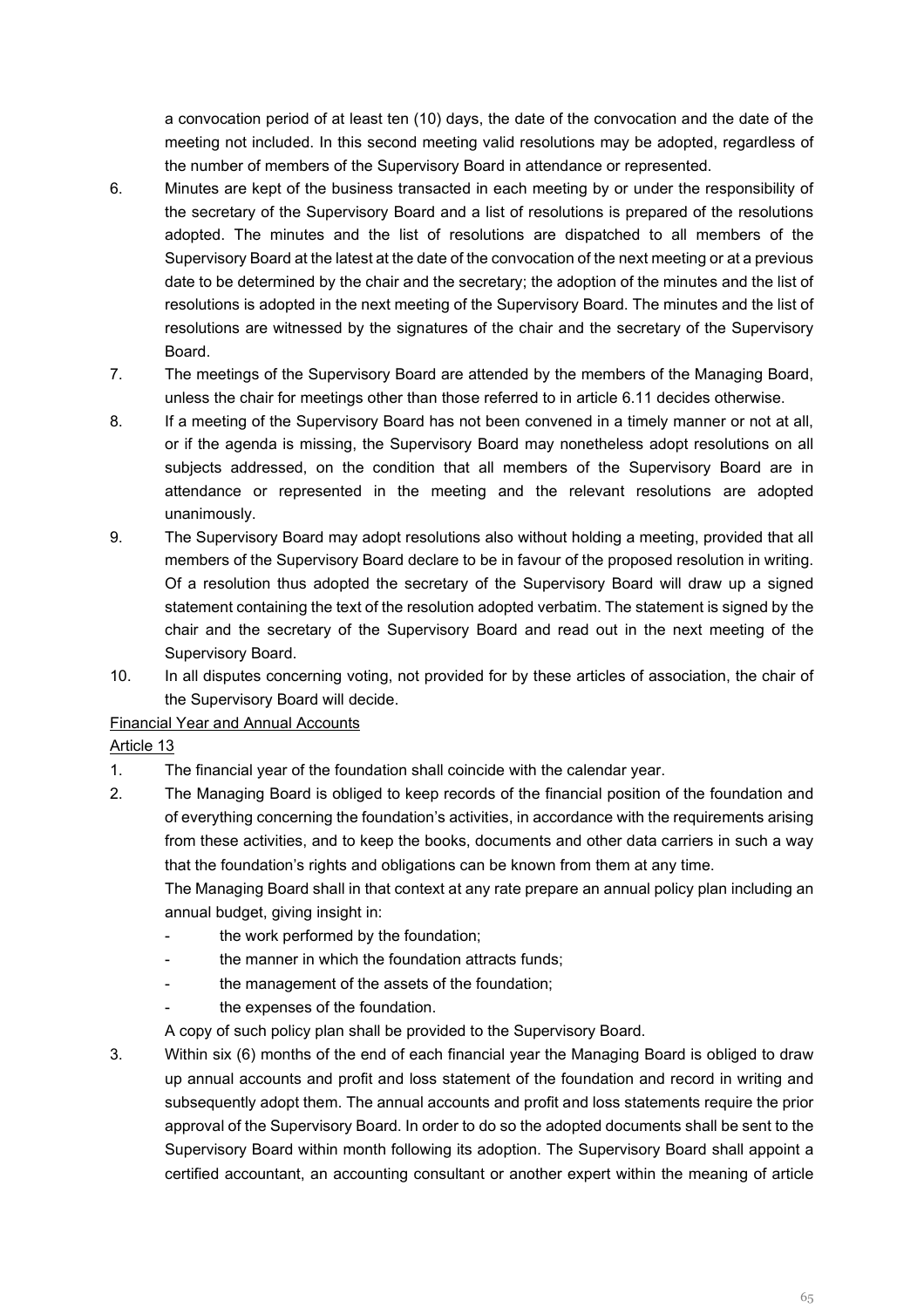2:393 of the Netherlands Civil Code to examine the annual accounts. This expert will issue a report of his findings to the Managing Board and the Supervisory Board.

- 4. The Supervisory Board is authorized to grant discharge to the members of the Managing Board in respect of the policy conducted by them in the year under review, insofar as this policy is evidenced by the annual report or if that policy has been disclosed to the Supervisory Board.
- 5. The Managing Board is obliged to keep the records, documents and other data carriers during the period prescribed by law.

#### Right to indemnification

#### Article 14

- 1. To the extent that the law does not provide otherwise, (former) members of the Managing Board and the Supervisory Board are entitled to the following compensation by the foundation:
	- a. the reasonable costs of legal advice and conducting a defence against claims based on acts or omissions in the performance of their duties or any other function they fulfil at the request of the foundation or have completed;
	- b. any damages or fines payable by them as a reason to under a above mentioned acts or omissions;
	- c. the reasonable costs of legal advice regarding and of appearing in other legal proceedings in which he in his capacity of (former) member of the Managing Board or of the Supervisory Board are involved with the exception of proceedings primarily aimed at pursuing a claim of their own,

actually and reasonably incurred by them in connection with such action, suit or proceeding if they acted in good faith and in a manner they reasonably believed to be in or not opposed to the best interests of the foundation, and, with respect to any criminal action or proceeding, had no reasonable cause to believe their conduct was unlawful or outside of their mandate.

- 2. There shall be no entitlement to reimbursement as referred to in paragraph 1 if and to the extent that (i) it has been established by the Dutch court in a final judgment that the act or omission of the person concerned may be characterized as seriously personally culpable (*ernstig persoonlijk verwijtbaar*), unless the law provides otherwise or this would lead to unacceptable consequences in the current circumstances taking into account the standards of reasonableness and fairness, or (ii) the costs or financial loss of the person concerned is covered by insurance and the insurer has paid expenses or financial loss.
- 3. No person shall be personally liable to the foundation for monetary damages for breach of fiduciary duty as a director or as a supervisory director, provided, however, that the foregoing shall not eliminate or limit the liability of a director (i) for any breach of such individual's duty of loyalty to the foundation, (ii) for acts or omissions not in good faith or which involve intentional misconduct or a knowing violation of law, (iii) for any transaction from which the director derived an improper personal benefit or (iv) for personal liability which is imposed by Dutch law, as from time to time amended. No amendment, repeal or modification of this Article 14 shall adversely affect any right or protection of any person entitled to indemnification or advancement or expenses under this Article 14 prior to such amendment, repeal or modification.

#### Advisory boards and committees

#### Article 15

Subject to the prior approval by the Supervisory Board, the Managing Board is authorised to establish one or more advisory boards and committees, whose composition, tasks and powers will be determined by rules of procedure and this shall be at least the following four (4) advisory boards and committees:

a. the International Advisory Board;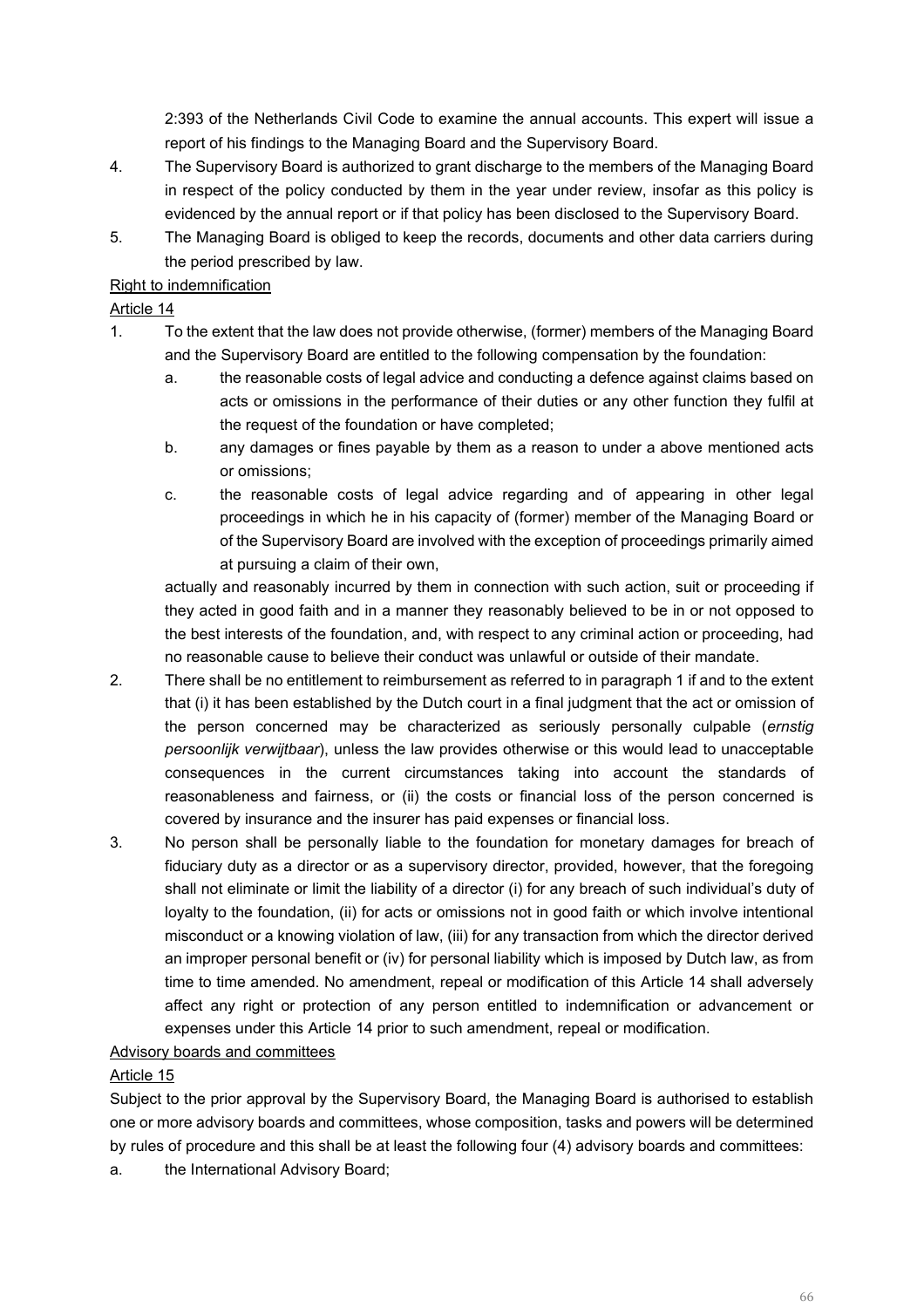- b. the Research Management Committee;
- c. the Valorization Advisory Board; and
- d. the Clinical Advisory Board.

#### Rules and regulations

#### Article 16

- 1. The Managing Board has the power to adopt rules and regulations in which the issues are arranged that, in the opinion of the Managing Board, require (further) arrangement. These rules and regulations will be included in the Good Governance Charter.
- 2. The rules and regulations shall not be contrary to the law or to these articles of association.
- 3. The Managing Board is authorised at all times to amend or cancel the rules and regulations.
- 4. Adoption, amendment and termination of the rules and regulations shall be subject to approval of the Supervisory Board.
- 5. The Good Governance Charter constitutes the regulations of:
	- a. Supervisory Board;
		- b. Managing Board;
		- c. Research Management Committee;
		- d. International Advisory Board;
		- e. Clinical Advisory Board; and
		- f. Valorization Advisory Board.
	- g. Investment Advisory Committee
- 6. The Good Governance Charter comprehends key policies:
	- h. Conflict of interest policy;
	- i. Privacy policy;
	- j. Whistle-blower policy; and
	- k. Financial regulations.

#### Amendment of the articles of association

#### Article 17

- 1. The Managing Board shall have the authority to amend the articles of association, upon prior approval by the Supervisory Board.
- 2. The resolution by the Managing Board to amend the articles of association must be taken unanimously at a meeting in which all members of the Managing Board are represented and provided that the Managing Board does not have any vacant positions. If not all members of the Managing Board are in attendance or represented in the meeting, a second meeting will be held within four (4) weeks following the date of the first meeting and taking into account a convocation period of at least seven (7) days, the date of the convocation and the date of the meeting not included. In this second meeting valid resolutions may be adopted, regardless whether or not the quorum mentioned in the first phrase is met, however always with observance of the quorum provided by article 6 paragraph 1, provided that the Managing Board does not have any vacant positions and that the resolution is unanimously adopted.
- 3. The resolution by the Supervisory Board to approve the resolution by the Managing Board, when a resolution is taken to amend article 9, shall preferably be taken unanimously, and otherwise by a majority of at least two thirds (2/3) of the votes cast, at a meeting in which all members of the Supervisory Board are in attendance or represented. If not all members of the Supervisory Board are in attendance or represented in the meeting, a second meeting will be held within four (4) weeks following the date of the first meeting and taking into account a convocation period of at least ten (10) days, the date of the convocation and the date of the meeting not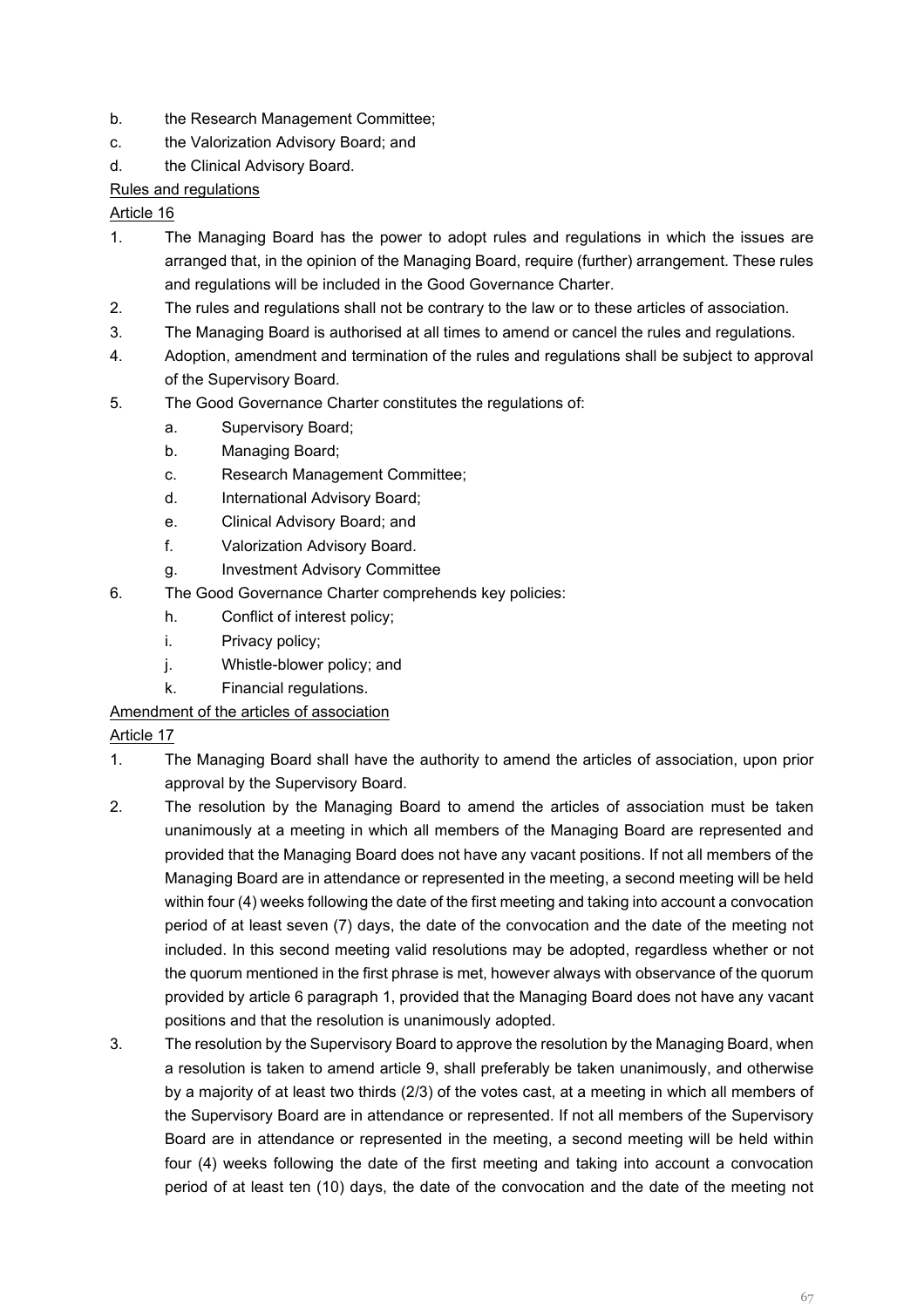included. In this second meeting valid resolutions may be adopted, regardless of the number of members of the Supervisory Board in attendance or represented, provided that the resolution is adopted by the majority prescribed in the first phrase of this paragraph, and provided that at such meeting the quorum required pursuant to article 12.1 for the adoption of any resolution by the Supervisory Board is met.

- 4. The amendment must be effected by notarial deed on pain of nullity. Each individual director shall be authorized to have the relevant deed executed.
- 5. The members of the Managing Board are obliged to file a true copy of the deed of amendment with the commercial register.

#### Dissolution and Liquidation

#### Article 18

- 1. The Managing Board shall have the authority to dissolve the foundation, upon prior written approval by the Supervisory Board. The provisions of article 17.1 through 17.3 equally apply.
- 2. From the surplus remaining after payment of the debts of the dissolved foundation, any potential assets of the foundation shall be distributed to an entity acknowledged as public benefit organization (*Algemeen Nut Beogende Instelling; ANBI*) in conformity with article 5b General Act pertaining to national taxes (*Algemene Wet inzake Rijksbelastingen*) designated by the Managing Board, of which the statutory purpose is similar to the statutory purpose of the foundation. Such designation by the Managing Board requires the prior written consent of the Supervisory Board.
- 3. Liquidation of the foundation upon its dissolution shall be done by the Managing Board, unless the resolution decision appoints others in order to do so.
- 4. After termination of the liquidation, the books and records of the dissolved foundation shall be deposited for the duration of the years prescribed by law with a person to be appointed by the liquidators.
- 5. The liquidation will further be subject to the requirements of Title 1, Book 2 of the Dutch Civil Code.

#### Final Stipulations

#### Article 19

- 1. In all cases not provided for by law and these articles of association, the Managing Board shall decide.
- 2. In these articles of association, in writing shall mean any message transferred by a common form of communication, attested in writing, including a message which is transferred electronically and can be read and reproduced, from or directed to such address which has been indicated as such to the foundation.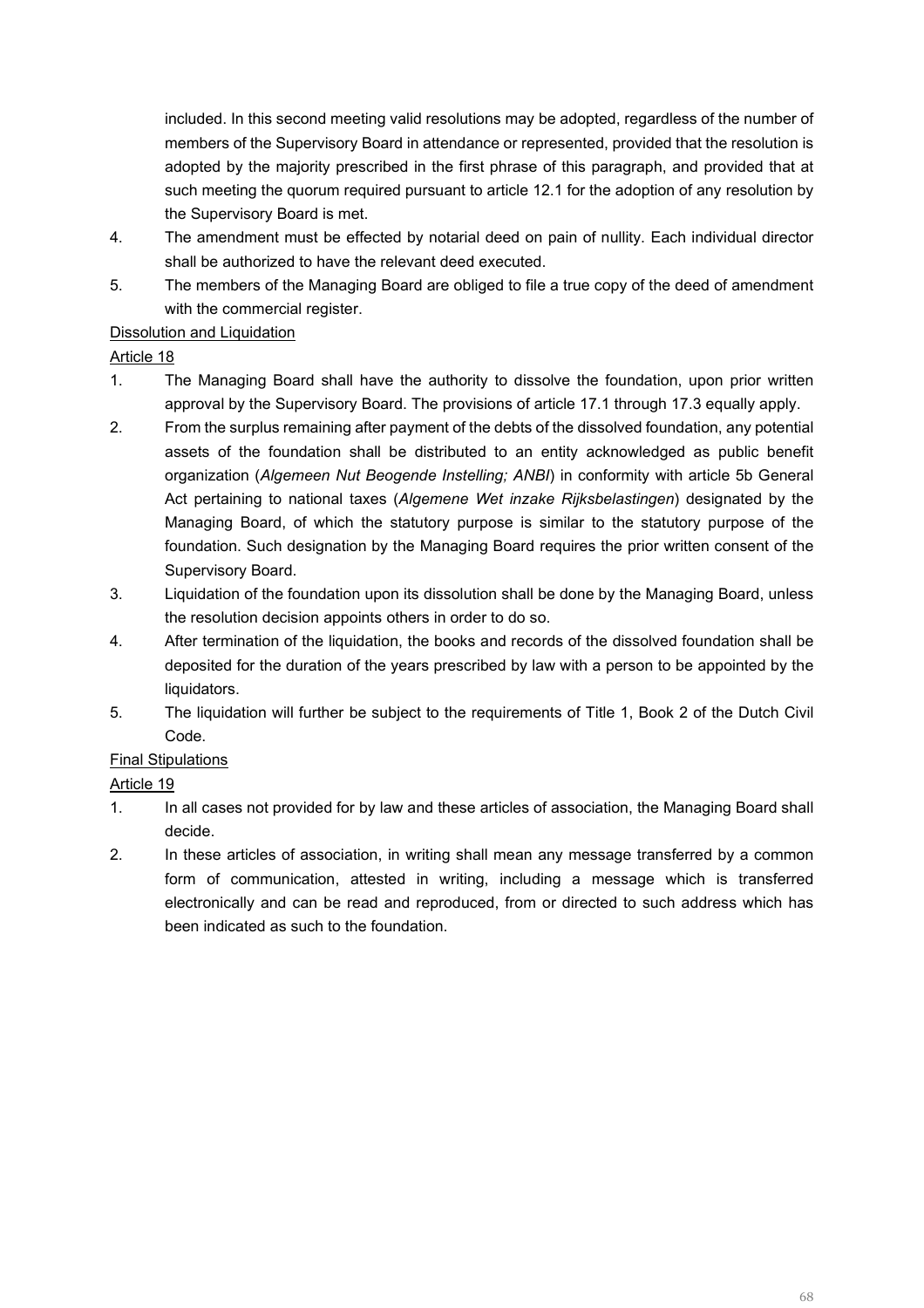# **C Supervisory Board profile**

*Adopted by the Oncode Supervisory Board – 29 August 2017, updated on 16 January 2018*

### *Role of the Supervisory Board*

Oncode Institute is an independent foundation. The Supervisory Board will supervise the Managing Board, the implementation of Oncode's strategy and the general course of affairs related to that strategy. The Supervisory Board provides the Managing Board with advice, requested or not requested. The Managing Board shall be appointed and dismissed by the Supervisory Board.

The supervision of the Managing Board by the Supervisory Board includes: (1) achievement of Oncode's objectives; (2) Oncode's strategy; (3) internal risk management; (4) financial reporting process; (5) compliance with legislation and regulations, including funding agreements; (6) relation with stakeholders; (7) social responsibility issues that are relevant to Oncode; (8) the procedure and the criteria to select the Oncode Investigators.

## *Members*

The Supervisory Board will consist of eight or nine members:

- *An independent chair, unattached to any of the Stakeholders*
- *Nominees (4)*

*Each of the following stakeholders per category has the right to nominate a person to be appointed on one position:*

- KWF Kankerbestrijding
- Dutch government (Ministry of Economic Affairs, Ministry of Health, Welfare and Sport, Ministry of Education, Culture and Science)
- Affiliated research institutes, not being an UMC, with whom Oncode has entered into an affiliation agreement
- Affiliated UMC's with whom Oncode has entered into an affiliation agreement
- *Other members (2)*

*One member shall have knowledge of and experience in business, and one shall have knowledge of and experience in Oncode's objectives through personal experience or as a representative of cancer patients.*

• *Expert Members (1-2)* 

*Members with specific expertise needed for the proper functioning of the Supervisory Board, such as professional financial expertise.* 

The members of the Supervisory Board will comply to the rules of *good governance* as based on the Dutch Corporate Governance Code and stated in Oncode's Articles of Incorporation, the Good Governance Charter (including regulations for the Supervisory Board and Managing Board) and other applicable legislation and regulations.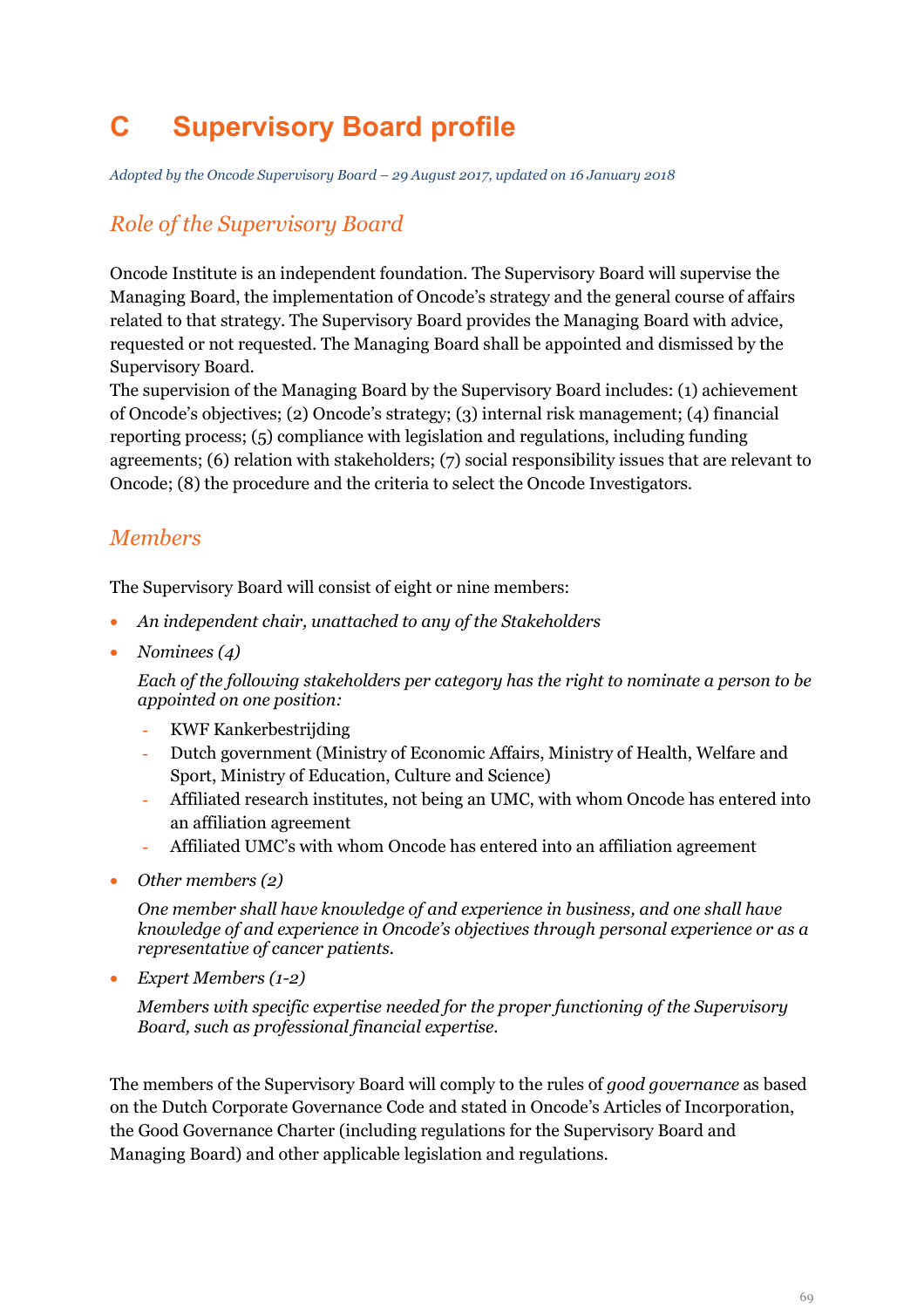## *Profile*

#### **Independency**

The Supervisory Board acts in accordance with the interests of Oncode, taking into account the interests of Oncode's stakeholders. Though several members of the Supervisory Board will be appointed on nomination or recommendation of stakeholders, they shall perform their duties *independently*, in the best interests of Oncode as a whole. The responsibility for the proper performance of their duties is vested collectively in the Supervisory Board. A member of the Supervisory Board can be related to any of the stakeholders as an employee or as a member of a stakeholder's managing board, supervisory board or a similar body. A member of the Supervisory Board cannot be an Oncode Investigator.

#### **Diversity**

The composition of the Supervisory Board should reflect a variety of:

- *Experience*
- *Age*
- *Cultural background and nationality*
- *Gender*

The Board will aim for a composition consisting of at least 30% male and at least 30% female members.

#### **General profile for all Supervisory Board members**

- *Dedicated to the goals of Oncode*
- *Demonstrated team player*
- *High integrity*
- *(Supervisory) Board experience*
- *Willing to commit enough time to fulfil his/her role adequately*
- *Willing to sit on Supervisory Board committees*
- *Willing to participate in introduction and training programs (if required)*

#### **Profile of the chairman or chairwoman**

- *Charismatic and diplomatic figurehead with a strong ability to align different interests*
- *Passionate about the vision of Oncode*
- *Natural authority with high integrity*
- *Self-reflective, constructive and critically thinker*
- *Extended network within communities that are relevant to Oncode; opening doors*
- *Willing to contribute to the development of the institute and to act as an ambassador*
- *Able to connect with different type of disciplines (scientists, patients, influencers, captains of industry etc.).*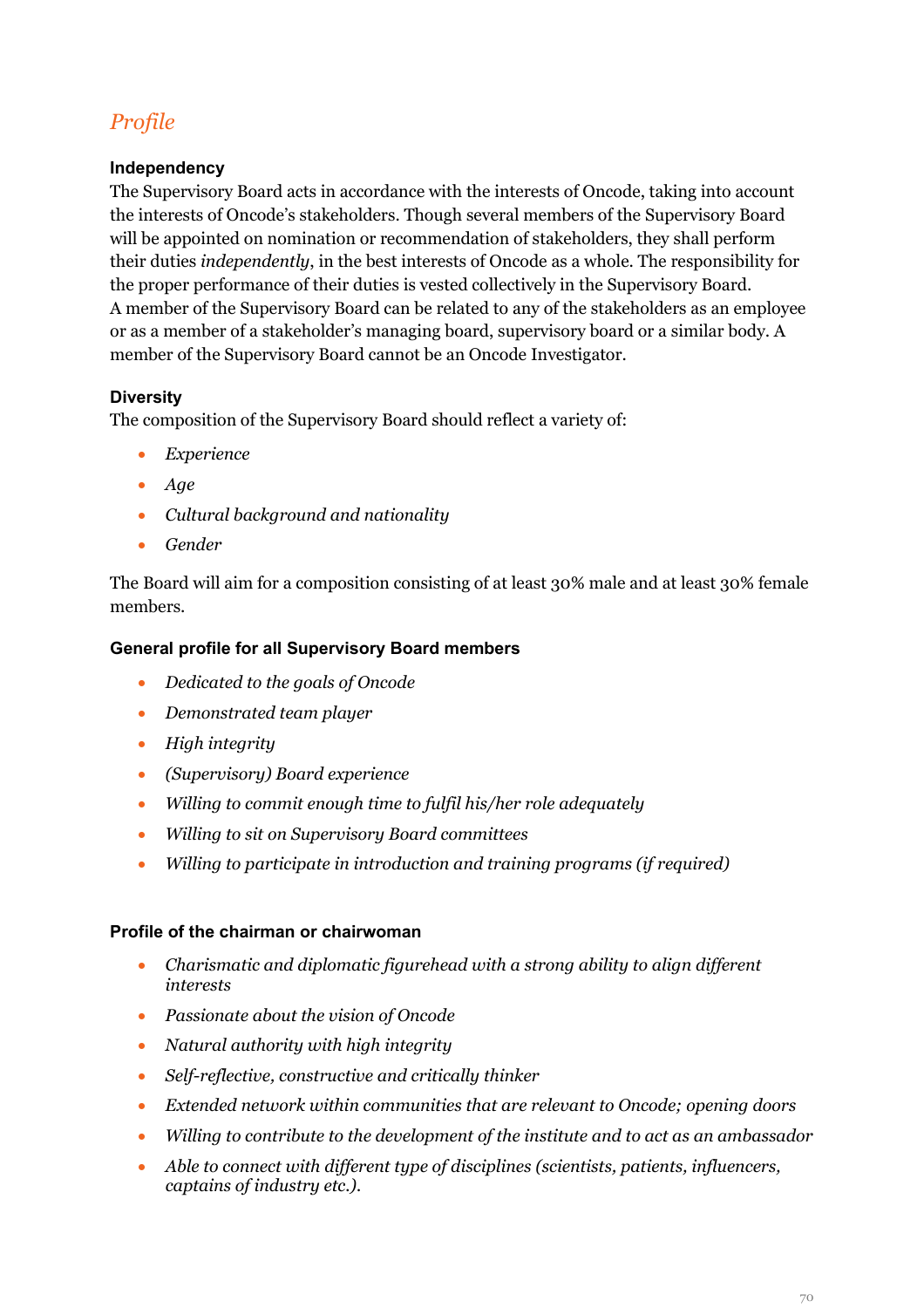- *Strong experience in chairing (Supervisory) Boards*
- *Willing to commit enough time to fulfil the role adequately*

*\* The profiles of the chair and vice-chair should be complementary*

*\* Preferably the vice-chair has specific experience and knowledge of (oncology) research*

#### **Specific knowledge and experience to be combined in the Supervisory Board**

- *Fundamental oncological research*
- *Valorization/Technology Transfer*
- *Clinical treatment of cancer*
- *Senior management*
- *Finance/accounting*
- *Legal (preferably private-public partnerships and/or IP)*
- *Patient experience*
- *Industry*
- *Private-public partnership*
- *Communications and public affairs*
- *Personnel and organization*

#### *Term*

In general, the members of the Supervisory Board will be appointed for a period of four years with the possibility for renewal for one period of four years.

The *initial* members of the Supervisory Board have been appointed for a term of two to four years. In order to create staggered board renewal, starting in year three, 25% of the original members will be replaced each year by new members. This means that the Supervisory Board will be completely renewed after six years. The choice for the initial two-year period is based on the assumption that skills and experiences to be required of Supervisory Board members may be different in case of a starting enterprise than when a more consolidated situation has been established.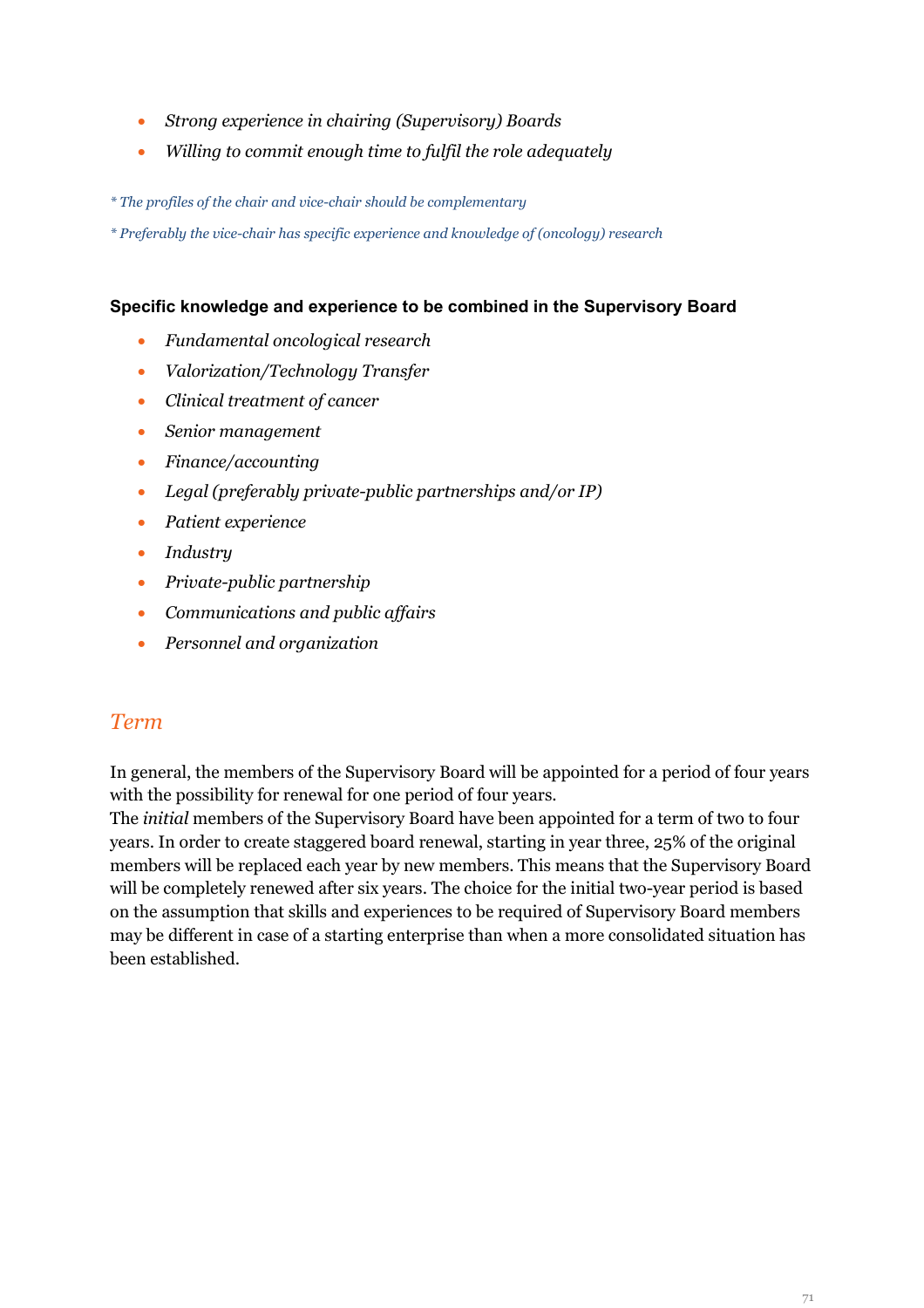# **D Managing Board profile**

# **Position Profiles**

**Oncode Scientific Director**

**Oncode Valorization Director**

**Oncode Managing Director**

**December 2020**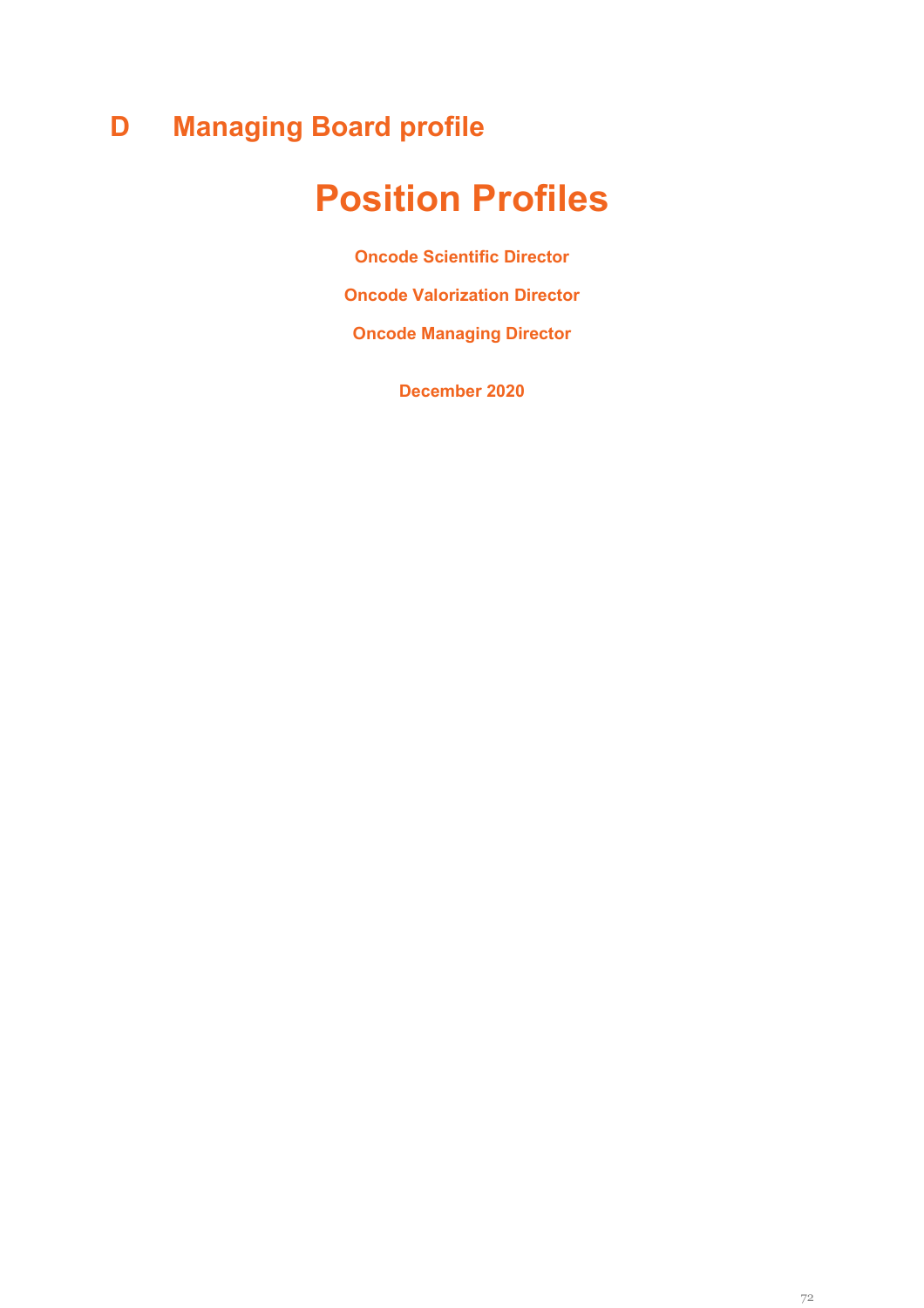## **The organization**



[Oncode](https://www.oncode.nl/) is an independent institute dedicated to understanding cancer and translating research into practice faster. Starting from a deeper understanding of the basics of cancer, Oncode works to accelerate the development of better treatments and improved diagnostics for patient benefit. Oncode was founded in 2017 to bring top oncology scientists together under a single research strategy. As a "virtual" institute, it does not have its own research facilities or research staff but has established a network of over 800 researchers across twelve Dutch research institutions.

Oncode's vision includes more effective diagnosis, faster development of new medicines and other interventions and more effective treatment tailored to the individual. Scientific excellence, collaboration and valorization excellence are the core of its mission. To date, 61 principal investigators (PIs) from the twelve research institutions from across the Netherlands have joined to form the initial scientific team of Oncode. Each PI has joined Oncode with his/her entire research group and has committed to this institute for at least the first five-year period. The initial scientific team brings together over 800 scientists, along with the corresponding support staff.

Progress in basic research and in translation of research to benefit patients is currently constrained by fragmentation, with excellent researchers working in relative isolation. Oncode counteracts this fragmentation by uniting Netherlands' most outstanding fundamental oncology researchers into a virtual research institute under a common research strategy, crafted to optimize the combination of talent, resources and opportunities to achieve transformative results. This ensures network-wide access to the new enabling technologies, data and biological tools and help to forge partnerships with leading cancer centers worldwide.

Excellence in valorization is a critical component of Oncode's unique approach. Oncode has established a dedicated team of valorization professions with responsibility for all business development, intellectual property and entrepreneurial activities resulting from the work of all Oncode's 800+ research community. The valorization team facilitates the translation of Oncode research into new and/or improved screening tools, diagnostics and therapeutic treatments, accelerate the process of validation, commercial development and adoption and secure the clinical and economic benefits for Dutch society.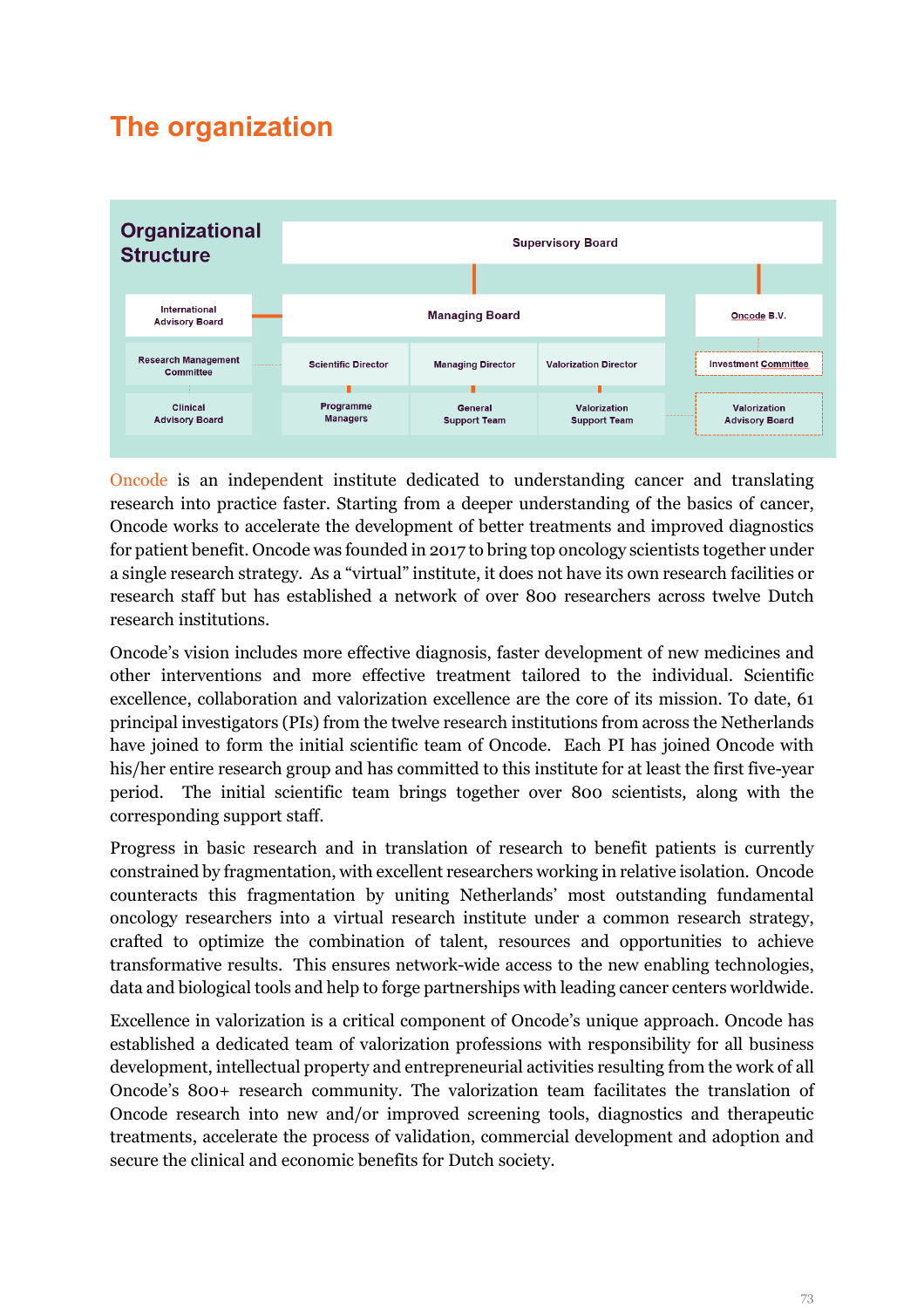Oncode has the financial support of major investors in the Dutch knowledge infrastructure and the scientific support of prominent research institutions. Three Dutch Ministries (Economic Affairs; Health, Welfare and Sport; and Education, Culture and Science) and the Dutch Cancer Society are investing in Oncode. Most of the Dutch university medical centers (AMC, Vumc, Erasmus MC, LUMC, UMC Utrecht, Groningen MC, Radboudumc) and other prominent research institutes (Hubrecht Institute, NKI, Sanquin, Leiden University and Radboud University) participate in Oncode as Partner Institutions.

### **The Managing Board**

The Managing Board consists of the Scientific Director, the Valorization Director and the Managing Director. The Managing Board is responsible for strategy, planning, financing, dayto-day operations and stakeholder relations. The Research Management Committee provides guidance to the Managing Board on research related themes (including appropriation of funds).

The Managing Board is responsible for: (1) achievement of Oncode's objectives; (2) creation and execution of Oncode's strategy (including the scientific strategy and the valorization strategy); (3) coordination of assessment procedures and monitoring results on key performance indicators; (4) decisions on affiliations with PI's and their research groups or concluding such affiliations (both after consultation of the Research Management Committee); (5) internal risk management; (6) financing; (7) compliance with legislation and regulations, including funding agreements; (8) relations with Oncode's stakeholders; (9) social responsibility issues relevant to Oncode or any of its stakeholders (including the deployment of human and capital resources).

### **Oncode B.V.**

Oncode B.V. is a wholly owned subsidiary of Oncode Institute whose purpose is to manage the Oncode Oncology Bridge Fund (a  $\mathfrak{C}7.2$  million fund established to invest in Oncode related start-ups). The Oncode B.V. Managing Board consists of two directors: the Valorization Director and the Fund Manager.

### **The Scientific Director**

The Scientific Director is the senior leader of Oncode and is appointed as chair of the Managing Board. The Scientific Director has no hierarchic authority over the Valorization Director and the Managing Director, but is charged with some specific responsibilities:

- In coordination with the Valorization Director and Managing Director, responsible for policy‐making in general and the development and implementation of Oncode's strategy.
- Responsible for scientific strategy, infrastructure and programmes. Directing the Programme Managers Team. Chair of the Research Management Committee.
- Maintaining effective relations with Oncode funders, Partner Institutions and other stakeholders.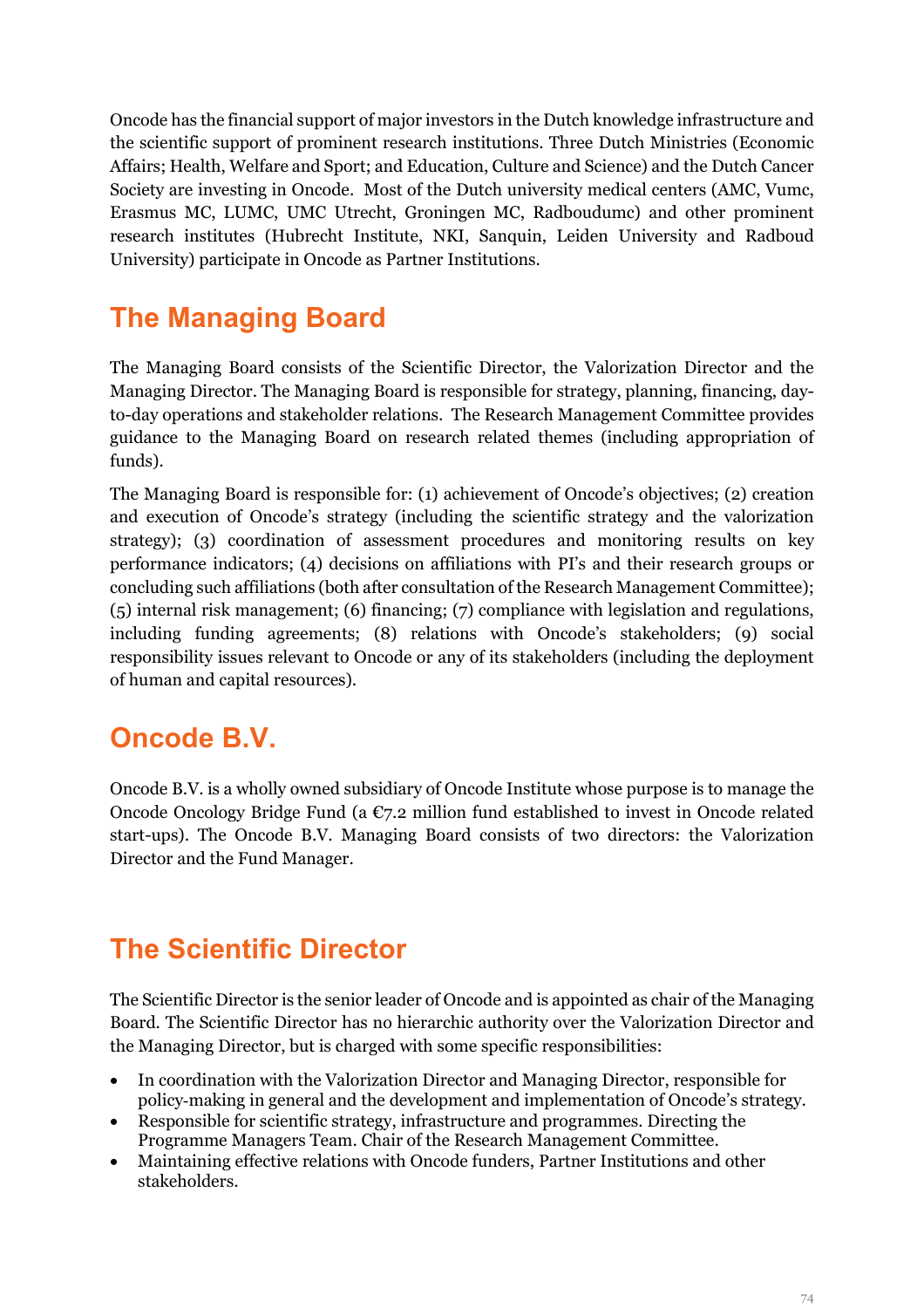The Scientific Director is Oncode's primary spokesperson on matters not specifically related to the responsibilities of one of the Managing Board members and coordinates and supervises the functioning of the Managing Board as a whole. More specifically, he/she is responsible for such tasks as preparing meetings of the Supervisory Board in consultation with its chair and vice-chair and coordinating the execution of the decisions taken at those meetings. Moreover, he/she has the obligation to inform the Supervisory Board in case of a conflict between the members of the Managing Board.

The Scientific Director has ownership of the ambition and agenda, realizing strategic and tactical goals, making challenges explicit and aligning the parties involved. This requires brinkmanship, persistence, and an adventurous spirit. The Scientific Director cultivates collaboration between the participating scientists, between Oncode and the scientists, and between the partner institutions. As such, the Scientific Director is responsible for ensuring (inter)national recognition of Oncode as a focussed, interactive, and scientifically excellent institute with unique valorization activities.

Lastly, the Scientific Director represents the national and political interests of Oncode across stakeholders such as the Dutch Federation of UMC's (NFU), ministries, and academic partners. It is expected that Oncode will be an influential player in the Dutch and international research landscape, consistently delivering on scientific excellence and valorization opportunities and thus creating value not seen before in the Netherlands.

## **The Candidate**

The ideal candidate will be a seasoned scientist with a track record in scientific leadership positions gained in a high-profile research institute. He/she has affinity with directing innovative scientific programs, balancing freedom to explore novel scientific areas with delivering on the Oncode goal of patient impact. He/she understands how to build a technology infrastructure platform that assures availability of cutting-edge technology to the Oncode scientific community.

The most important competence the candidate needs to exhibit is strong and cohesive scientific leadership. The candidate is able to excite, bind and set into motion other people around a common goal. He or she stands out in the way he or she makes people connect with Oncode's ambitions, with each other and with the unique value proposition of Oncode.

The preferred profile of the candidate would therefore probably include:

- Demonstrated scientific leadership in a research organization, preferably an internationally renowned institute;
- Leadership without being authoritarian, inspiring for the team and the Oncode scientists, driven to bring Oncode to the top;
- International perspective in line with the world-class ambition of Oncode;
- Excellent communication skills, able to represent Oncode at the top national and international levels;
- Understanding of the concept of valorization, affinity with the scientific, public and private worlds;
- Strong ability to align scientists operating in different stages of the scientific chain (fundamental, translational, clinical) and, more in general, to align different interests; and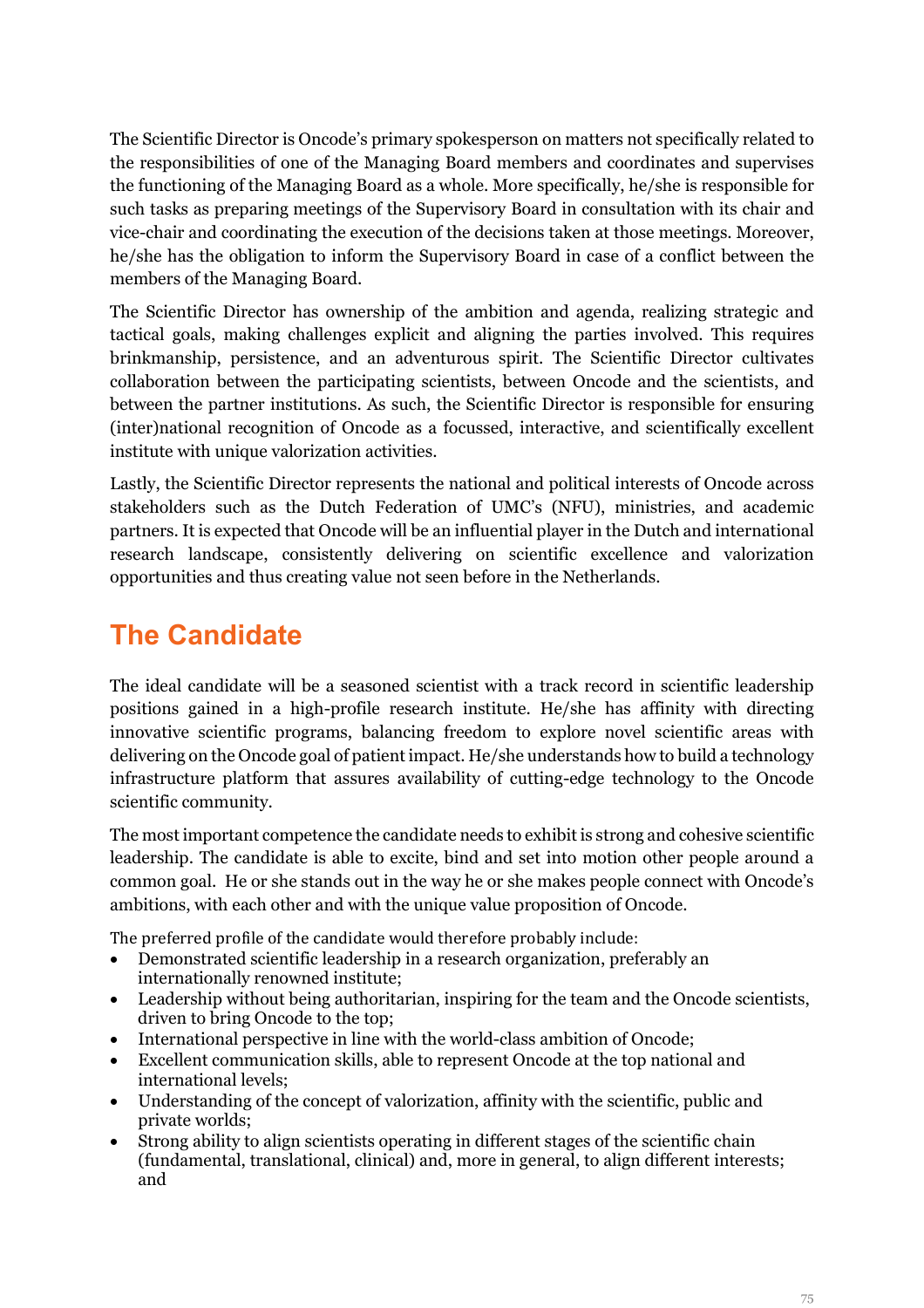• Fluent in English and Dutch (written and oral).

#### **Terms and Conditions**

The assignment will be subject to a five-year contract, subject to early termination in case of a negative decision on continued funding of the Oncode Institute after December 2022. The remuneration of the members of the Managing Board is determined by the Supervisory Board (subject to the WNT (Wet Normering Topinkomens)).

#### **The Valorization Director**

Valorization, the translation of research for social and economic benefit, is one of the key tenets of Oncode. Oncode has established a dedicated team of valorization professionals, supplemented with a strong network of consultants and enabled with dedicated funding for patenting, technology development, clinical proof-of-concept and seed funds. Through agreement with our partner institution, Oncode has been given sole responsibility for the valorization of the research of all 800+ Oncode researchers.

The Valorization Director develops and leads an effective translation/transfer process to ensure that Oncode research results achieve their maximum clinical and economic potential. In addition to the duties associated with his/her roles on the Managing Board on Oncode Institute and Oncode B.V., the Valorization Director is charged with:

- Developing a valorization programme that identifies clinical and commercialization opportunities emerging from Oncode research and enables maximum valorization impact.
- Facilitating engagement between relevant clinical and industrial partners and Oncode researchers with the goal of identifying joint research projects, intellectual property activities with a view to licensing and entrepreneurial opportunities.
- Building and leading the valorization team of 10-12 professionals and efficient execution of all operational aspects of the valorization team including finance, HR, IT and communications.
- Development of external strategic partnerships with companies, investors, and service providers.
- Acting as Oncode's principal contact on all matters related to valorization.
- Serving as fund manager for the Oncode Oncology Bridge Fund.

### **The Candidate**

The ideal candidate will be a seasoned executive with a track record in senior leadership positions gained ideally in a complex setting such as an academic medical centre, a teaching hospital, a venture capital firm with focus on healthcare, a pharmaceutical company or a CRO. He/she has working knowledge of multiple aspects of valorization including: open science, collaborate research, technology transfer and entrepreneurship. He/she has affinity with the start-up phase of an operation and knows how to build a platform into a globally recognized and respected organization.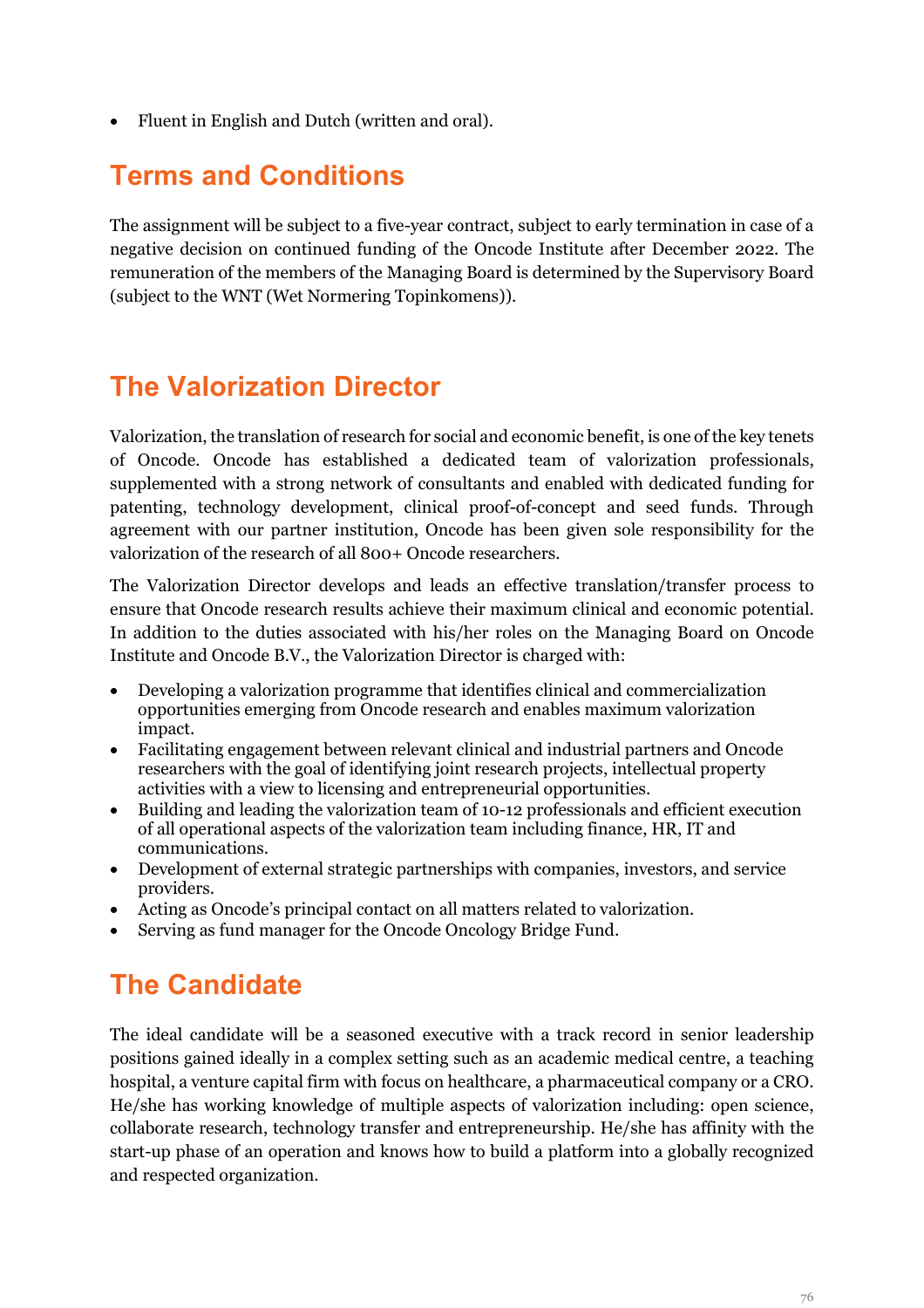The most important competence the candidate needs to exhibit is strong and cohesive leadership. The candidate will bring proven ability to excite, bind and set into motion other people around a common goal. He or she stands out in the way he or she makes people connect with Oncode's ambitions, with each other and with the unique value proposition of Oncode.

The profile of the preferred candidate includes:

- Demonstrated competence in managing a valorization organization, preferably in the life sciences;
- Leadership without being authoritarian, inspiring for the team and the Oncode researchers, driven to bring Oncode to the top;
- International perspective in line with the world-class ambition of Oncode;
- Excellent communication skills, able to represent Oncode at the top national and international levels;
- Respected discussion partner for scientists, knowing and understanding their 'language', preferably having a scientific background;
- Strong network in industry, investors and government agencies.
- The ability to align researchers operating in different stages of the scientific chain (fundamental, translational, clinical) and, more in general, to align different interests; and,
- Fluent in English (written and oral) is required. Fluency in Dutch is an asset.

## **Terms and Conditions**

The assignment will be subject to a three-year contract, subject to early termination in case of a negative decision on continued funding of the Oncode Institute after December 2022. The remuneration of the members of the Managing Board is determined by the Supervisory Board (subject to the WNT (Wet Normering Topinkomens)).

## **The Managing Director**

The Managing Director takes responsibility for operational activities including finance, HR, communications, facilities and IT. In addition, under the direction of the Scientific Director, the Managing Director maintains an active interaction with international cancer research institutes initiatives and consortia and positions Oncode in major collaborative cancer research infrastructures and networks:

- The efficient execution of all operational aspects of Oncode, including all programmes, finance, HR, IT and communications.
- Leading the Oncode general support team, which includes the financial manager, the HR manager, the IT manager and the communications manager.
- Maintaining effective relations with international cancer research institutions and positioning Oncode in major international collaborative infrastructures
- Overseeing all general management activities including annual planning and reporting, financing operations, human resources, policy and procedure development, financial management

The Managing Director cultivates collaboration between the participating scientists, between Oncode and the scientists, and between the partner institutions. As such, the Managing